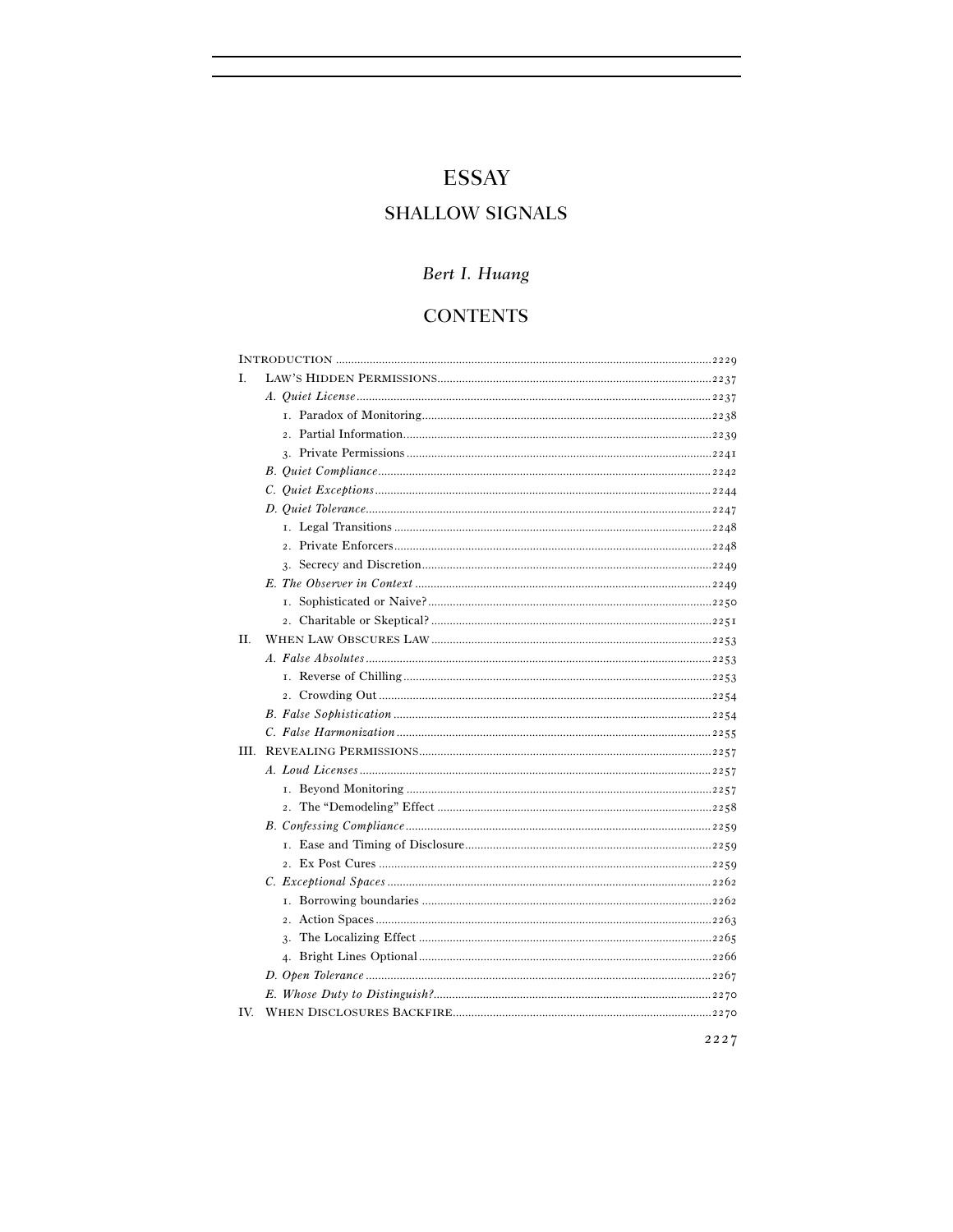# HARVARD LAW REVIEW

[Vol. 126:2227]

| V. |
|----|
|    |
|    |
|    |
|    |
|    |
|    |
|    |
|    |
|    |
|    |

2228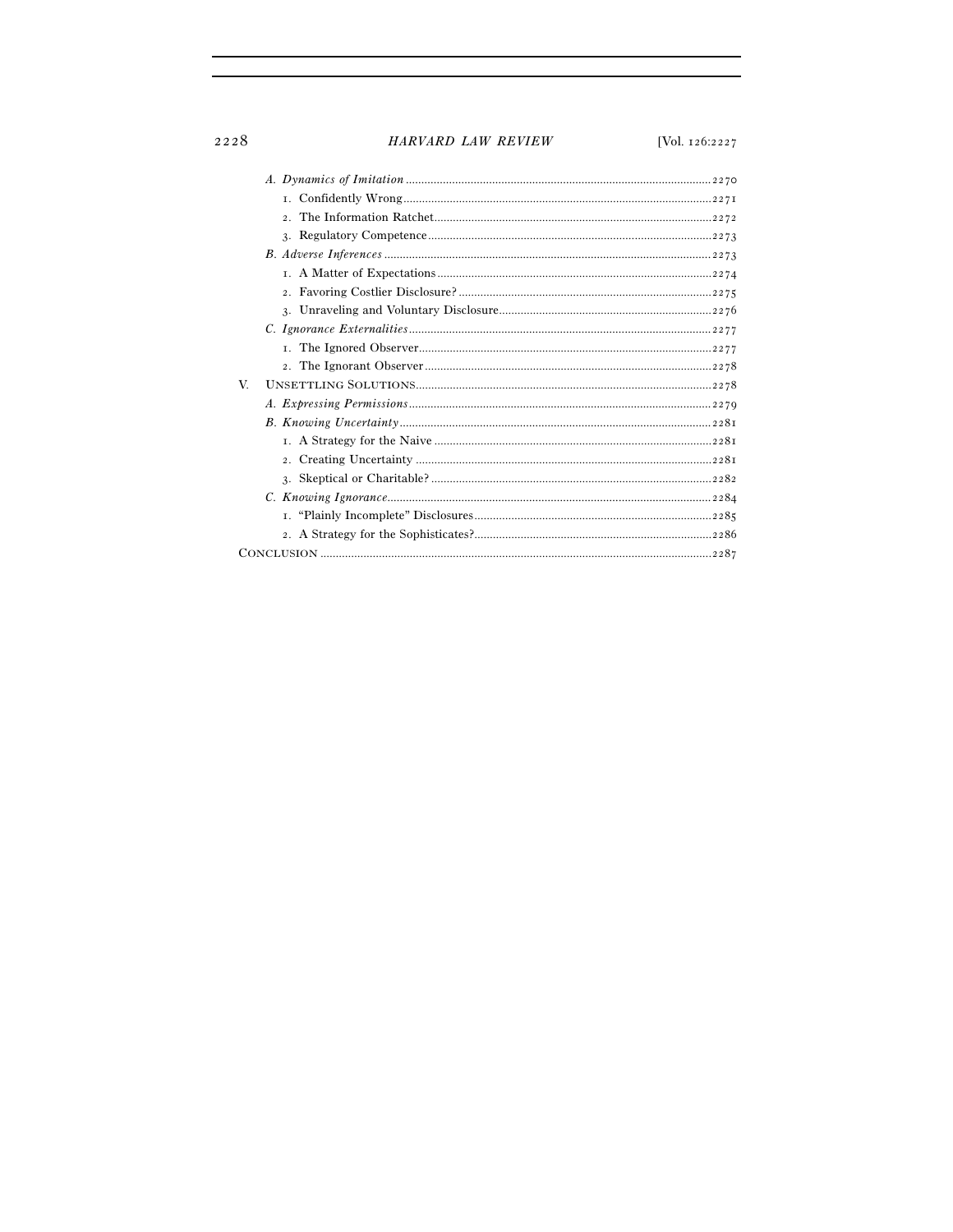# *Bert I. Huang*<sup>∗</sup>

*Whether in dodging taxes, violating copyrights, misstating corporate earnings, or just jaywalking, we often follow the lead of others in our choices to obey or to flout the law. Seeing others act illegally, we gather that a rule is weakly enforced or that its penalty is not serious. But we may be imitating by mistake: what others are doing might not be illegal — for them.* 

*Whenever the law quietly permits some actors to act in a way that is usually forbidden, copycat misconduct may be erroneously inspired by the false appearance that "others are doing it too." The use of loopholes or exemptions can cause such illusions of misconduct. So can unseen licenses, cures, or private releases from liability. Selective enforcement, nonharmonization of laws, and legal transitions can also create similar misimpressions. The imitator sees others' actions but not the crucial fact — of legal permission or tolerance — that distinguishes them. These behavior signals are "shallow," missing a key dimension. The spread of misconduct can thus be accelerated by a peculiar, avoidable form of information failure.* 

*For a regulator confronting this class of errors, it does little good to express the law in the conventional sense. What needs to be made more salient is not the law's prohibition, but the fact of permission. This Essay offers an exploratory look at potential solutions, which vary by context and by whether actors are sophisticated or naive. Simple disclosures can sometimes do the job, but they can also be self-defeating due to what we might call an "ignorance externality." Designing policies to work around such perverse effects may be possible, however, by drawing on heuristics introduced here.* 

## INTRODUCTION

Imagine these two scenarios:

*A wedding video on YouTube has gone viral, with millions of views to date. It features the wedding party dancing down the aisle, to a hit song.*1 *You see this video and think, "I* love *this* 

<sup>∗</sup> Associate Professor of Law, Columbia Law School. I owe thanks to many colleagues for their insights, and especially to Andrew Bradt, John Coffee, Ariela Dubler, Noah Feldman, Claudia Goldin, Jeffrey Gordon, Scott Hemphill, Robert Jackson, Kathryn Judge, Lawrence Katz, Katerina Linos, Peter Mennell, Trevor Morrison, Tejas Narechania, Alex Raskolnikov, Frederick Schauer, Elizabeth Scott, Robert Scott, Peter Siegelman, Jeannie Suk, and Eric Talley for helpful comments on drafts. Audiences at Berkeley, Columbia, University of Connecticut, University of Minnesota, University of Texas, as well as the students in my Remedies course, gave useful suggestions. My thanks go to John Briggs, Andrew Davis, Caleb Deats, Keith Edelman, Deke Hill, Eva Yun Kang, Eric Wasserstrum, and Dina Wegh for excellent research assistance.<br><sup>1</sup> Readers familiar with the story on which this hypothetical is based — the "JK Wedding"

Dance" video, TheKheinz, *JK Wedding Entrance Dance*, YOUTUBE, http://www.youtube.com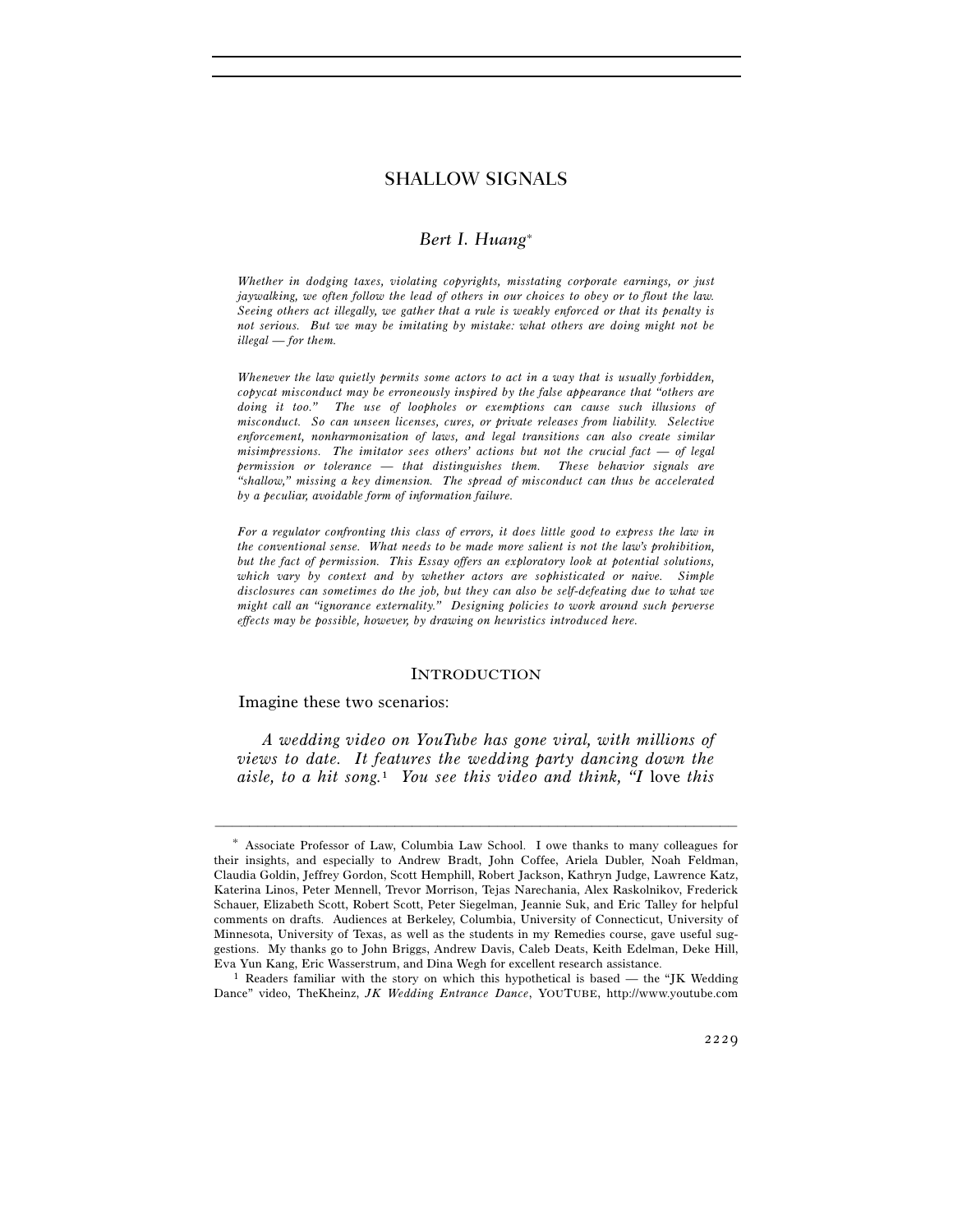*song — I'm going to use it in my own video." You feel confident that there is no danger of copyright enforcement because you've just seen it used in a video seen by millions. What you don't realize, however, is that the copyright owner has granted the happy couple a license to use the song.*<sup>2</sup>

*Deep inside Central Park, on a nice stretch of lawn, you and a friend find a good spot for a picnic. Nearby, other picnickers are enjoying beer and wine from the outdoor café on the same lawn. Police officers stroll by, unbothered by the drinking, despite the city's open-container law. Seeing all this, you open up your own bottle of wine. Two officers now turn and approach you — of all people,* you *are being cited. When you point indignantly to the other merrymakers, you are told* they *sit safely within the bounds of the café's private property.*<sup>3</sup>

These are illusions of misconduct. The irony is that all the original actors are acting lawfully. Those who are doing it *right* are inspiring the copycat wrongs. And precisely because their behavior is permitted, the original actors have no reason to hide it: actual misconduct may need to be concealed, but the legal variant need not. In theory, then, it could in some settings be the *lawful* actors who are doing more of the modeling for illegal copycat behavior than *unlawful* actors.

Compliance can thus metastasize into violation. This Essay explores how the law itself may enable such a mistranslation. It will suggest how both the law's structure and enforcement can prompt mistaken imitation, accelerating the spread of misconduct. This effect, when avoidable, is an unforced error of the law's design.

At root is our impulse to emulate. We imitate both good behaviors and bad. Companies may mirror their peers in choices ranging from market entry<sup>4</sup> to earnings manipulation,<sup>5</sup> from executive compen-

<sup>–––––––––––––––––––––––––––––––––––––––––––––––––––––––––––––</sup> /watch?v=4-94JhLEiNo (uploaded July 19, 2009) — may already be anticipating details I will raise later in the Essay. The fuller story is recounted in section III.D.<br><sup>2</sup> And how could you have known? Where on the page is the tag saying "properly licensed"?

<sup>(</sup>On YouTube there is a tag for licensor, but not licensee, details.) The further possibility of blanket licenses held by YouTube itself is discussed in Part I.<br><sup>3</sup> As hypotheticals and thought experiments tend to be, the many illustrative scenarios in this

Essay will be stylized, simplified, and abstract  $-$  even though some may be inspired by actual events. (My open-container citation was later dismissed, the reader should know.) 4 *See, e.g.*, Witold J. Henisz & Andrew Delios, *Uncertainty, Imitation, and Plant Location:* 

*Japanese Multinational Corporations,* 1990*–*1996, 46 ADMIN. SCI. Q. 443, 460–61 (2001); Robert E. Kennedy, *Strategy Fads and Competitive Convergence: An Empirical Test for Herd Behavior in Prime-Time Television Programming*, 50 J. INDUS. ECON. 57, 59–60 (2002); Otto Toivanen & Michael Waterson, *Market Structure and Entry: Where's the Beef?*, 36 RAND J. ECON. 680, 682  $(2005)$ .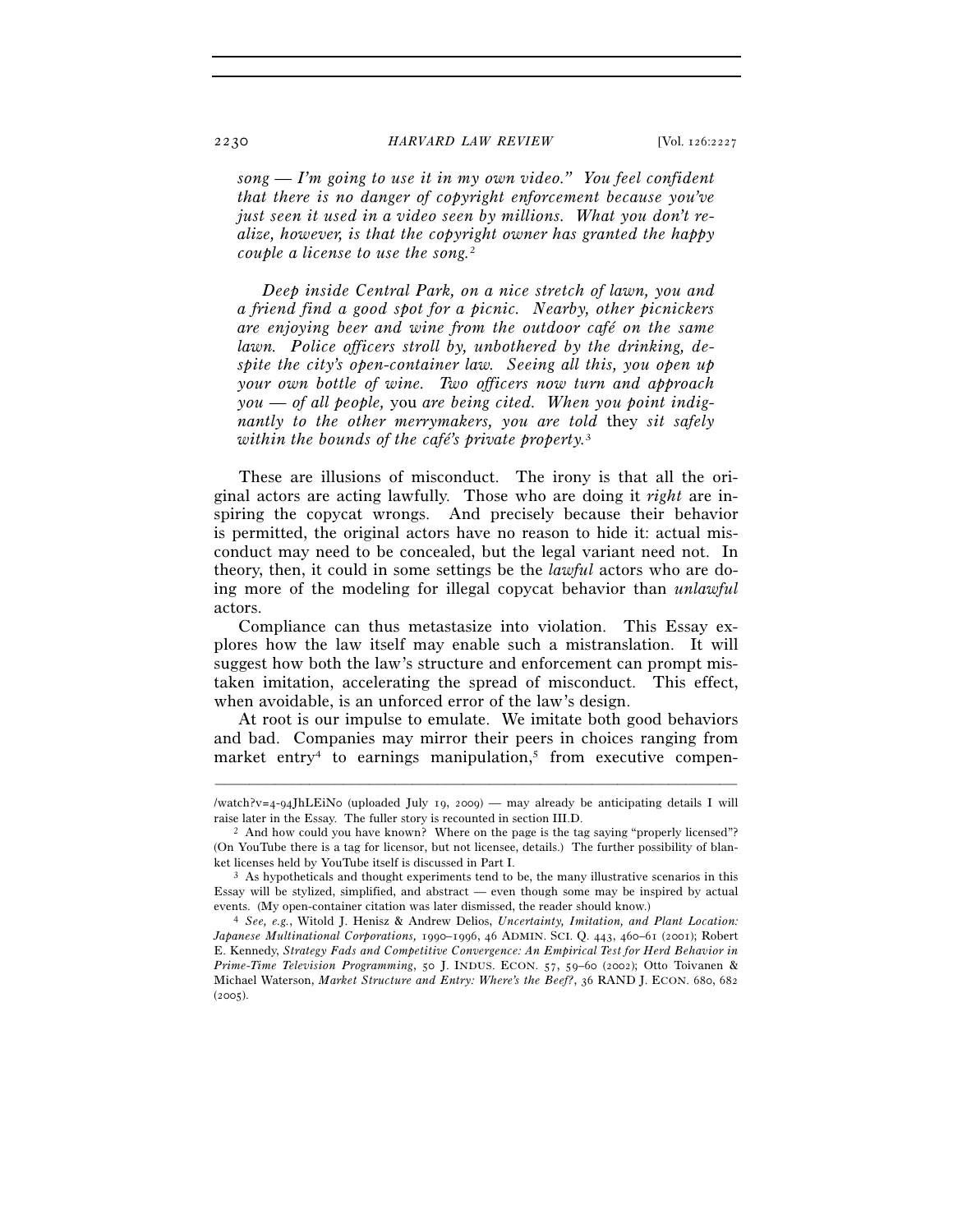sation<sup>6</sup> to tax avoidance.<sup>7</sup> Expert intermediaries, including those whose very purpose is to be independent minded and well informed, have been known to follow the crowd.<sup>8</sup> Democracies seem to mimic the social policies of countries that are more salient in the news.9

Imitation also pervades daily life, of course, not least in its regulated spheres.10 We may be influenced by peer behaviors in dodging licensing fees,<sup>11</sup> or in defaulting on mortgages.<sup>12</sup> We may be quicker to jaywalk or to cheat<sup>13</sup> — or to violate a copyright, or to drink in the park — when we see others doing it.14 Whether for individuals, corporations, intermediaries, or other actors, the signal of noncompliant behavior by peers is often taken as a cheap source of information (to put it charitably, a sort of vetting) about the degree of a law's enforcement.

–––––––––––––––––––––––––––––––––––––––––––––––––––––––––––––

enced by the choices of other firms). 6 *See* Michael Faulkender & Jun Yang, *Inside the Black Box: The Role and Composition of* 

Q.J. ECON. 389, 390–92 (1999); Harrison Hong et al., *Security Analysts' Career Concerns and Herding of Earnings Forecasts*, 31 RAND J. ECON. 121, 121–24 (2000); *see also* Max H.

Bazerman et al., *Why Good Accountants Do Bad Audits*, HARV. BUS. REV., Nov. 2002, at 97. 9 *See* Katerina Linos, *Diffusion Through Democracy*, 55 AM. J. POL. SCI. 678, 678 (2011). For another well-recognized example of diffusion, see Roberta Romano, *The States as a Laboratory: Legal Innovation and State Competition for Corporate Charters*, 23 YALE J. ON REG. 209, <sup>216</sup>–20 (2006) (exploring policy diffusion across states, including imitation of Delaware law). 10 *See, e.g.*, C. Scott Hemphill & Jeannie Suk, *The Law, Culture, and Economics of Fashion*, <sup>61</sup>

periment (Dec. 3, 2011) (unpublished manuscript) (on file with the Harvard Law School Library) (discussing licensee fees for television). 12 *See* Michael J. Seiler et al., *Mimetic Herding Behavior and the Decision to Strategically* 

<sup>5</sup> *See, e.g.*, Peng-Chia Chiu et al., *Board Interlocks and Earnings Management Contagions*, ACCT. REV. (forthcoming) (manuscript at 1–9), *available at* http://ssrn.com/abstract =1723714; Michael K. Fung & Arnold C.S. Cheng, *Diffusion of Off-Balance-Sheet Financial Innovations: Information Complementarity and Market Competition*, 12 PAC.-BASIN FIN. J. 525, 526 (2004); Simi Kedia et al., Evidence on Contagion in Corporate Misconduct (Mar. 2010) (unpublished manuscript at 1–4), *available at* http://ssrn.com/abstract=1571538; *cf.* David A. Reppenhagen, *Contagion of Accounting Methods: Evidence from Stock Option Expensing*, 15 REV. ACCT. STUD. 629, 631–33 (2010) (examining how a firm's accounting methods can be influ-

*Compensation Peer Groups*, 96 J. FIN. ECON. 257, 257–59 (2010). 7 *See* Jennifer L. Brown & Katharine D. Drake, Network Ties Among Low-Tax Firms (July <sup>30</sup>, 2012) (unpublished manuscript at 1–4), *available at* http://ssrn.com/abstract=1761477. 8 *See, e.g.*, Judith Chevalier & Glenn Ellison, *Career Concerns of Mutual Fund Managers*, <sup>114</sup>

STAN. L. REV. 1147 (2009) (discussing the interplay of imitative behavior and intellectual property law in the market for fashion). 11 *See* Francesco Drago et al., Compliance Behavior in Networks: Evidence from a Field Ex-

*Default*, J. REAL EST. FIN. & ECON. (forthcoming), *available at* http://link.springer.com/article /10.1007/s11146-012-9386-8/fulltext.html. 13 *See, e.g.*, Blake E. Ashforth & Vikas Anand, *The Normalization of Corruption in Organiza-*

*tions*, 25 RES. ORG. BEHAV. 1, 2–3 (2003); Scott E. Carrell et al., *Peer Effects in Academic Cheating*, 43 J. HUM. RESOURCES 173, 173–75 (2008). <sup>14</sup> A colleague of mine, always a good citizen, reports that he takes extra care not to jay-

walk — when there are children nearby. *See also* Brian Mullen et al., *Jaywalking as a Function of Model Behavior*, 16 PERSONALITY & SOC. PSYCHOL. BULL. 320 (1990).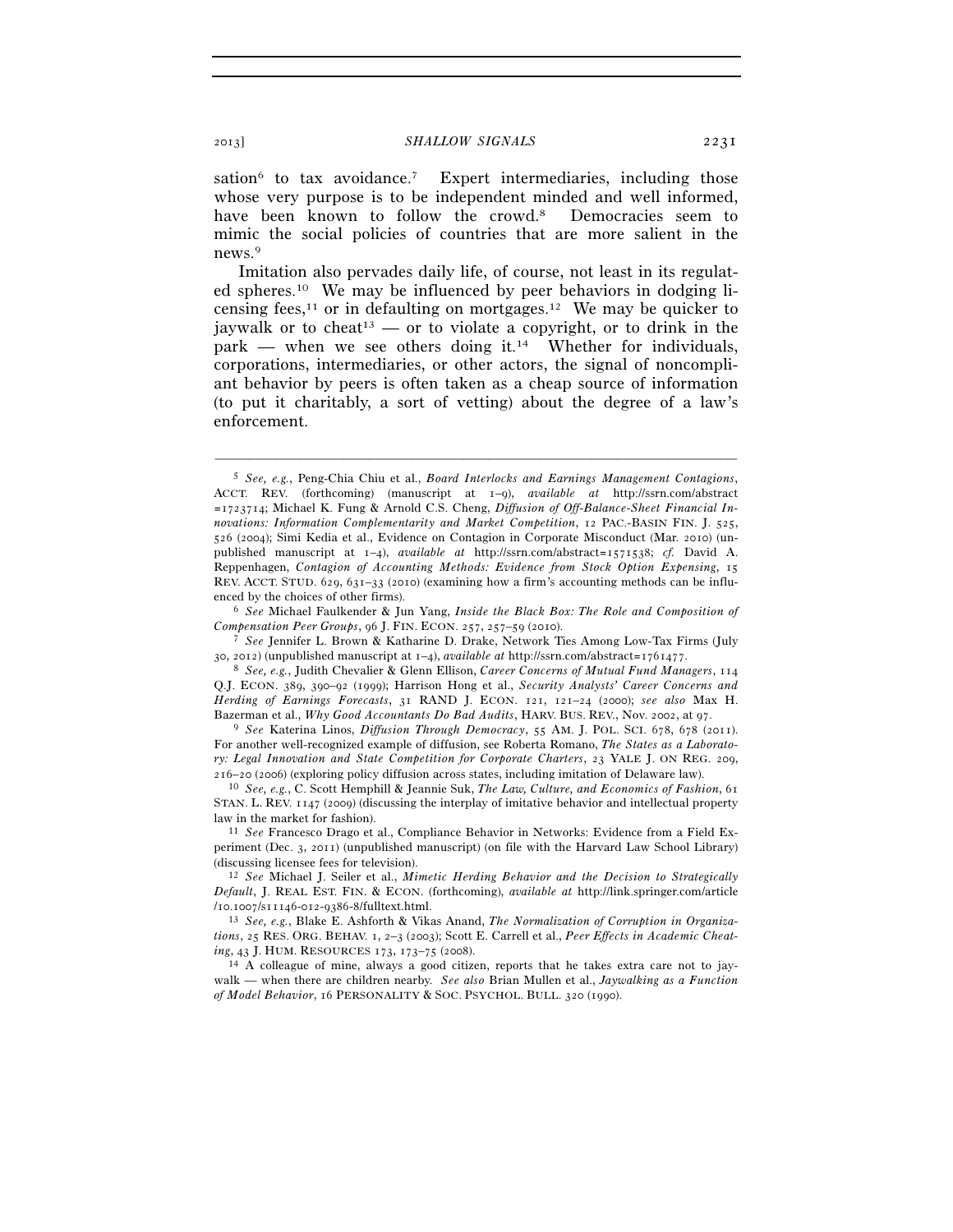But sometimes we get it wrong. We may think others are flouting the law when in fact they are complying — using a license or an exemption. Or they may be enjoying a sort of de facto permission, due to a contractual liability release, selective nonenforcement or acquiescence by the regulator, or other forms of hidden immunity.15

The signals of others' actions may thus be shallow — a critical dimension is hidden from our view. We see the behavior itself, but we miss the metadata. And what we fail to notice is *the* crucial fact distinguishing them from us, a special status they have but we do not. Unaware of the distinction, we follow their lead half blind.

This Essay introduces the "shallow signals" problem through a class of cases in which the law's design may contribute to the misperception, and in which the misguided imitation results in illegal conduct. Taking the perspective of the regulator, I will explore a host of variations on this basic theme: *When the law quietly permits Actor* 1 *to act in a way that is usually forbidden, Actor* 2 *may be misled into taking the liberties with the law that he (mistakenly) perceives Actor*  1 *as taking.* Actor 1 thus becomes a false model of misconduct not an actual bad example, but a "*bad* bad example." And the consequences can be costly to regulators (who must spend more resources on enforcement), to potential imitators (including the costs of avoiding such errors), and to society (due to the induced misconduct).16

The law's hidden permissions are pervasive, taking many forms, as Part I details: Loopholes and exemptions may turn on unseen facts; or they may even be hard to imagine (think of technicalities), especially if the general prohibition mirrors moral intuition. Excuses or defenses may likewise be difficult for an observer to anticipate. Selective nonenforcement may also be hard to decipher if not revealed.17

<sup>&</sup>lt;sup>15</sup> I adopt the term "permission" as shorthand to capture a broad range of concepts (including loopholes and even grudging toleration) while recognizing that in everyday usage, the word "permission" has a normative valence that I do not mean to imply.<br><sup>16</sup> Some readers may feel sympathy (as I do) for Actor 2, in some scenarios. But for this Es-

say's purposes, I take the perspective of the regulator, whose aim is assumed to be reducing the level of misconduct given enforcement-resource constraints. (Questions such as "should Actor 2 be excused for such a mistake?" are reserved for future analysis.)<br><sup>17</sup> The case of former Beatle John Lennon's efforts in the 1970s to force the federal govern-

ment to reveal its "nonpriority" criteria in immigration deportation may be a familiar example of such an undisclosed selective nonenforcement policy. *See* Leon Wildes, *The Nonpriority Program of the Immigration and Naturalization Service Goes Public: The Litigative Use of the Freedom of Information Act*, 14 SAN DIEGO L. REV. 42, 42–43 (1976) (authored by Lennon's lawyer, describing the nonpriority program as "shrouded in secrecy" and as a "classic example of secret law"). The difficulty of deciphering is also suggested by research seeking to uncover empirically the hidden criteria for enforcement decisions. *See, e.g.*, Stavros Gadinis, *The SEC and the Financial Industry: Evidence from Enforcement Against Broker-Dealers*, 67 BUS. LAW. 679, 682, 685 (2012) (calling for more transparency and disclosure from the SEC to aid in empirical analysis of its enforcement behavior); Mark Wu, *Antidumping in Asia's Emerging Giants*, 53 HARV. INT'L. L.J. 1,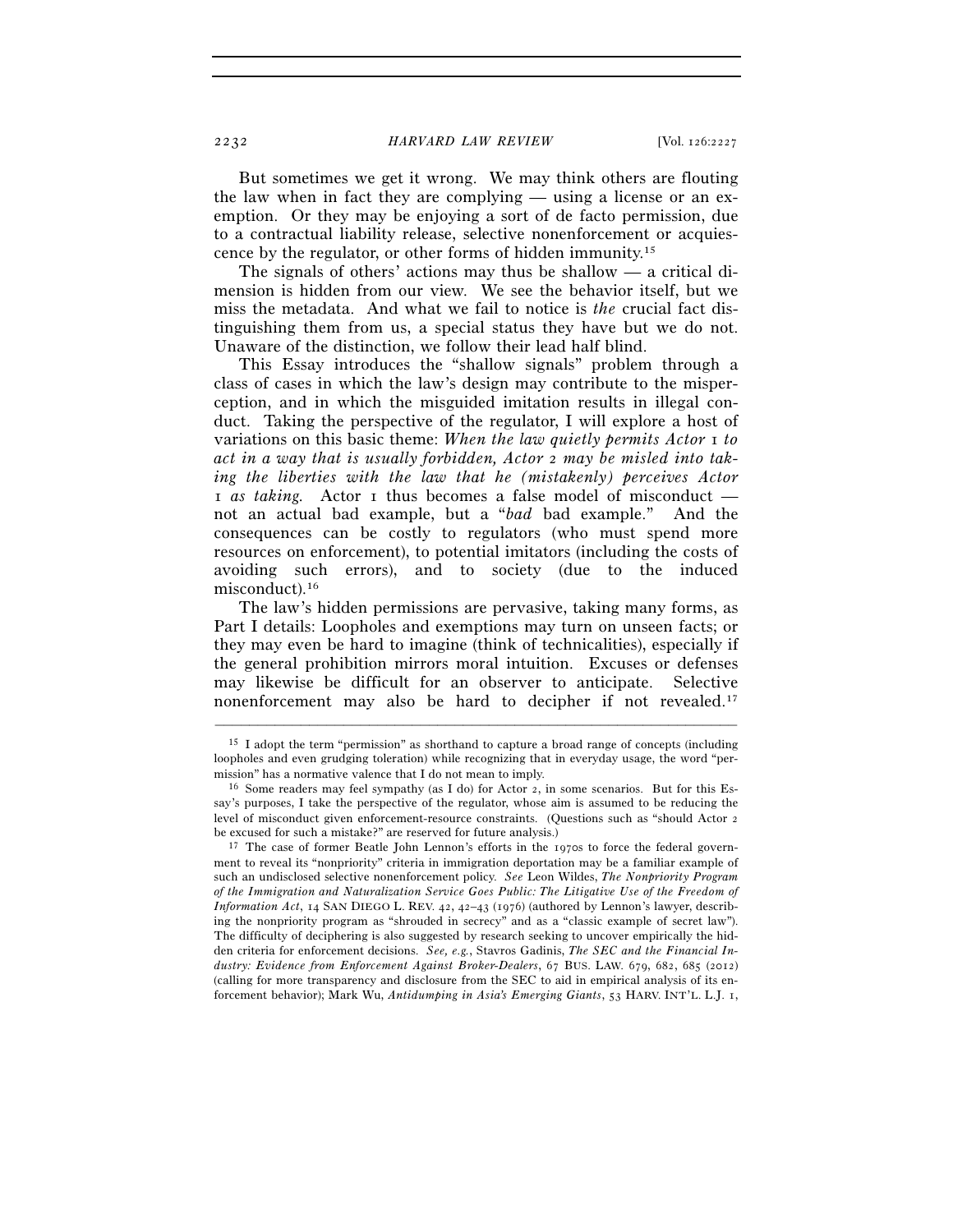More simply, when formal permits or licenses are not publicized, observers may mistake authorization for violation. And impunities arising from private ordering (think of liability releases) may remain obscure or undiscoverable even to highly sophisticated observers.

Notably, these information gaps are not filled by "expressing the law" in the usual sense, with loud warnings about what is forbidden. Actor 2 may very well know that his own action would be illegal; what he seeks to assess are his chances of getting away with it.<sup>18</sup> The problem arises from Actor 2's failure to distinguish (he fails to understand Actor 1 to be a poor benchmark), and *not* from ignorance of the law.19

Yet the legal sophistication of the actor does matter.<sup>20</sup> This Essay's illustrative scenarios — ranging from copyright to corruption, and from corporate compliance to public order — will suggest that the error can arise in two distinct ways: First, a more naive type of Actor 2 may not even contemplate the possibility of permission. Actor 1's permission status is then an "unknown unknown" to Actor 2. Second, a more sophisticated type of Actor 2 may know the law, including where the permissions hide. Yet even this legal sophisticate may face a shallow signal — and may misinterpret Actor  $\mathbf{r}'$ 's behavior — if he cannot access the *facts* determining whether Actor 1's action is actually permitted. For instance: the key fact may be confidential (think of a deal with the tax authorities), closely held or nontransparent (think of contract terms, including liability waivers or other such releases), or otherwise extremely costly to research. Actor 1's status is then a "known unknown" to Actor 2.<sup>21</sup>

Ignorance of what is *permitted*, by contrast, is one principal cause of the shallow signals problem. 20 Moreover, observers will also differ in whether they tend to assume the best (that is, that

<sup>–––––––––––––––––––––––––––––––––––––––––––––––––––––––––––––</sup> 28–56 (2012) (empirically seeking to uncover factors correlated with China's and India's selective enforcement of antidumping laws).<br><sup>18</sup> One might imagine actors so unwavering in compliance (in a given context) as to refrain

from acting as soon as they are told it is illegal. But they are not the population of concern here. (No law enforcement would be needed for such nonpredictive, counter-Holmesian "good men" mere education would do.) For clarity of exposition, the analysis and illustrations in this Essay generally take as a premise that Actor 2 already knows that his own contemplated behavior would be illegal; thus little or nothing is gained by reminding him about it.<br><sup>19</sup> At least, not "ignorance of the law" in the usual sense of not knowing what is prohibited.

Actor 1's behavior was somehow legal; call it "being charitable") or to assume the worst (that is, that Actor 1 violated the law; call it "being skeptical"). The default inferences that observers draw will vary by context and may very well be endogenous to legal design. This further axis will be emphasized in Parts I and VI; more generally, how observers draw inferences will be the focus of Part IV.<br><sup>21</sup> By its very terms, the "known unknown" problem requires guesswork (including costly in-

vestigation) by the sophisticated Actor  $\alpha$  about the illegality of Actor  $\alpha$ 's behavior; the resulting guess may err in either direction. This Essay will focus on errors that generate imitative misconduct. But of course it is possible that "overcompliance" may result from errors going the other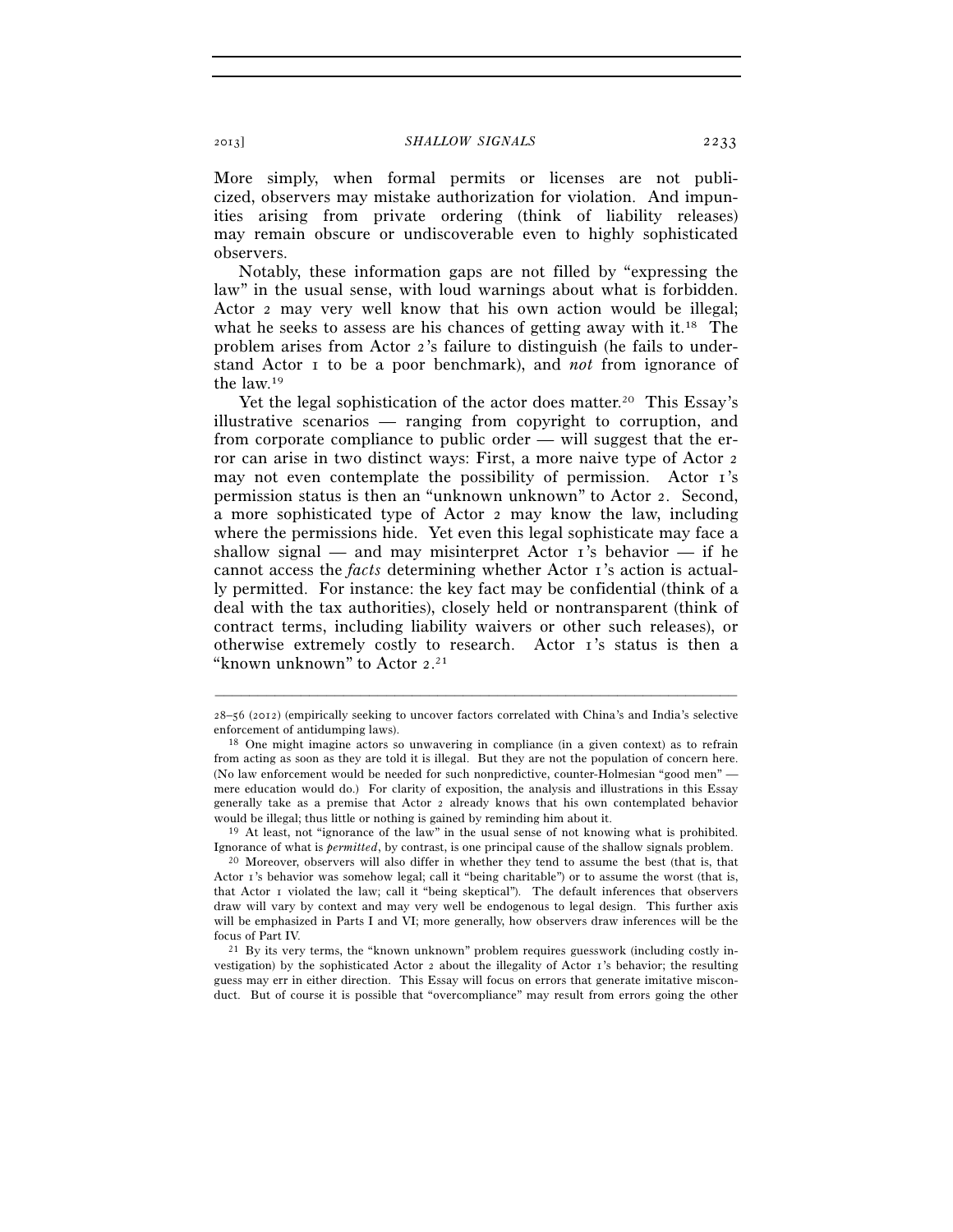In either case, what the observer needs to know is not the law's prohibition, but rather the fact of another actor's permitted status. As Part II explains, "knowing the law" might even worsen the problem under some conditions, such as when legal regimes are not harmonized, when enforcers' powers vary, when legal transitions entail forbearance, or more generally, when law-in-action diverges from law-onthe-books.

Shallow signals are *accidental* data — and as we turn to potential solutions, this core feature of the problem becomes important to recognize. Actor  $\bar{1}$  may not care whether Actor  $\bar{2}$  sees the behavior; the behavior signal is an "information externality."<sup>22</sup> A parallel problem introduced in this Essay is that Actor I also may have no natural reason to advertise the missing distinguishing fact (for Actor 2's benefit).23 One might call this extra problem an "ignorance externality."

Due to these dual externalities, certain legal solutions are inapt. Actor 1's behavior may be misleading, but not on purpose.<sup>24</sup> There may be no fraud, nor entrapment, nor other willful nondisclosure (think of conflicts of interest). It would be unusual, moreover, to assign blame to Actor  $\bar{1}$  for unintended copycat harms — much less when the imitation is a mistake.

There *is* one body of law offering a general solution, however: the Talmudic doctrine of *marit ayin* deals with precisely this problem by taking back the granted permission. The doctrine instructs that one may not perform certain actions that appear to be forbidden, even if one is in fact doing them in a permissible way.25

<sup>25</sup> As the use of *marit ayin* illustrations in this Essay will suggest, there is much to be learned from the doctrine, not least its sensitivity to context and to what inferences observers

<sup>–––––––––––––––––––––––––––––––––––––––––––––––––––––––––––––</sup> way. Whether that is a further problem — or instead, an offset — is a normative call that varies

by context (and may vary in the eye of the beholder). 22 *See, e.g.*, Andrew Caplin & John Leahy, *Miracle on Sixth Avenue: Information Externalities* 

<sup>&</sup>lt;sup>23</sup> Advertisement for the regulator's benefit is another story. Actor 1 may very well care what the regulator perceives, while not caring what Actor 2 perceives. The shallow signals problem adds a third party  $-$  Actor  $\alpha$   $-$  into what has usually been analyzed as solely an interaction between Actor 1 and the regulator. For more, see *infra* section IV.C, pp. 2277–78.<br><sup>24</sup> One contribution of this Essay is to identify and to focus on this context of externalities, in

which Actor 1 does not much care what Actor 2 perceives. By contrast, ample scholarly attention has gone to those settings where Actor I is conscious of her signal to Actor 2, potentially entailing strategic interaction between the two actors (think of close competitors in a given market, or "social" signaling about status). A sampling of notable recent contributions includes: Jacob E. Gersen & Adrian Vermeule, Essay, *Delegating to Enemies*, 112 COLUM. L. REV. 2193 (2012); Jeremy N. Sheff, *Veblen Brands*, 96 MINN. L. REV. 769 (2012); Michal Barzuza, *Lemon Signaling in Cross-Listing* (Va. Law & Econ. Research Paper No. 2012-13, 2012), *available at* http:// ssrn.com/abstract=1022282; Claudia Goldin, A Pollution Theory of Discrimination: Male and Female Differences in Occupations and Earnings (Dec. 2, 2012) (unpublished manuscript), *available*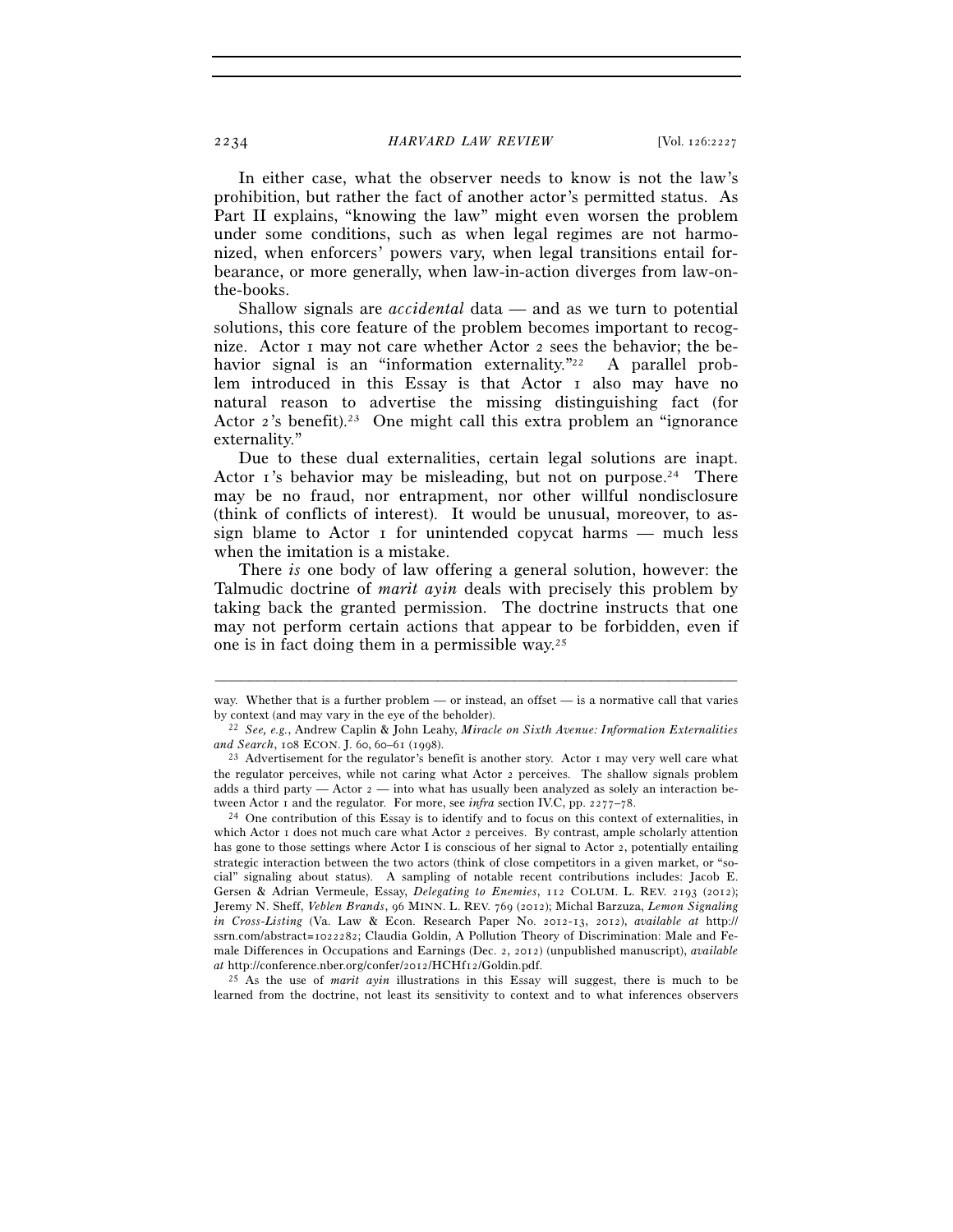This type of broad structural solution, a total ban, may have a natural appeal in some settings — but not in others. To its credit, it has the flavor of closing loopholes. ("How can they allow any drinking *anywhere* in the park, if they don't want people to get the wrong idea? The Talmud wouldn't let this happen!") Yet in many settings, banning the otherwise permitted act surely would be too extreme. For instance, does it make sense to ban the licensed use of copyrighted works whenever licensee status is hard to convey?

What other classes of solutions might be possible, then? The second half of this Essay turns to this question, adopting the lens of the regulator or legal architect. Seeing the problem as one of information failure, this Essay emphasizes information-improving solu $tions<sup>26</sup>$  — including ways for ex ante law design to harness existing perceptions.

One basic, broad class of solutions is to make known the earlier actor's permission, so that the false behavioral precedent can be distinguished away. Part III explores variations on the most direct strategy: disclosures. Some are easy to imagine. Licenses and permits can often be displayed, and some excuses can be declared ex ante (think of a car's hazard lights). The regulator can also assist by marking the boundaries of permitted spaces (think of the café's private property) or by publicly preclearing certain actions (think of the SEC's "no-action letters" or the more controversial proposal for "angel lists" from the IRS). Private enforcers can do this too, in some settings.<sup>27</sup>

Other variations may seem more unorthodox. For instance, as a matter of regulatory design it may be useful at times to "borrow boundaries" — that is, to purposely distort the regulatory line dividing what's permitted and what's prohibited, by pegging it to markers more familiar or salient to observers. Such a second-best regulatory line would avoid the risk of shallow signals created by an otherwise firstbest line that is pegged to less-observable facts.28 Another possibility,

Tim Wu, *Tolerated Use*, 31 COLUM. J.L. & ARTS 617, 633–34 (2008).<br><sup>28</sup> For instance, in the Central Park story, where there is no line on the lawn separating private

from public property, a better rule (for shallow signals purposes) may be to artificially limit drinking to territory that is more obviously part of the café. *See infra* section III.C, pp. 2262–67.

<sup>–––––––––––––––––––––––––––––––––––––––––––––––––––––––––––––</sup> will likely draw. See especially *infra* sections II.B., pp. 2254–55, II.C., pp. 2255–57, and III.B, pp. <sup>2259</sup>–62. 26 One core difference between *marit ayin* (where a total ban is the favored solution) and the

other settings emphasized in this Essay (where I focus instead on informational solutions) is that the former may have more of a zero-tolerance motivation. By contrast, some degree of noncompliance may be thought acceptable in other settings. But of course such acceptance does not mean abandoning the aim of improving the extent — or lowering the costs — of compliance. After all, the optimal extent is endogenous to the technologies at hand (including the informational ones) for encouraging compliance. 27 For instance, publicity of a "no-action policy" by copyright holders has been proposed. *See*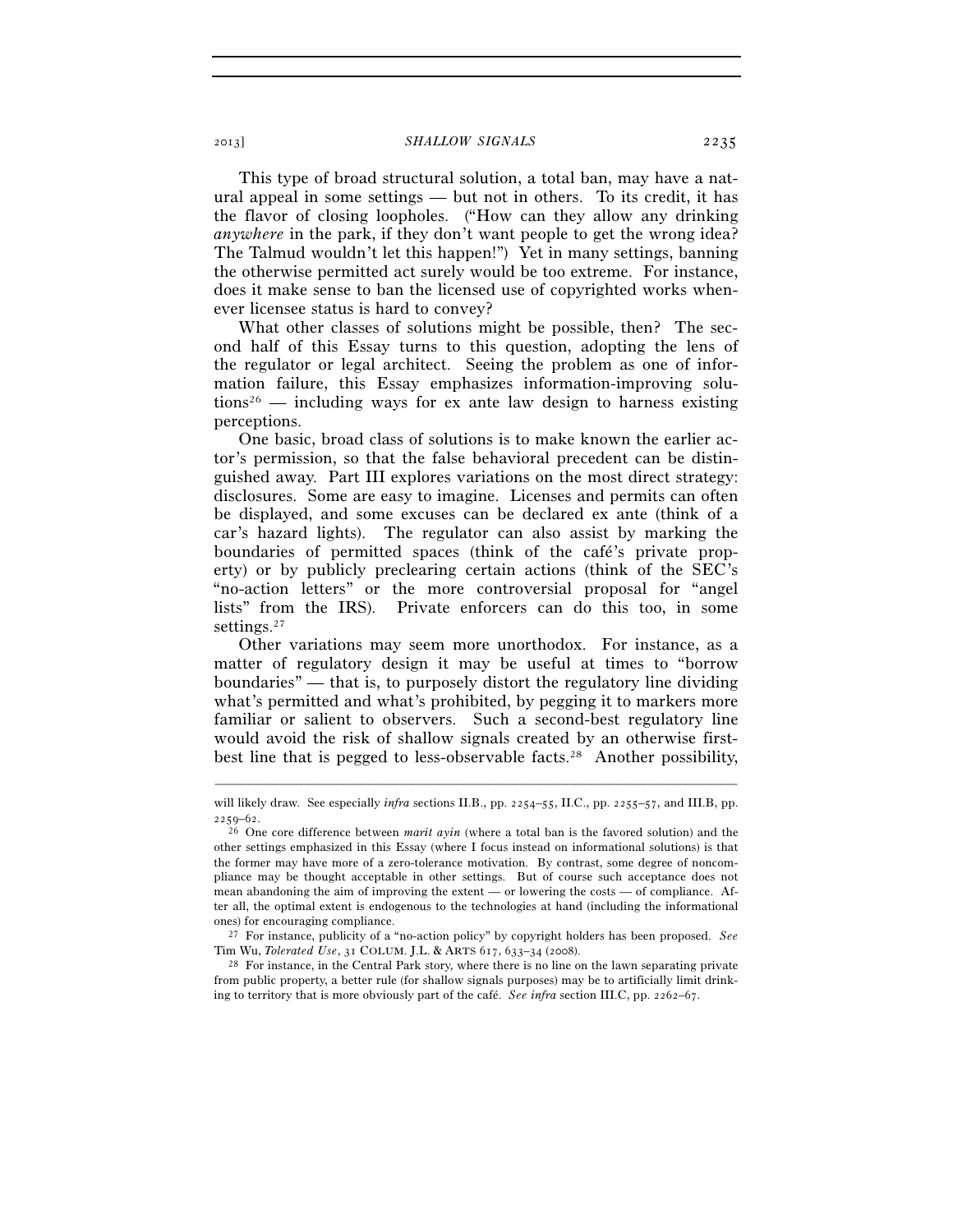in settings of selective enforcement, is to broadcast who is being *ignored* in enforcement; though an enforcer may have many reasons not to say who is getting a free pass, the imitation problem offers a new reason in favor of doing so: to help observers identify those actors who have de facto permission.

Disclosures may often do the job. In a shallow signals setting, however, they can also backfire. Part IV introduces two such limitations — two ways disclosures can have unintended effects. The first arises when imitation is repeated: disclosures that occur too far down the chain of imitation can cause the next observer to become confidently wrong about whether she should follow suit. This urgency means that structural fixes at time zero, such as the closing of loopholes, may sometimes be needed. Second, observers may draw adverse inferences from silence, mistakenly assuming that any actor who has not revealed a license (or other form of permission) must be acting without one.

Designing policies to avoid these self-defeating effects can be guided by heuristics attending to two core features of shallow signals: imitation and externality. These heuristics may run against intuition. The analysis will suggest, for instance, that sometimes the *costlier* disclosures may be the ones that should be promoted. It will also explain why mandating disclosures may be needed most when enforcers rely on them *least* in monitoring.

The potential for a more radical approach is preliminarily explored in Part V, as a further response to the limitations of disclosure solutions. There I introduce a distinct class of solutions aimed at "prompting" observers to take account of the *possibility* of permission, yet without disclosure of the status of individual actors. In essence, the strategy aims to unsettle the observers' perceptions — to give them pause — by creating uncertainty.

In sketching out the uses of such a "prompting" strategy, the analysis highlights the crucial role of the type of observer: sophisticated or naive, charitable or skeptical. Prompting is more useful for informing naive observers, as its effect is to convert unknown unknowns into known unknowns (that is, to make sophisticates out of the naive).29 Yet the underlying principle of unsettling perceptions will also suggest a further solution  $\frac{a}{b}$  a hybrid approach of "plainly incomplete disclosures" — that may be useful for informing even the sophisticates.

 $^{29}$  Prompting is also more useful in settings where observers will tend to be charitable (that is, more likely to infer a hidden permission, rather than inferring illegality), when facing the known unknown. *See infra* Part V, pp. 2278–86.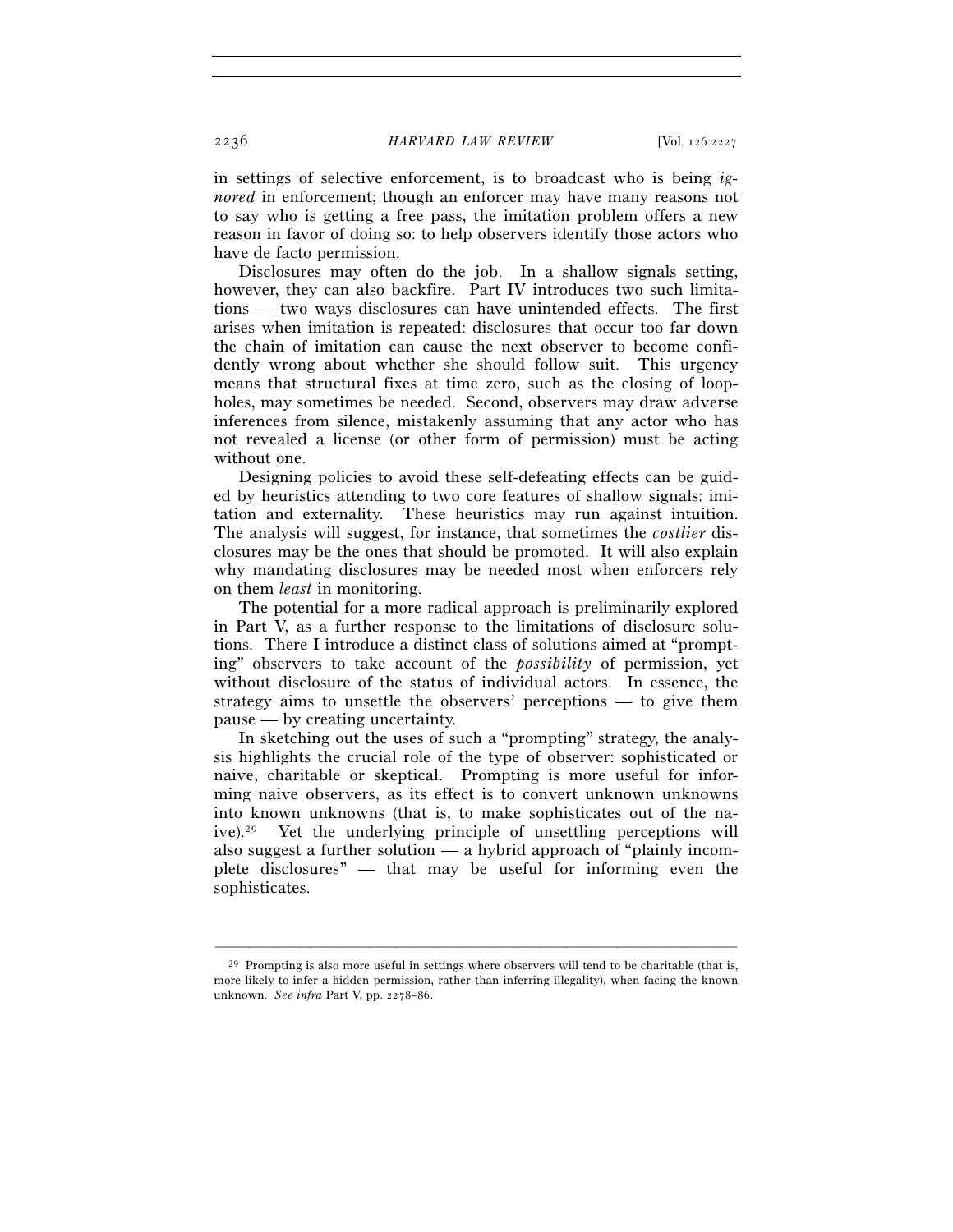The desirability of any strategy will turn on costs and benefits beyond those isolated for analysis here, and this Essay will not attempt to tally all the tradeoffs for any given policy, much less to suggest any global solutions. Rather, its aims are more focused: First, to introduce a potentially pervasive but often overlooked mechanism for inducing misconduct; second, to identify its key structural characteristics; third, to consider how familiar types of legal tools might alleviate or magnify the burdens imposed on regulators, primary actors, and society; and finally, to offer thought experiments for imagining new approaches tailored to the unique features of shallow signals.

### I. LAW'S HIDDEN PERMISSIONS

 The law, through its quiet approvals, can enable shallow signals. Whenever the law permits Actor I to act in a way that is generally prohibited, while leaving the observer Actor 2 ignorant of this distinction, a misleading impression of Actor 1's behavior may result. A mirage of misconduct is created, whose lead Actor 2 might follow into true misconduct. Moreover, because Actor 1's behavior is permitted, she may have no reason to hide it. This false model — a "bad bad example" — may thus be especially salient, while the crucial fact of permission remains obscure. This Part explores principal ways in which such information failures may be induced by the law's execution or its design.

## *A. Quiet License*

Including formal licenses and permits, the law issues pre-approvals ex ante permissions — in many forms. Among them are direct reassurances from regulators, such as letter rulings or preclearances (think of "no-action" letters from the SEC).30 Closely related are releases from liability issued by private parties (including private licenses, such as for the use of intellectual property). The key feature of these preapprovals is that they work against a background of prohibition, allowing behaviors that would otherwise be forbidden. The shallow signals problem arises when the permission is hard for an outside observer to discern.

Illustration — Ticket Scalping. *Whenever I go to my favorite theater, I see people scalping tickets outside in full view of the police. I think: "The next time I need to offload some spare tickets, I'll just do the same — obviously the ticket-scalping law is not being enforced." But what I don't realize is that* 

<sup>–––––––––––––––––––––––––––––––––––––––––––––––––––––––––––––</sup> 30 True, the pre-approvals may range in certainty of legal effect, from more certain and license-like to more "advisory" and less of a guarantee.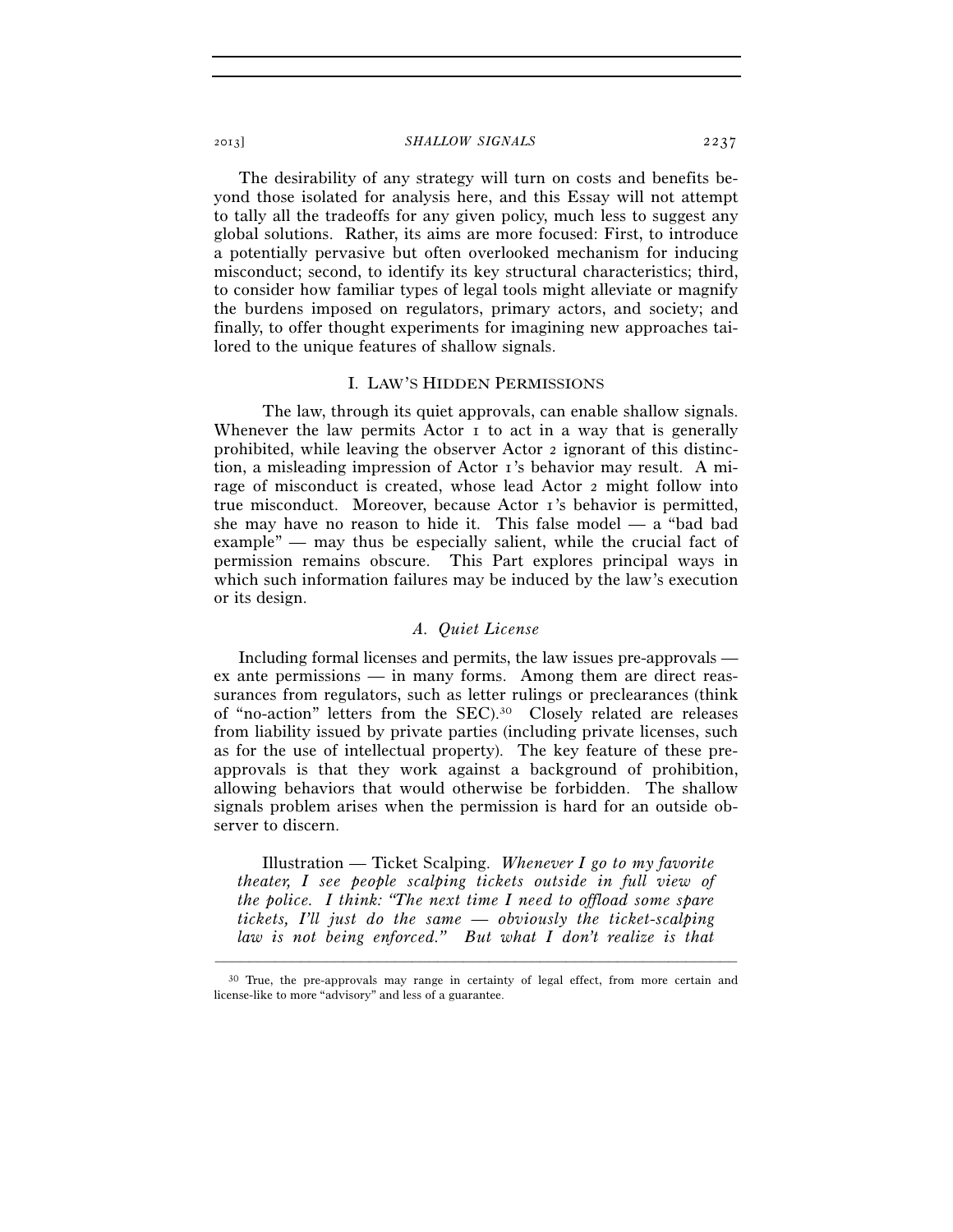*those hawkers out front ("Tickets? Tickets?") are in fact authorized resellers. They are licensed by the state of New York*. 31

*1. Paradox of Monitoring. —* In many settings, of course, preapprovals are already advertised. Permits are displayed all around us (think of taxicabs, vendors, or construction sites). The usual rationale is to aid in monitoring. When monitoring does *not* turn on the display of a permit, however, then this usual rationale is weaker, and shallow signals may be more of a problem.

Consider again the ticket-scalping story. Why aren't the licensed resellers wearing badges or otherwise showing their permits? If there is any enforcement at all, displaying one's license would seem an obvious thing to do.

Or is it so obvious? Imagine if the resellers can readily produce their permits when asked. Or if the police on that beat already know who the resellers are. In ways unknown to the outside observer, the licensees may have little reason to put their permission on display. (Why bother to advertise a license if the licensor already knows of it, having granted it in the first place?)

Whatever the reasons may be for the opacity of permission, it imposes an "ignorance externality" on the observer. Nobody is trying to hide anything from Actor 2, necessarily. Rather, the problem is that Actor 1 simply does not care what Actor 2 perceives.<sup>32</sup> From the perspective of policy design, such a lack of intention on Actor 1's part means that the usual legal constraints against fraud and deliberate misleading are of little use. Yet the presence of the externality does suggest some potential role for policy intervention.

A paradox of sorts arises from the ignorance externality because the shallow signals concern is *not* with what an enforcer knows, but with what the potential follower, Actor 2, can discern. The enforcer may already know of Actor 1's permission (think of the copyright owner who granted the license). Or the enforcer may be able to find out easi-

<sup>&</sup>lt;sup>31</sup> I thank Taylor Kirklin for this example, which is based on his firsthand observation of ticket resellers at multiple sports facilities in the tri-state area. Any readers wishing to register as a broker in New York may wish to consult http://www.dos.ny.gov/licensing/ticketresell/ticket\_faq .html. For further discussion of ticket resales, see DANIEL DUFFY, CONN. OFFICE OF LEGIS-LATIVE RESEARCH, OLR RESEARCH REPORT: TICKET SCALPING (2006), *available at* http:// www.cga.ct.gov/2006/rpt/2006-r-0761.htm.<br><sup>32</sup> It should go without saying that Actor 1 may have other audiences in mind, such as regula-

tors, customers, competitors, and so forth. (Some have suggested to me that licensed ticketscalpers may be choosing not to display their permits because they *wish* to appear illegal, as some customers may think it means a better deal.) The externality point made here concerns the value of information to *Actor* 2: if this value is not taken into account by Actor 1, then supplying that information (in a way that reaches Actor 2) is unambiguously undervalued by Actor  $\tau$ , all else equal.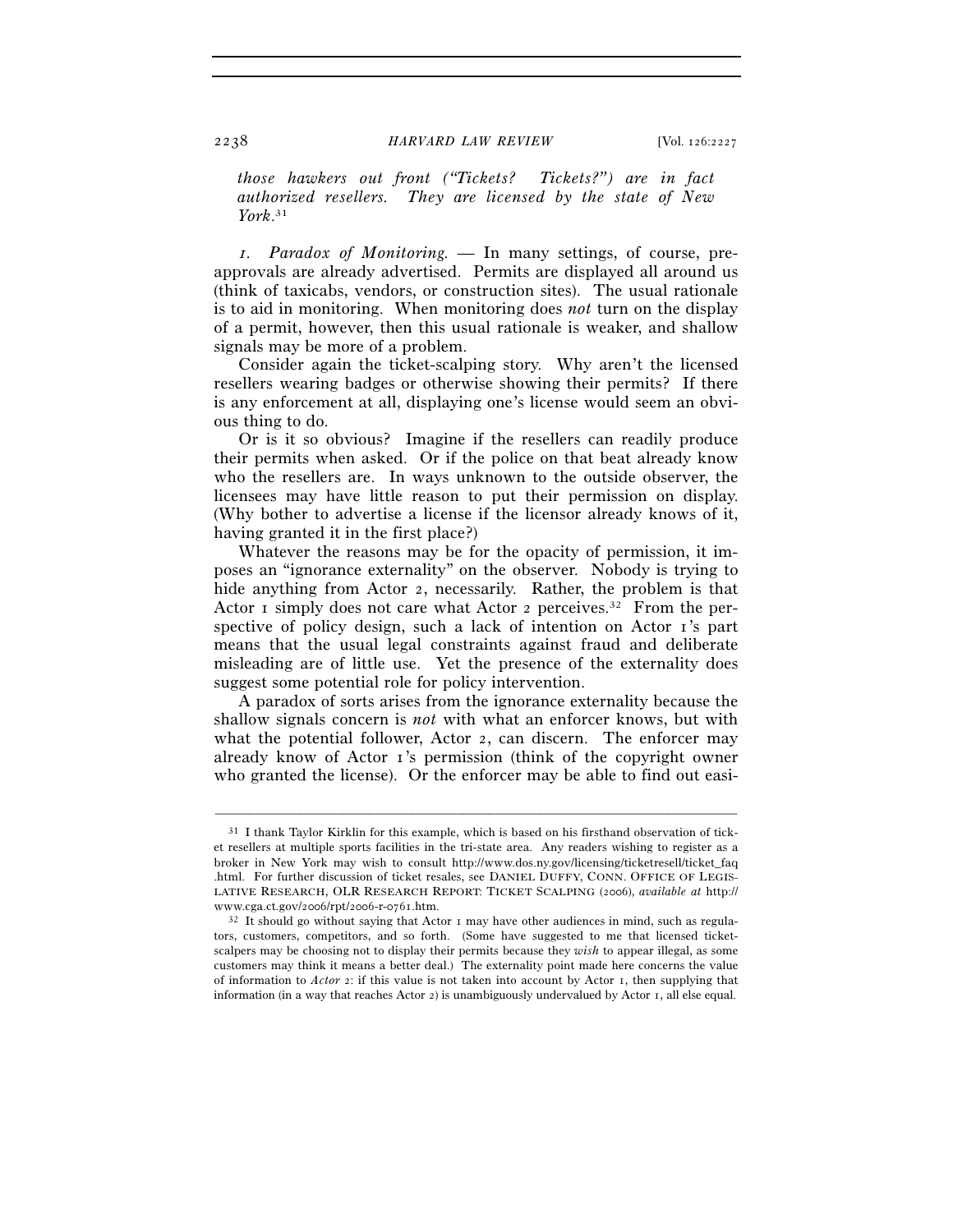ly. Either way, the enforcer's advantages do not help Actor 2. If anything, they may make the information gap worse for Actor 2, to the extent there is less need for Actor 1 to broadcast her permission. Just when the enforcer's information costs may be lowest, the potential imitator's information costs may be highest.

*2. Partial Information.* — More generally, in many contexts neither the regulator nor the actor will have any reason to disclose the preapproval; in fact, they may well have reasons not to do so. Consider, for instance, that SEC "no-action" letters and IRS private letter rulings have not always been made public. Before 1970, neither agency regularly published such individualized rulings, which were deemed confidential.33 (Even today, due to tax privacy concerns, the IRS publishes private letter rulings only as stylized fact situations stripped of identifying details.34) Consider how shallow signals might arise from such individualized regulatory rulings, should they remain undisclosed.

Illustration — Tax. *Firm 2 observes Firm 1 undertaking a transaction that should have unfavorable tax consequences, but one which Firm 1 assures investors is tax-free. Firm 2 assumes that Firm 1 is following an aggressive tax strategy, and is thus encouraged to adopt a similarly aggressive approach. What Firm 2 does not realize, however, is that Firm 1 has an undisclosed letter ruling from the tax authority declaring its transaction to be tax-free based on unusual facts specific to its case.*

Firm 2's error here is overestimating Firm 1's aggressiveness: Firm 1's strategy is actually not aggressive at all, for it faces no enforcement risk. It should be emphasized that Firm 2's problem is not ignorance of the law; Firm 2 knows its desired strategy is aggressive under prevailing legal standards. Rather, Firm 2's error is a factual one: either it does not contemplate the possibility of the undisclosed letter ruling, or it suspects the possibility but guesses incorrectly that Firm 1 does

<sup>33</sup> Regarding the SEC, see Thomas P. Lemke, *The SEC No-Action Letter Process*, 42 BUS. LAW. 1019, 1021–22, 1021 n.11 (1987) (citing Adoption of Public Availability of Requests for No-Action, Securities Act Release No. 5098, [1970–1971 Transfer Binder] Fed. Sec. L. Rep. (CCH) ¶ 77,921 (Oct. 29, 1970)). Regarding the IRS, see Earl G. Thompson, *The Disclosure of Private Rulings*, 59 MARQ. L. REV. 529 (1976), which provides a contemporary account of the two key FOIA cases preceding adoption of the statutory provision for disclosure. *See also* Grenier v. IRS, 449 F. Supp. 834, 839 (D. Md. 1978) ("In the Tax Reform Act of 1976, the Congress evinced an

intent to displace the FOIA as the means of access to unpublished IRS rulings."). 34 For the IRS's "written determinations," see *IRS Written Determinations*, IRS, http://apps .irs.gov/app/picklist/list/writtenDeterminations.html (last visited May 10, 2013). For the SEC's no-action letters, see *Staff No Action, Interpretive and Exemptive Letters*, U.S. SEC. & EXCH. COMM'N, http://www.sec.gov/interps/noaction.shtml (last visited May 10, 2013).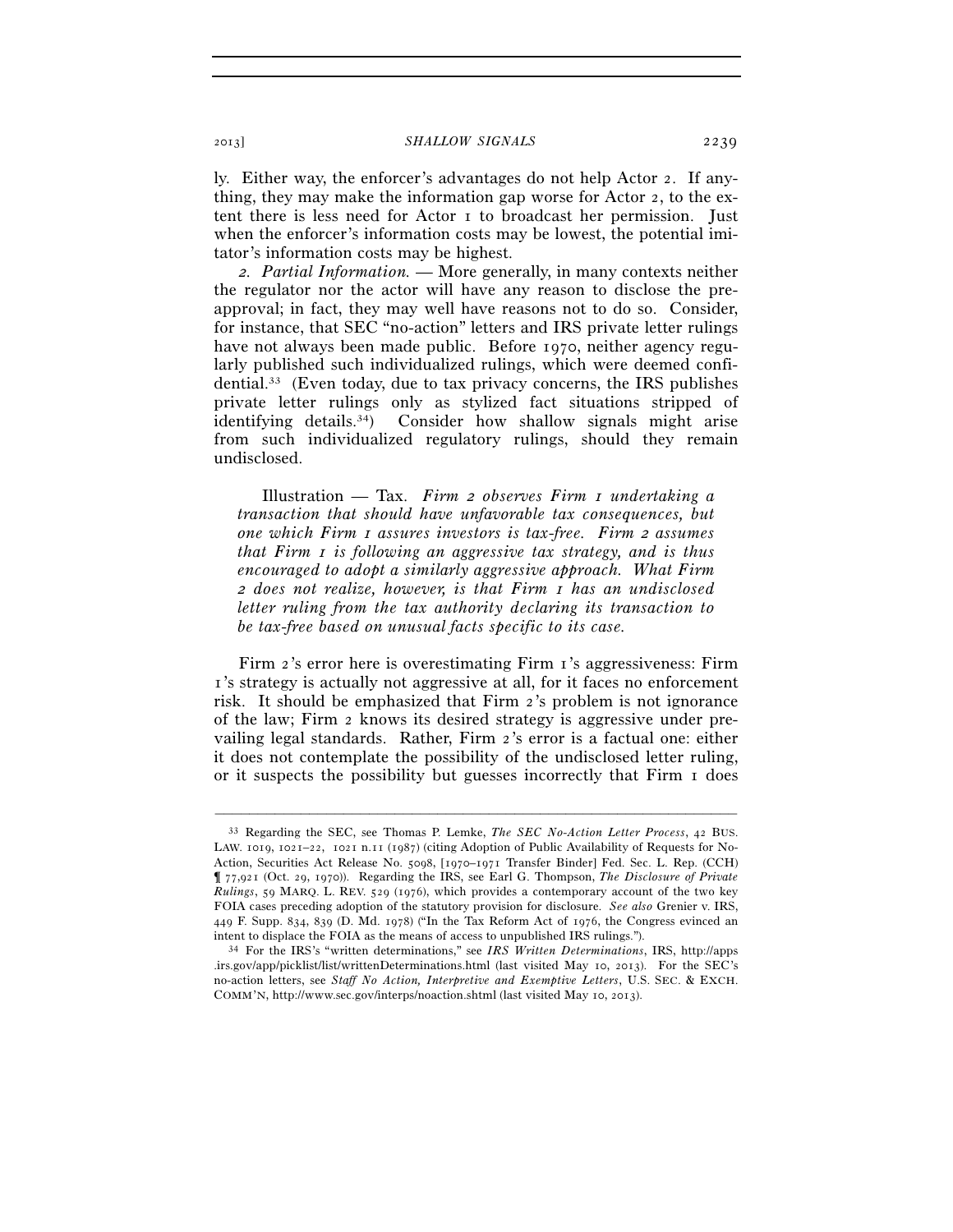not have one.<sup>35</sup> Whether regulatory agencies should publicize such pre-approvals is a policy choice that should be informed by the risk of shallow signals.

Similarly important, however, is the question of how much to say in any given disclosure. Partial revelation might worsen the risk of misunderstanding. It is possible, after all, for the regulatory disclosure itself to convey the "bad bad example" in the first place.

Illustration — Tax. *Imagine that Firm 1 requests a private letter ruling from a tax authority. Suppose that this tax authority's policy, in striking a balance between disclosure and confidentiality, is to publish only minimal summaries of its private letter rulings (unlike the IRS, which discloses full rulings); each such summary gives a bare-bones account of each case and states whether it is deemed tax-exempt. Firm 2 encounters such a summary, listing as tax-exempt an aggressive strategy from which it too might benefit. Firm 2 is thus encouraged to follow this strategy. What Firm 2 does not know, however, is that the key facts qualifying Firm 1's favorable tax treatment have been omitted from this published summary.*

This seems like an obvious fumble by the tax authority, given the potential shallow signals problem. Firm 2 might not even have known of another firm's strategy, were it not for this disclosure. If a tax authority is going to disclose (and in effect, advertise) a tax-free ruling about an aggressive-seeming tax strategy, it should be sure to disclose the key facts distinguishing the case. A less cartoonish, more subtle, and perhaps more likely variant of this error arises where a regulatory authority simply makes public a redacted version of its actual letter to Firm 1. The danger there is that such a letter may incorporate by reference key assumptions or facts that are detailed in Firm 1's request for a ruling; the result is that the disclosure available to Firm  $\alpha$  is missing the information that would put Firm 2 on notice that its own case is distinguishable from that of Firm 1. 36

<sup>35</sup> To speak in terms of naive and sophisticated observers: If Firm 2 is sophisticated, it knows it must guess whether Firm 1 in fact has such a ruling, and it may end up guessing wrong. The problem is worse, of course, if Firm 2 is naive and does not contemplate the possibility of such a hidden pre-approval. Naive observers can only underestimate permission (because they do not contemplate the possibility of permission, they cannot overestimate it). By contrast, sophisticates can err in either direction, inferring either false positives or false negatives. Whether these bidirectional errors can be said to "cancel out," of course, is partly an empirical question and partly a normative one.

 $36$  Again, a more sophisticated Firm 2 may well recognize that some information is missing; even so, it may guess wrong about whether it is as likely as Firm 1 to receive favorable treatment.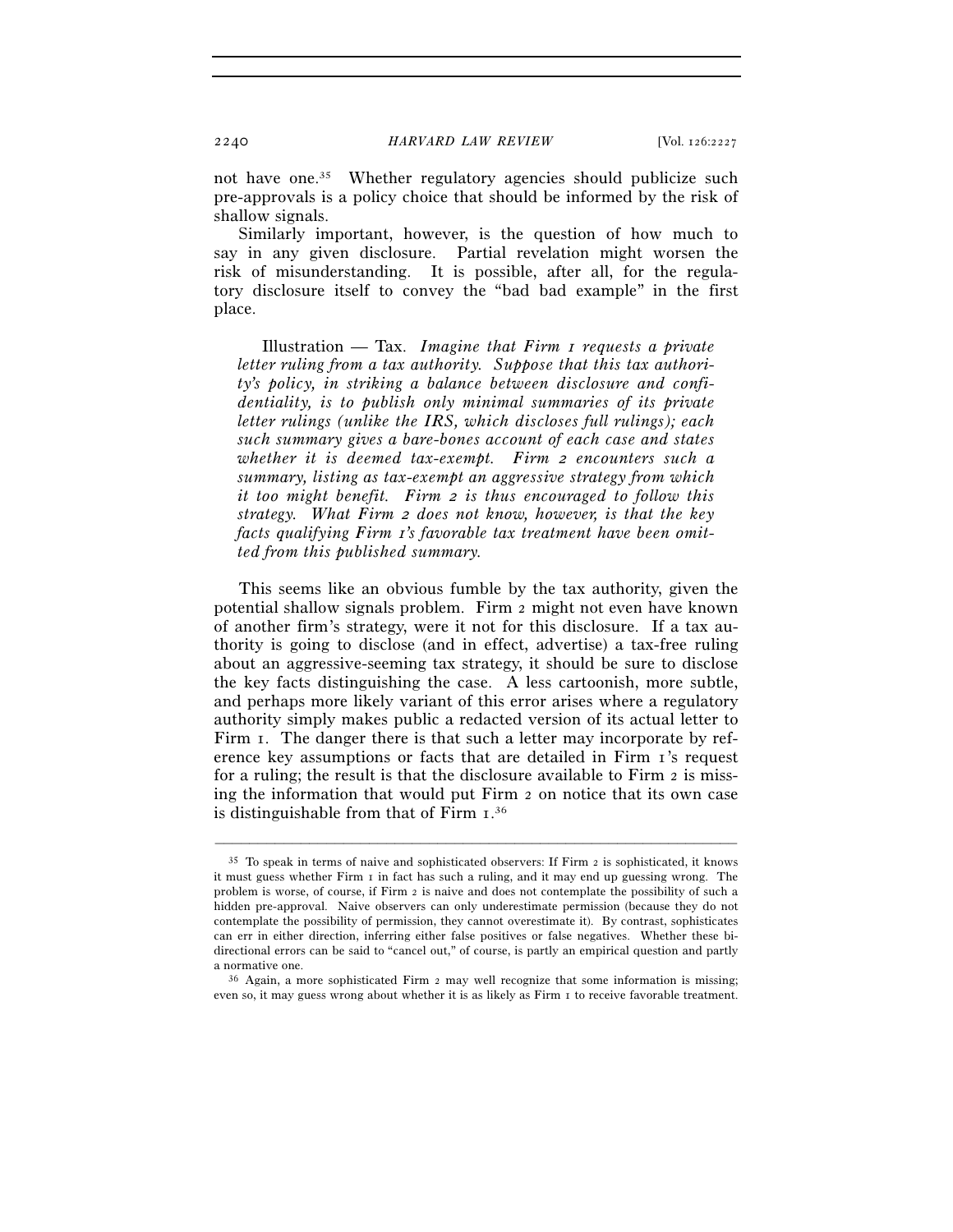*3. Private Permissions.* — Permissions created by private ordering (or "contracting around the law"), such as through liability releases, indemnifications, or other contractual devices, may especially suffer from a lack of transparency.

Illustration — Copyright. *You see one of today's hit songs being played in dozens of homemade videos posted on YouTube. Feeling confident that there is little risk of copyright enforcement, you decide to use a different hit song in your own video. What you don't realize, however, is that the first hit song happens to be covered by a blanket license arranged by YouTube itself with that specific record label.*

Unlike the law's exceptions or regulatory policies, private permissions are usually not affected by the demands of publicity, notice, or fair warning. They thus make the shallow signals problem more difficult in several ways.

First, even sophisticated outsiders and their expert intermediaries may be unable to discover private permissions or to guess accurately about their details. Such contracts are rarely visible to third parties, and they might not follow intuitive patterns.37 Even if Actor 2 might guess at the existence of some kind of liability release or license, confirming that Actor  $\bar{I}$  has it — and in what form — may be impossible.

Second, sophistication about private permissions may itself be more rare; fewer observers will think of them. In contrast with the law's formal permissions, private arrangements may be harder for observers to anticipate in the first place — especially given that they are seldom observed by outsiders. These manufactured arrangements may thus have a greater tendency to be unknown unknowns.

Third, some privately created impunities may not be the sort of thing one likes to advertise. Would Actor 1 be eager to publicize that she hedges against legal penalties? Consider the contrast with publicizing a formal exemption, defense, or excuse. Those permissions tend to be exculpatory facts or reasons that the action is acceptable

<sup>–––––––––––––––––––––––––––––––––––––––––––––––––––––––––––––</sup> As noted, the problem is worse for a more naive Firm 2 that does not contemplate that facts omitted from the published letter are the critical ones.<br><sup>37</sup> Here it is useful to distinguish settings in which private permissions tend to be standardized,

such as copyright licenses, from those in which they tend to be more idiosyncratic or tailored to each situation, such as partial indemnifications. The problem at hand is worse at the latter end of the spectrum.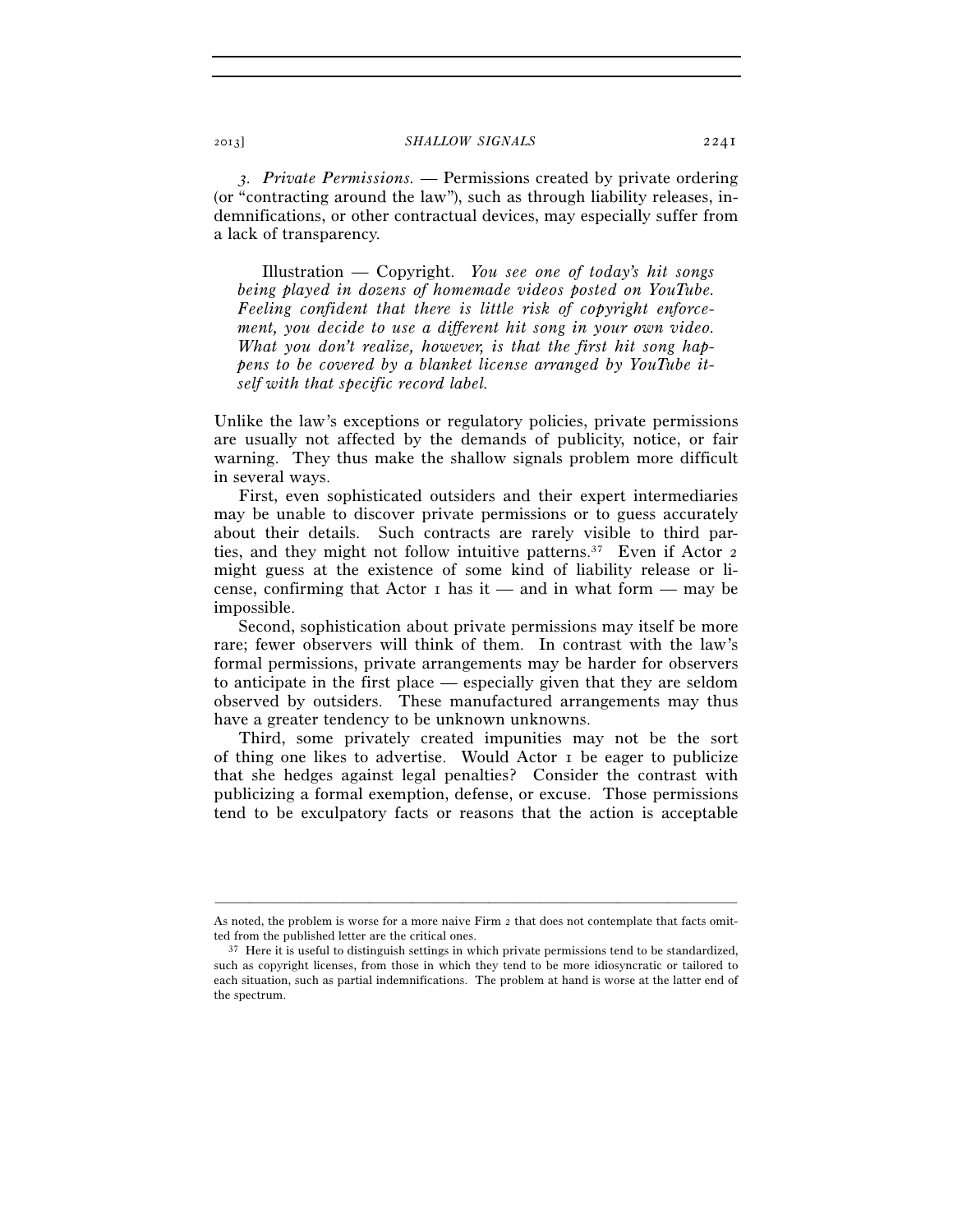(rather than why the law doesn't much matter, thanks to a contractual provision).38

## *B. Quiet Compliance*

More generally, the law may offer a way to "do it right" that might nonetheless appear as wrongdoing to an outside observer. In some settings, an extra step may be taken by Actor 1 to cure conduct that would otherwise be prohibited. Qualifying for a safe harbor, such as by putting internal safeguards in place, is a common example. In a sense, so is acquiring a license or permit. (Naturally, these categories overlap.) The shallow signals problem then arises when this curing step is not noticed by Actor 2.

Illustration — Corporate Misconduct.39 *In Silicon Valley, technology firms compete fiercely for talent. Startup 2 hears from its recruits that they want it to follow the practice of Startup I in "backdating" the stock option grants in their compensation packages.*40 *This practice is seen as more fair because stock prices are* 

<sup>38</sup> Although an analysis of possible policy solutions is reserved for later in the Essay, it is worth noting here that for private permissions, the range of potential interventions may be narrower in critical ways. The source of the problem here is not the law itself, but rather private dealings. Thus, there is no internal legal design fix: it is not simply a matter of "smoothing out" the law's surface, removing tripwires and traps. Nor is it as easy to build in greater visibility ("you must agree to display the license"). In some cases, the private origin may also make a disclosure intervention harder to justify. The most direct (and most blunt) intervention might be an "inalienability" or "unenforceability" rule that bars such private ordering. This possibility is intriguing but will need to be bracketed for separate analysis. As noted above, this Essay focuses on information-based solutions, rather than "total ban" approaches.<br><sup>39</sup> Though based on the widespread backdating scandal of the 2000s, this hypothetical is craft-

ed only to illustrate the quiet compliance point; it does not claim to reveal how the practice spread or how many firms did it legally or illegally. Many academics and journalists, along with law enforcement officials and industry observers, continue to seek those answers. *See, e.g.*, Lucian A. Bebchuk et al., *Lucky CEOs and Lucky Directors*, 65 J. FIN. 2363 (2010); John Bizjak et al., *Options Backdating and Board Interlocks*, 22 REV. FIN. STUD. 4821 (2009). The *Wall Street Journal* won a Pulitzer Prize for breaking the story. *See* Charles Forelle & James Bandler, *The Perfect Payday*, WALL ST. J., Mar. 18, 2006, at A1. The practice of backdating involved choosing and applying formal "grant" dates of stock options that were different from the dates on which the options were in fact granted, thus enabling the choice of a formal date with a more favorable exercise price.<br><sup>40</sup> This "contagion" aspect of the hypothetical does have a basis in the actual scandal. The

practice is widely understood to have spread across the industry, driven in part by competition for employees. *See, e.g.*, Kevin Allison, *Unhappy Valley: Why a High-Tech Hub is Accused of Taking the Easy Option*, FIN. TIMES, July 28, 2006, at 11 ("By the time the 'new economy' kicked into full gear, stock options had become an expected part of the hiring game, with prospective employees ever more sensitive to their options' exercise prices."); Michael Liedtke, *Chummy CEOs Now Part of Silicon Valley's Backdating Club*, ASSOCIATED PRESS, Nov. 9, 2006, *available at* Factiva, Doc. No. APRS000020061110e2ba00045; Carolyn Said, *Options Scandal Grew Out of* 1990*s Strategy; Many Silicon Valley Businesses Offered the Incentives to Attract and Retain Their Top Employees in a Competitive Market*, S.F. CHRON., July 30, 2006, at F1.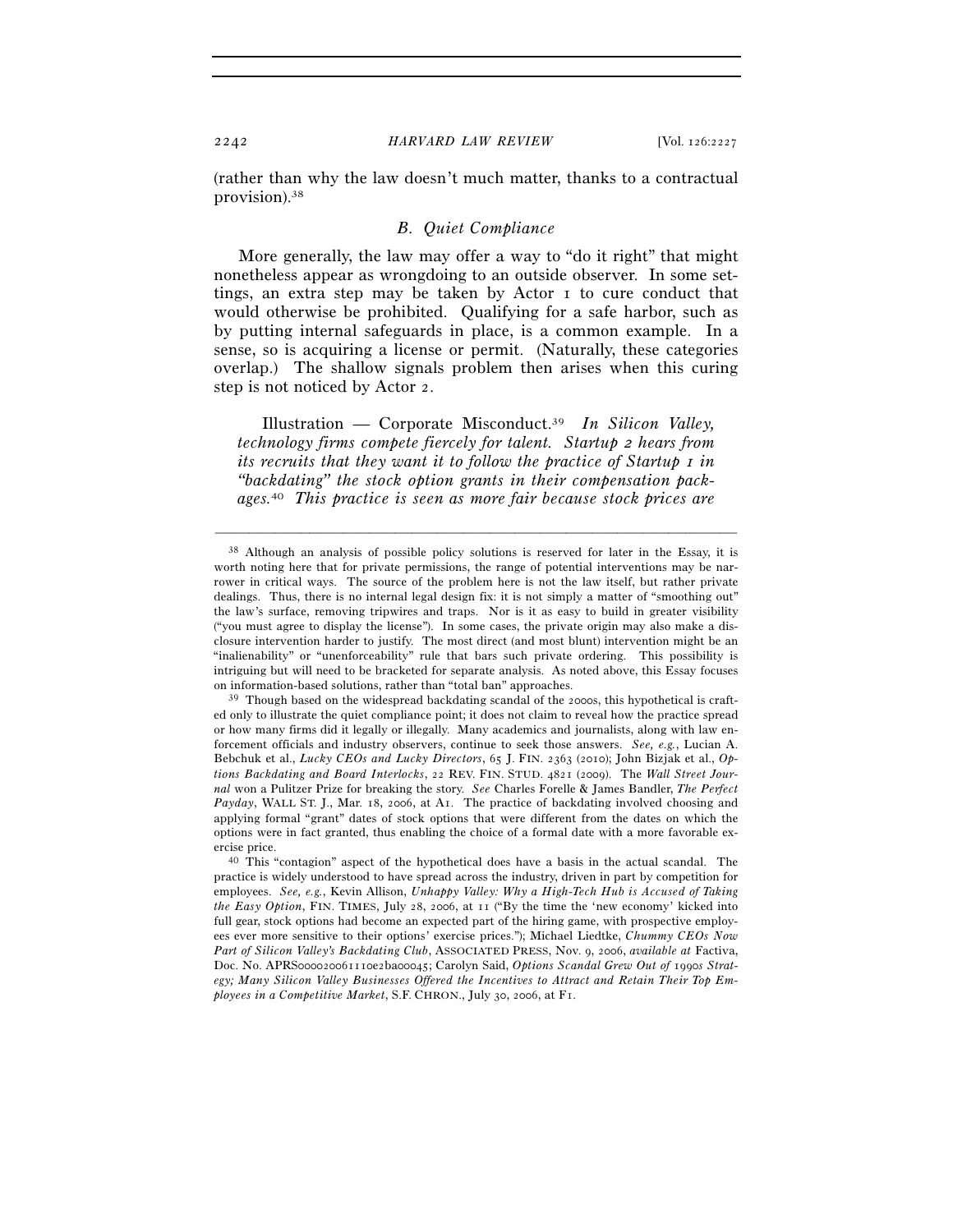*so volatile day-to-day. But there is also an illicit benefit: backdating allows the firm to under-report its compensation costs, which looks better to investors.*41 *Startup 2, under competitive pressure, adopts the practice and takes the liberties with accounting that it thinks Startup 1 must have taken. What it does not realize, however, is that Startup 1 had taken the extra step of accounting for the missing compensation costs; Startup 1's backdating was thus both "innocent" in intention and legal in form.*<sup>42</sup>

Notably, expert intermediaries such as lawyers and accountants may be of little help to Startup 2 in avoiding such a shallow signal, because the crucial missing facts are secreted away in the internal books of Startup 1. The expertise that is needed here is not about the law, as the scenario involves no ignorance or mistake of law, but rather about the status of other actors.<sup>43</sup>

In fact, intermediaries may well create or spread shallow signals if they are the very source of Firm 2's information about "what your competitor Firm 1 is doing" in the first place. This possibility is a concern especially if the intermediaries are also ignorant of Firm 1's confidential or obscured compliance measures, such as an undisclosed deal with the authorities or an internal accounting cure.<sup>44</sup> (Not to mention, intermediaries themselves may also imitate or mimic their competitors, without independent evaluation of the advice they are copying or the practices they are promoting.) It is possible to know just enough to be dangerous, and intermediaries can be a vector for the contagion of such partial knowledge.

<sup>41</sup> A reader well versed in executive compensation law will notice that, among other things, this much-simplified scenario abstracts away from complex tax considerations surrounding backdating, as well as the crucial distinction between executives and nonexecutives. *See, e.g.*, David I. Walker, *Unpacking Backdating: Economic Analysis and Observations on the Stock Option Scandal*, 87 B.U. L. REV. 561, 609–10 (2007) (noting differences in disclosure requirements for options granted to executives versus rank-and-file employees); Robert W. Wood, *Tax Effects of the Stock Options Backdating Flap*, 115 TAX NOTES 137 (2007); *Developments in the Law — Corporations and Society*, 117 HARV. L. REV. 2169, 2205–26 (2004). 42 How this punchline in the hypothetical corresponds to details of the actual scandal will be

explained later in the Essay. *See infra* section III.B, pp. 2259–62. 43 Lawyers and accountants can, of course, inform Startup 2 that its taking the action would

be illegal (and Startup 2 is assumed to know this, in this illustration). What the expert intermediaries would need to do, in order to alleviate the shallow signals problem, is instead to inform Startup 2 that what it observes *Startup 1* doing is *legal*. But if they cannot access the crucial facts, the best they may be able to do is to raise with Startup  $\alpha$  is the possibility that Startup  $\alpha$  is acting legally; that is, they can act as prompts. 44 In the actual scandal, the alleged role of Deloitte in spreading the backdating practice

among its clients is even more perverse than suggested here. The story is retold in section III.B, pp. 2259–62.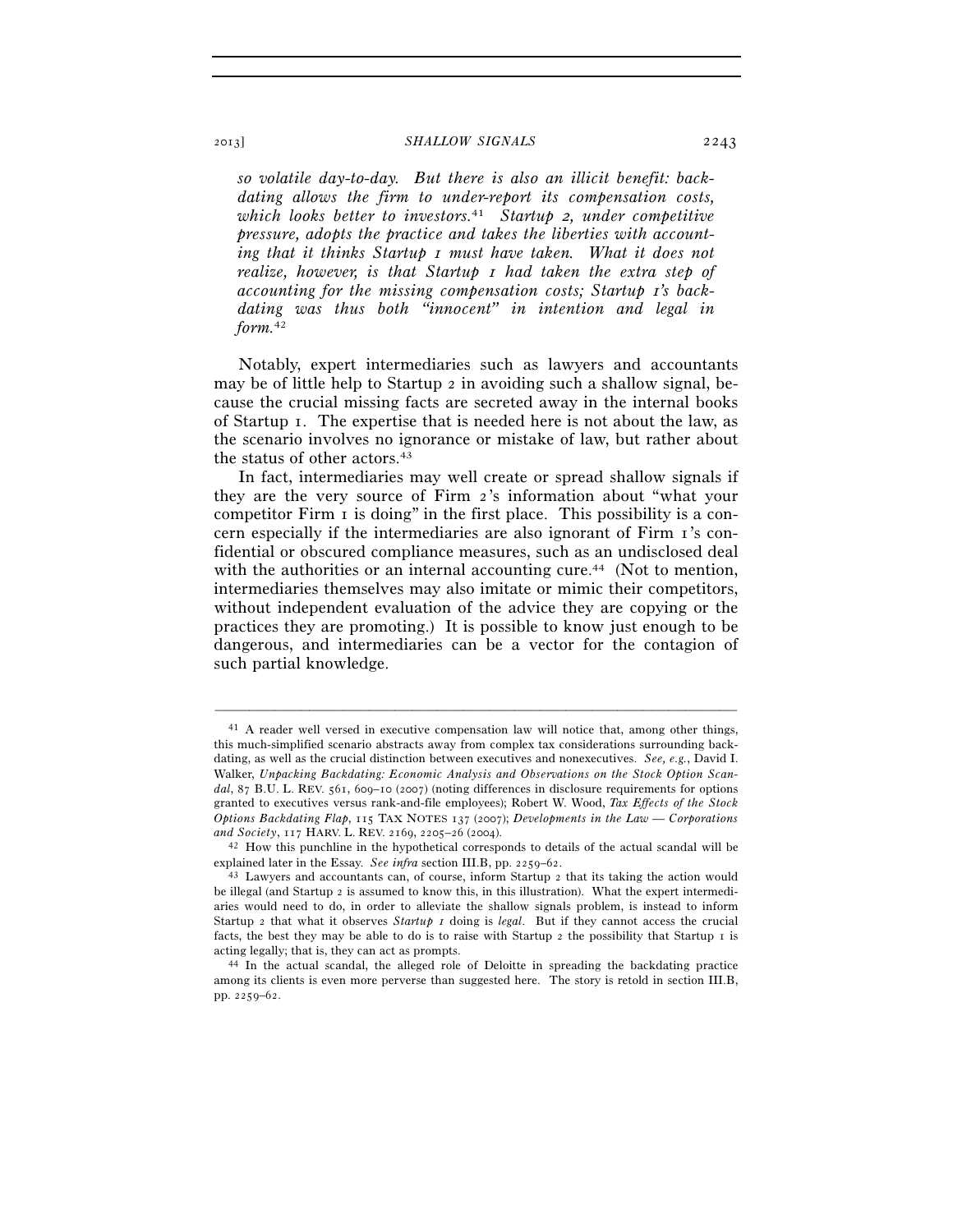## *C. Quiet Exceptions*

Exemptions, loopholes, excuses, and defenses abound. They are everyday objects of the law, common design elements in its architecture.45 (Some forms of immunity, amnesty, or grandfathering may also fit in this category.) Such exceptions may be as pervasive as the prohibitions they relieve. Yet many of them turn on facts hidden in practical obscurity; whatever the salience of the exemption, it may be a key *fact* that is hard for an outsider to observe.

Illustration — Bribery. *Imagine a group of multinational firms, trying to break into an emerging market where bribery is rampant. Competitive pressure pushes the local outpost of each firm to assess how much bribery it can get away with, benchmarking against its peers. Manager 2 at the outpost of one firm learns that Manager 1, her counterpart at a competitor firm, makes frequent payments to executives of a local utility company. She infers that Manager 1 is willing to pay bribes and that enforcement appears to be lax. What Manager 2 does not realize, however, is that Manager 1's payments are in fact* legal*, because his bribe recipients fall within an exception to the scope of "foreign officials" under the governing antibribery law*.

For instance, think of an antibribery law that covers only payments to governmental officers or agents.46 Suppose that the law includes employees of state-owned, state-run enterprises as being among the covered "foreign officials," but that it excludes such employees once the state has given up sufficient control over the enterprise, such as through privatization.47 What Manager 2 may not know is that the utility company that Manager 1 is bribing has shed enough state con-

<sup>–––––––––––––––––––––––––––––––––––––––––––––––––––––––––––––</sup> 45 *See generally* Frederick Schauer, *Exceptions*, 58 U. CHI. L. REV. 871 (1991) (arguing that

 $46$  One such example is the Foreign Corrupt Practices Act (FCPA), which covers bribes to any "foreign official," defined as any "officer or employee of a foreign government or any department, agency, or instrumentality thereof, or of a public international organization, or any person acting in an official capacity for or on behalf of any such government or department, agency, or instrumentality, or for or on behalf of any such public international organization." 15 U.S.C. § 78dd- $I(f)(I)(A)$  (2006).<br><sup>47</sup> Indeed, the privatization of state-owned or state-run enterprises in emerging markets has

become an area of concern for FCPA compliance counsel. *See* Joel M. Cohen et al., *Under the FCPA, Who Is a Foreign Official Anyway?*, 63 BUS. LAW. 1243, 1267–68 (2008) (article by compliance lawyers, noting that "[b]ecause of the broad movement toward privatization in many developing countries, it remains unclear whether certain businesses are fully private or are still (at least to some extent) under the control of their respective governments").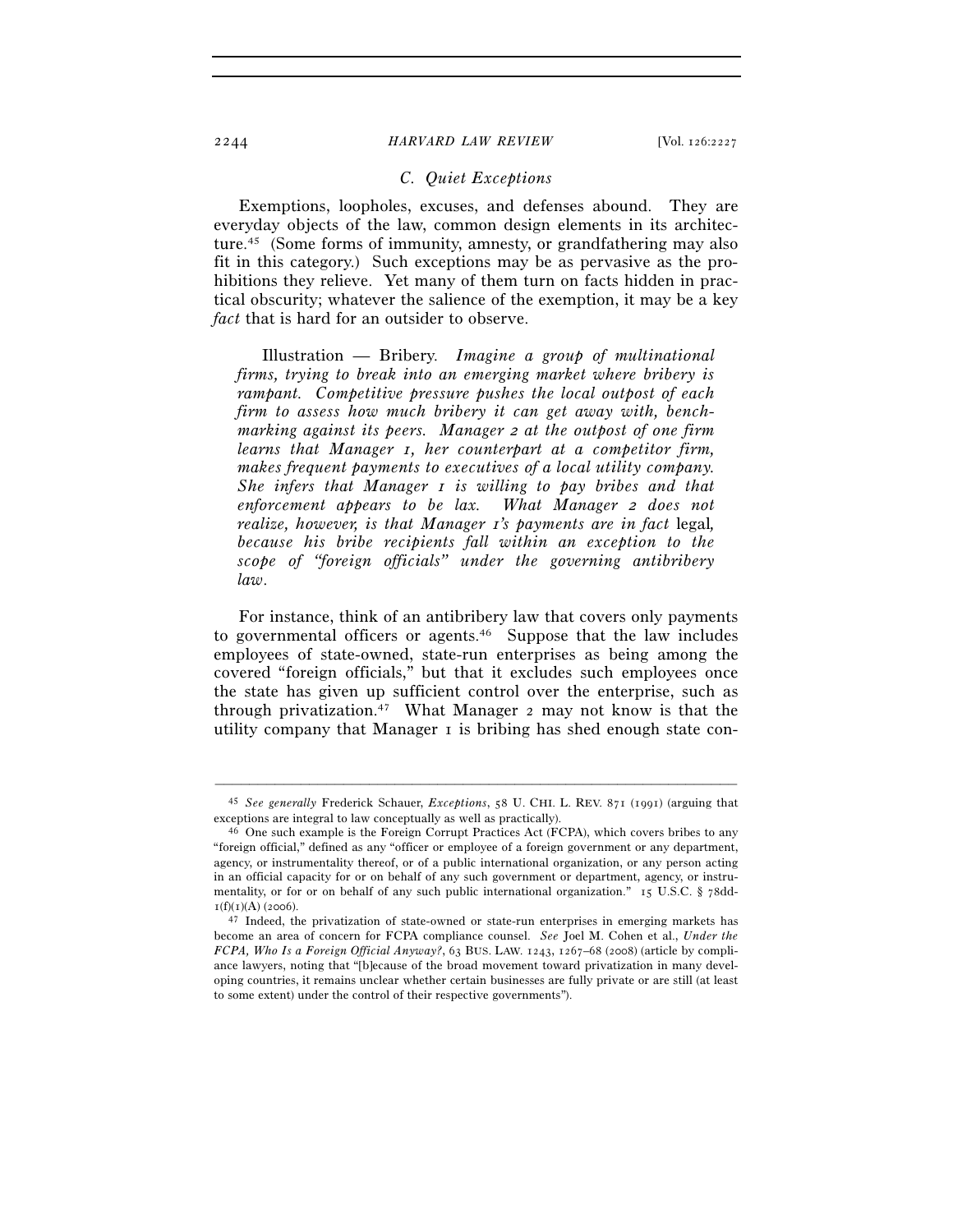trol that its officers no longer qualify as governmental officials.48 (As it happens, a sore point of confusion for businesses and corporate counsel today is this very question of how to determine whether employees of a partially state-owned enterprise count as "foreign officials" under U.S. antibribery law.49)

Again, the observer's problem is ignorance not of the law, but of facts.50 A legally sophisticated Manager 2 may well be aware of the bribery law's terms and know that the payments she herself is considering making (say, to executives of another utility company) would be illegal. But she is mistaken about her *competitor's* payments, and thus fails to recognize that his behavior is a poor benchmark for her own.

Such a factual gap may arise due to practical obscurity of the key facts.<sup>51</sup> Or in some settings, it may be due to trade secrecy or confi-

–––––––––––––––––––––––––––––––––––––––––––––––––––––––––––––

*own* behavior. Rather, her error is about what Manager 1 is doing; this question of interpretation is labeled here a factual one, but of course such determinations could often be called "mixed questions of law and fact." (Both the sufficient-state-control scenario here as well as the electrical utility example in the following discussion could be seen as "mixed" questions.) 51 Notably, simply knowing that a company is privatizing — or even knowing that it is no

longer majority state-owned — may not be enough information. Consider how difficult it would have been for an imaginary Manager 2 to observe the crucial facts in the recent Alcatel-Lucent case concerning bribes paid to a Malaysian telecommunications company that was only  $43\%$ owned by the government — and yet was deemed to be an "instrumentality" because the govern-

<sup>48</sup> As FCPA practitioners have noted, it can be quite difficult even for sophisticated parties to assess how much control a government retains over a once state-owned, state-run company during or after privatization. *See id.* at 1269 ("[The] analysis is more difficult . . . if the foreign government owns only a small percentage of a company but exercises substantial control over it. The ownership interest is often ascertainable but not the degree of control."); *id.* at 1267 n.144 ("[D]uring the last decade, many of Russia's major oil companies have been transformed from state-owned and operated entities to fully privatized entities and, recently, to entities owned by private investors but suspected to be under the control of the Russian government.").<br><sup>49</sup> One former U.S. Attorney General, Michael Mukasey, recently listed this question as a top

priority for clear policy setting, stating: "It is often difficult for companies to determine when they are dealing with 'foreign officials,' particularly in markets in which many companies are at least partially state-owned." *Foreign Corrupt Practices Act: Hearing Before the Subcomm. on Crime, Terrorism, and Homeland Sec. of the H. Comm. on the Judiciary, 112th Cong. 27 (2011)* (statement of Hon. Michael B. Mukasey, former Att'y Gen. of the United States), *available at* http://judiciary.house.gov/hearings/printers/112th/112-47\_66886.PDF; *see also id.* at 23 (listing six priorities, including "[c]larifying the meaning of 'foreign official'"). The most recent FCPA guidance from the Justice Department and the SEC does address the question in a section titled "Who Is a Foreign Official?" *See* U.S. DEP'T OF JUSTICE & U.S. SEC. & EXCH. COMM'N, A RE-SOURCE GUIDE TO THE U.S. FOREIGN CORRUPT PRACTICES ACT 19–23 (2012) [hereinafter RESOURCE GUIDE]. But critics are not satisfied, noting that the guidance "endorses an extremely fact-specific analysis that relies on a lengthy yet non-exclusive list of factors . . . [including] some that may be impractical or impossible for another company to discern or determine  $\dots$ . Letter from U.S. Chamber of Commerce et al., to Hon. Lanny A. Breuer and George S. Canellos 3 (Feb. 19, 2013), *available at* http://www.instituteforlegalreform.com/sites/default/files/Coalition %20Letter%20to%20DOJ%20and%20SEC%20re%20Guidance\_v2.pdf [hereinafter Chamber of Commerce Letter]. This Essay discusses in Part IV, *infra*, how the form of this new guidance overlaps with and diverges from informational solutions more tailored to shallow signals. 50 More precisely, there need not be any legal ignorance or "mistake of law" pertaining to her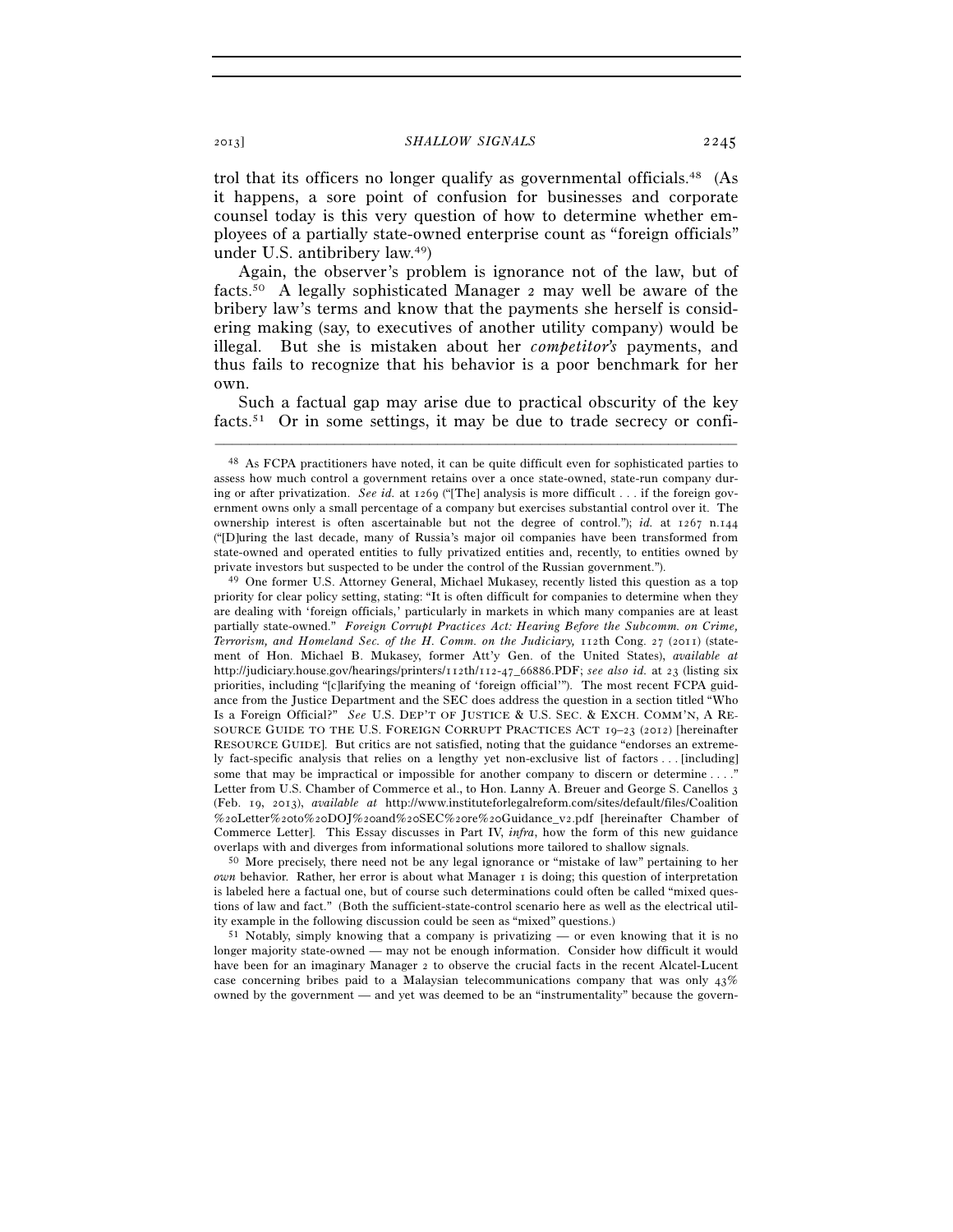dentiality of business dealings, or to unanticipated variations in how facts are characterized across contexts. (For instance, suppose that Manager I has been bribing an electric company — but electricity services are not considered a governmental function in *that* particular country.<sup>52</sup>) The resulting shallow signals impose costs not only on regulators and on society (due to the increased likelihood of bribery) but also on Manager 2, who must either bear the direct costs of further investigation or legal fees<sup>53</sup> (if she even recognizes that she is missing key information<sup>54</sup>) or else absorb the indirect costs of the risk of underestimating legal exposure.

For more naive observers, a further problem arises in that some exceptions are simply not intuitive or salient.55 Untutored in technicalities, naive observers will be unlikely to anticipate such exceptions in the first place. (The very notion of a loophole evokes a quality of being artificial, unintended, and hard to envision based on first principles

–––––––––––––––––––––––––––––––––––––––––––––––––––––––––––––

 $53$  It may seem a tad generous to assume that Manager 2, at a regional outpost in an emerging market, may have lawyers readily at hand to help interpret what she sees a competitor doing or to think that she would check in with corporate counsel back in New York about it. But the hypothetical makes this assumption in order to emphasize that it is not knowledge of the law but rather of key facts (which even sophisticated parties or their counsel may find costly or infeasible to gather) that is lacking.<br>54 There are at least two forms of missing information that may be useful but costly for Man-

ment "held the status of a 'special shareholder,' had veto power over all major expenditures, and controlled important operational decisions." RESOURCE GUIDE, *supra* note 49, at 21; *see also* Cohen et al., *supra* note 47, at 1269 n.156 ("As an even more extreme example of the difficulty companies face in determining the control structure of a foreign company, the *New York Times* recently reported that a pattern has developed in Russia whereby large companies have been created that are 'controlled by executives *loyal to the Kremlin*.' . . . Could the fact that a private company is owned by a person who is 'loyal to the Kremlin' make that company an 'instrumentality' of the Russian government? It would seem a tall order for the DOJ and SEC to expect companies doing business in a foreign country to ascertain where the loyalties of its counterparty's executives lie."). 52 According to the agencies enforcing the FCPA, for instance, the bribed entity's "provision of

services to the jurisdiction's residents" is among the factors considered in determining whether an entity performs a governmental function. *See* RESOURCE GUIDE, *supra* note 49, at 20. Some have proposed using the governmental-function criterion as a determinative factor. *See* Chamber of Commerce Letter, *supra* note 49, at 3 ("Whether an entity performs governmental functions is only one of the many factors on this list [in the guidance] and is evidently not considered dispositive by the Department or the SEC. We continue to believe that if the entity does not perform a governmental function, it should not be considered a government instrumentality.").

ager 2 to acquire: First, she may wish to determine whether Manager 1 sets a relevant behavioral precedent (or is instead a bad bad example). Second, she may choose not to rely on that precedent; if so, she needs to investigate her own legal risk in other costly ways. 55 One reason for a lack of salience may be a sort of "acoustic separation" between the audi-

ences toward whom expressions of the prohibition and of the permission are directed. *See generally* Meir Dan-Cohen, *Decision Rules and Conduct Rules: On Acoustic Separation in Criminal Law*, 97 HARV. L. REV. 625 (1984). But note that such acoustic separation (which may leave Actor 2 aware of the prohibition yet naively unaware of the possibility of permission) does not always create a shallow signals problem. The necessary condition, of course, is that the hidden permission applies to Actor 1 but not to Actor 2.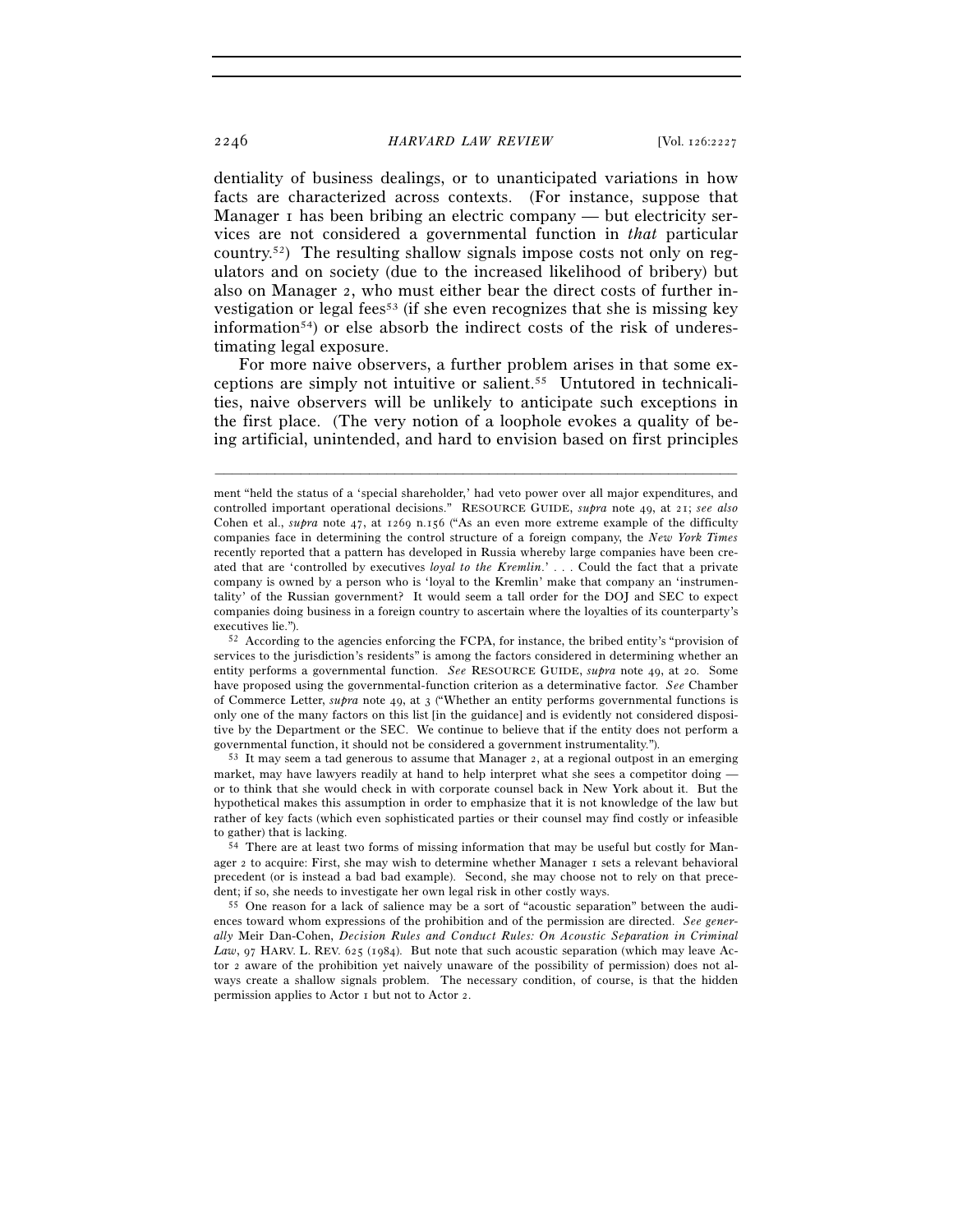or on the law's design.) And all the more so if the background prohibition resonates with moral intuition (think *malum in se*), is complemented by social sanctions, or is otherwise deeply ingrained. Consider this example drawn from *marit ayin*, pitting a technicality against a highly salient rule:

Illustration — *Marit Ayin*. *"If a Jew hires a non-Jew to do a task for a set rate without any time constraint, and the non-Jew does the job on Shabbat, it is technically permitted. But this only applies where the public is not aware that the job is being done on Shabbat for a Jew. If instead the public knows that the work being done is for a Jew, however, then it is prohibited. People will see the non-Jew working and not know that he was formerly hired at a set rate, and they will say that the Jew hired the non-Jew to do work for him on Shabbat."*<sup>56</sup>

More generally, proverbial "islands" of permission within a "sea" of prohibition will often have this quality of unexpectedness (for naive observers) that can lead to misinterpretation. The difficulty may be yet more severe, as the next section notes, when such islands are created by the law-in-action rather than law-on-the-books.

## *D. Quiet Tolerance*

A policy choice *not* to enforce a regulation against a given group creates a de facto exemption. Such selective enforcement (or, more to the point, selective *nonenforcement*) can also give rise to shallow signals. In such a case, Actor 1's behavior is not technically legal; it is merely of less interest to the enforcer. What distinguishes Actor 1 and Actor 2 here is not formal legality but different chances of detection or sanction (from their perspective) — or how much of a policy priority they each may be (from the regulator's perspective).<sup>57</sup> Yet such a distinction, if obscured, can create shallow signals just as a formal exemption or license can: Actor 1, in a passed-over group, becomes a "bad bad example" for Actor 2, who does not enjoy such a free pass. (To be clear: by "selective enforcement" I do *not* mean across-theboard low enforcement. If Actor 1 and Actor 2 are equally targeted, whether in a low- or high-enforcement setting, then there is no shallow signals problem.58)

<sup>–––––––––––––––––––––––––––––––––––––––––––––––––––––––––––––</sup> <sup>56</sup> JOSEPH CARO, SHULCHAN ARUCH, ORACH CHAIM, 244:1 (as translated by Dina Wegh). 57 For an empirical analysis of selective or differential enforcement, see Gadinis, *supra* note 17,

at 685, 705–09, which finds, inter alia, that the SEC treats large and small broker-dealers

 $58$  As is true throughout this analysis, a necessary condition for the existence of a shallow signal is that Actor 1 faces a different degree of law enforcement risk than does Actor 2. What's new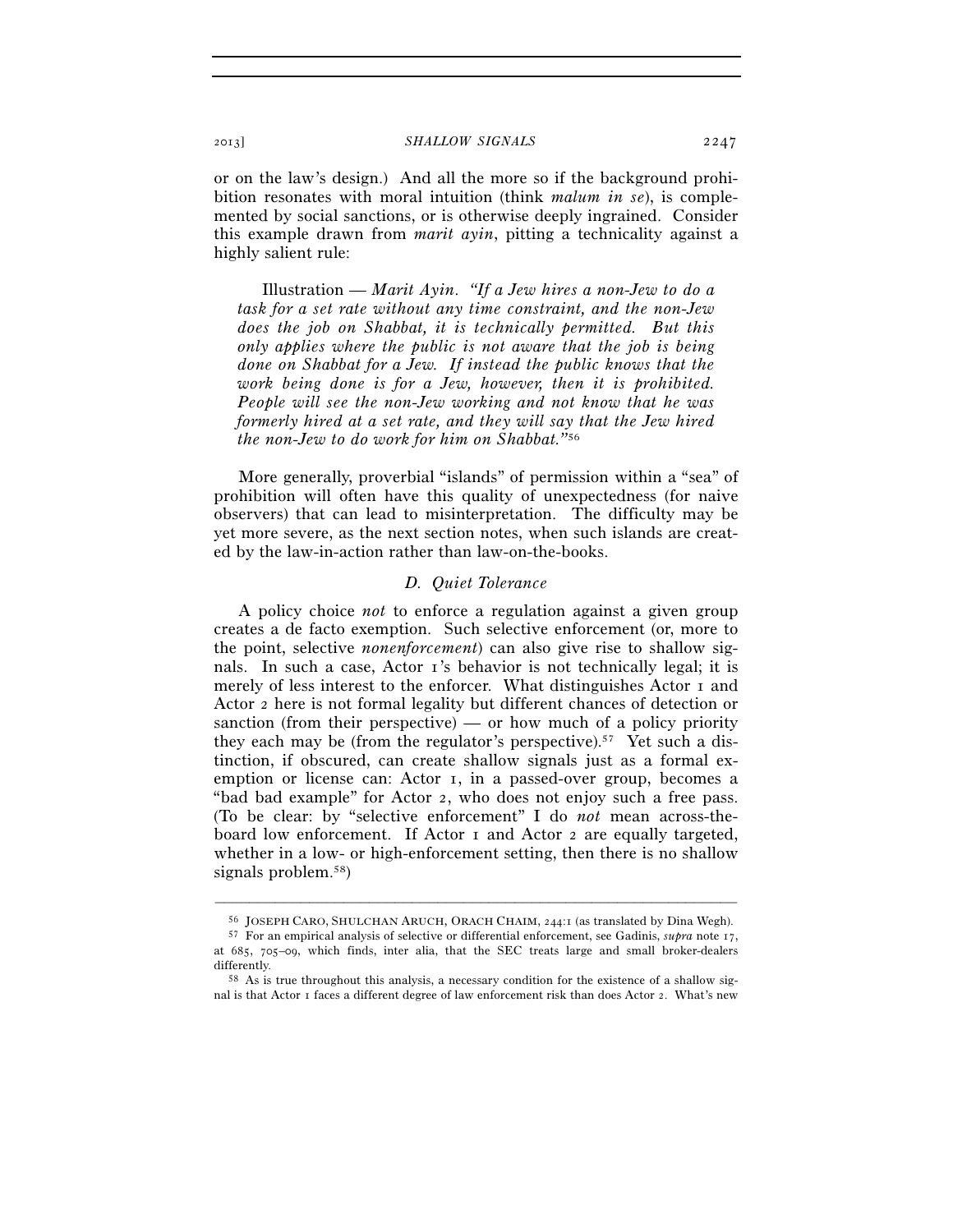*1. Legal Transitions. —* One notable category of such nonenforcement occurs during legal transitions.<sup>59</sup> Dramatic revisions to the law may be met by friction-reducing policies of forbearance, sometimes publicized and sometimes not. Informal grandfathering and grace periods are among the possible variations. When these forms of de facto exemptions are used quietly, observers may mistakenly assume that enforcement of the new regime is weak or overestimate their peers' willingness to act unlawfully.60

*2. Private Enforcers. —* Quiet tolerance can be exercised not only by public enforcers, but also by private rightsholders who have a choice whether to vindicate their rights. Just as public enforcers can create de facto exemptions, so too can private enforcers create a kind of de facto license.61 One notable difference (as with the "private permissions" discussed above<sup>62</sup>) is that the private enforcer's choices are less subject to transparency norms and may thus be far more costly (or may be infeasible) for the observer to discover on his own.

Illustration — Copyright. *Think again of the YouTube wedding video story. (This time, suppose that there is no license.) As before, you're tempted to use this same song in your own video. What you don't realize is that the copyright holder* did *notice the infringement — but has made a deliberate business decision not to sue the couple (nor to ask YouTube to remove the video). It is quietly allowing this video's use, enjoying the free publicity for the song among the millions of viewers.*<sup>63</sup>

Private enforcers may also vary in their policies or general enforcement tendencies; one copyright owner may be more tolerant of unauthorized uses — or even of outright piracy<sup>64</sup> — than another

<sup>–––––––––––––––––––––––––––––––––––––––––––––––––––––––––––––</sup> here is that we are now considering their distinction along the dimension of enforcement targeting, rather than of formal legality.

<sup>59</sup> The literature on legal transitions is vast; for a sample of foundational sources, see, for example*,* Michael J. Graetz, *Legal Transitions: The Case of Retroactivity in Income Tax Revision*, 126 U. PA. L. REV. 47 (1977); Louis Kaplow, *An Economic Analysis of Legal Transitions*, 99 HARV. L. REV. 509 (1986); and Saul Levmore, *Changes, Anticipations, and Reparations*, 99 COLUM. L. REV. 1657 (1999).<br>
<sup>60</sup> That is, if those peers know that they are enjoying a free pass during the legal transition.<br>
<sup>61</sup> For fuller discussion, see generally Wu, *supra* note 27.<br>
<sup>62</sup> *See supra* section I.A.

<sup>63</sup> For the full story of the "JK Wedding Dance" video and Sony's strategy, see *infra* section III.D, pp. 2267–69. 64 *Game of Thrones*, it seems, offers a spectacular case of tolerated high-volume piracy. After a

season premiere of the hit television series set a record for piracy the day after it aired — with more than one million downloads within twenty-four hours — one industry observer noted that "HBO has been surprisingly polite if not kind about the illegal downloads" and reported that an HBO insider admitted that the piracy was "great" in that it "really helps the show's cultural buzz." *Pirates Steal 'Game of Thrones': Why HBO Doesn't Mind*, NPR (April 7, 2013) (quoting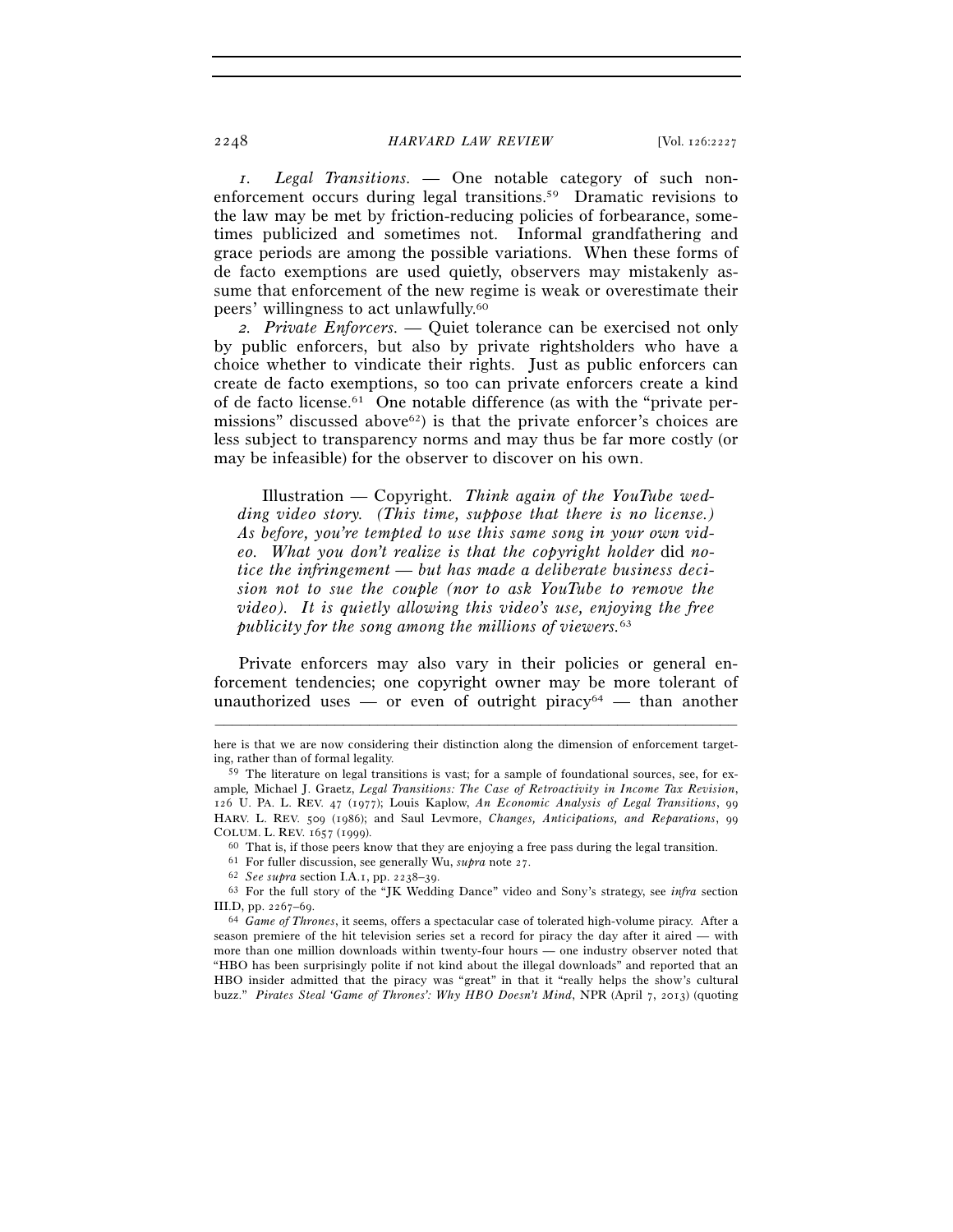owner is. Or a single rightsholder may be more tolerant of piracy in some markets than in others, or of uses of some works more than of others. Shallow signals may occur when an observer fails to notice such a distinction.

*3. Secrecy and Discretion. —* It is useful here to distinguish two rationales for enabling tolerance through discretionary enforcement. First, discretion may be left to the enforcer when ex ante specification is too difficult. (As with the choice of standards over rules, or with incomplete contracting, such situation-specific enforcement criteria may not lend themselves to ex ante articulation.) Second, there may be a need for secrecy: discretion may be left to the enforcer because it is strategically valuable to keep quiet, and thus to keep targets guessing, about who is under scrutiny at any given time.65

The distinction matters because the shallow signals problem is more likely to arise when the nontargeted groups know who they are. In the first category, some of those who are of little interest to enforcers may already know it (suspecting they are getting a free pass), even if the criteria are not easily articulated. As with formally licensed or exempt actors, those actors who know (or suspect) that they have a free pass will naturally have less reason to hide their behaviors. Moreover, they may engage in the activity more. Their shallow signals may thus be both more plentiful and more visible to observers.

A similar problem arises when the violative behavior of Actor 1 is not merely tolerated but implicitly authorized by the enforcer — and the fact of authorization must remain undisclosed.

Illustration — Leaks. *A national security official observes a steady flow of leaks of classified information from inside his agency; it appears that the leakers rarely get caught. Dissatisfied with his agency's current policy on a crucial matter, he considers leaking memos to the press to reveal internal dissent. What he doesn't know, however, is that many of those other leaks were "plants" serving the purposes of the agency's top brass.*<sup>66</sup>

## *E. The Observer in Context*

Sensitivity to context is crucial in assessing the risk of shallow signals, as context shapes the inferences observers are likely to draw. The problem is likely to be most acute in contexts where observers tend to

<sup>–––––––––––––––––––––––––––––––––––––––––––––––––––––––––––––</sup> guest Graeme McMillan), http://www.npr.org/2013/04/07/176338400/pirates-steal-game-of-thrones -why-hbo-doesnt-mind.<br><sup>65</sup> For further exploration of these two types of rationales, see *infra* section III.D, pp. 2267–69.<br><sup>66</sup> For a rich analysis of leaks and "plants," see generally David E. Pozen, *The Leaky Levia*-

*than: Why the Government Condemns and Condones Unlawful Disclosures of Information*, 127 HARV. L. REV. (forthcoming Dec. 2013).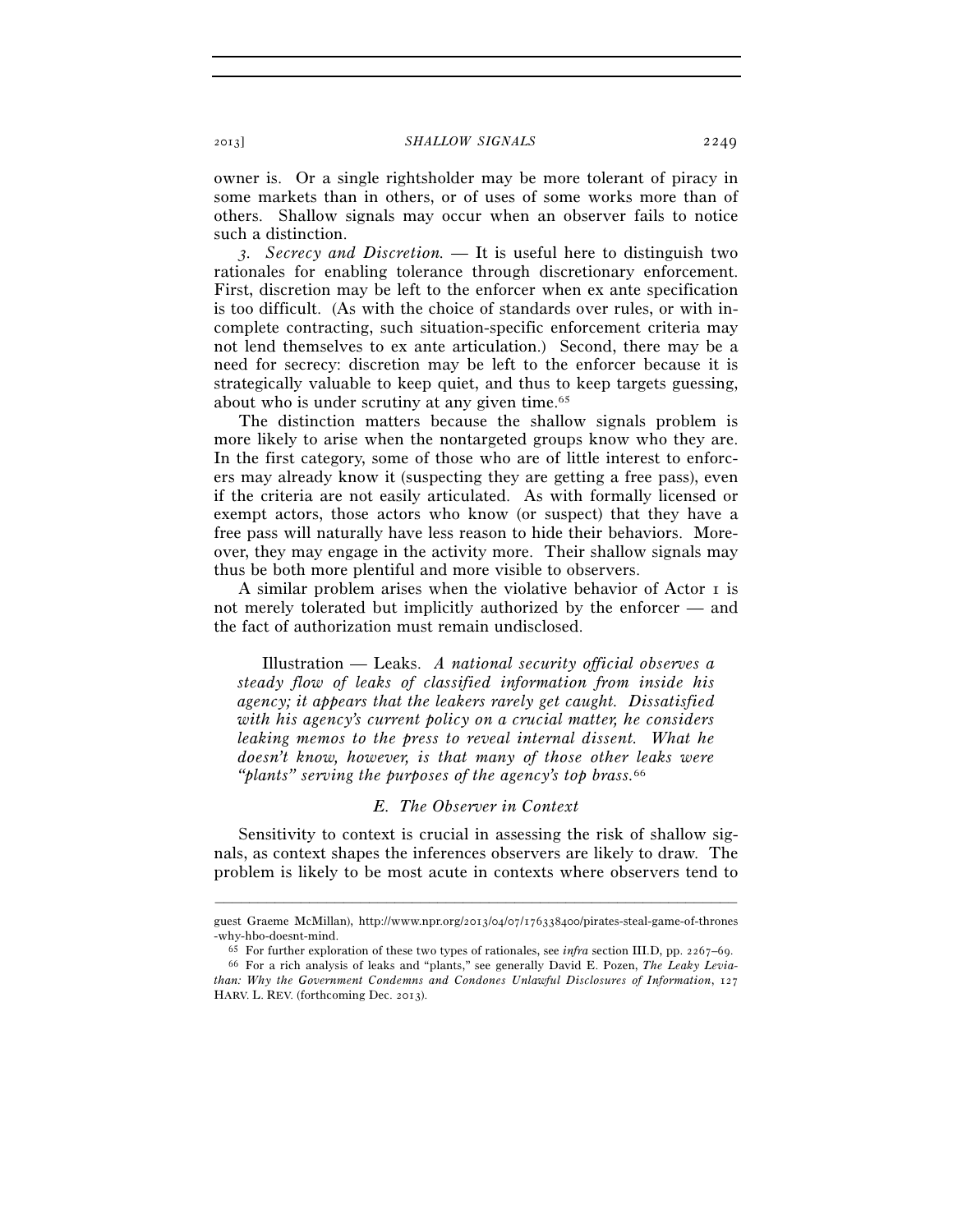be naive. Where observers are more sophisticated, shallow signals are still possible, and are likely to be more acute where observers tend to see others' actions in a skeptical light (that is, assuming the worst and thus inferring illegality rather than permission).

*1. Sophisticated or Naive? —* Law's quiet approvals have the nature of "unknown unknowns" when Actor 2 does not even contemplate the possibility of Actor 1's exemption, free pass, excuse, or other distinguishing status. This mistake is not a simple matter of guessing too low in assessing a probability. Rather, Actor 2 does not even know he should be guessing.

Whether the possibility of a form of permission or other crucial distinction comes readily to mind depends on the sophistication of the observer. An "unknown unknown" to a more naive observer may be a "*known* unknown" to a more sophisticated one. The sophisticates might not have any better access to the hidden fact itself — they may still have to guess at whether the actors they observe have a license or meet an exemption — but at least they know to make such a guess. This difference in starting points implies an asymmetry in what can yet be learned: policies directed at "unknown unknowns" will naturally have less effect for sophisticates than for the naive.<sup>67</sup>

A single actor can surely be sophisticated in one context and yet naive in another. He may even be sophisticated and naive about different permissions within one context. "Everybody knows a YouTube user might have gotten the copyright licenses needed to use that song," one might suppose. But does "everybody" also know that YouTube *itself* sometimes enters into agreements with music publishers and recording companies for blanket licenses for their content?68

For a given observer, salience may depend on past encounters with the hidden permission or the missing fact. Few people in California today, when seeing someone light up a joint, would not instantly think

<sup>–––––––––––––––––––––––––––––––––––––––––––––––––––––––––––––</sup> 67 Part V elaborates on this distinction between naive observers and sophisticates, focusing on

potential interventions. 68 *See, e.g.*, Elizabeth Moody, *Creating New Opportunities for Publishers and Songwriters*, BROADCASTING OURSELVES ;) (Aug. 17, 2011), http://youtube-global.blogspot.com/2011/08 /creating-new-opportunities-for.html; Greg Sandoval, *Musical Chairs: YouTube, Labels Close to Renewing Licenses*, CNET (Jan. 13, 2012, 8:45 AM), http://news.cnet.com/8301-31001\_3 -57358695-261/musical-chairs-youtube-labels-close-to-renewing-licenses; Eliot Van Buskirk, *Music Publishers Resolve Massive Copyright Dispute with YouTube*, EVOLVER.FM (Aug. 17, 2011, 4:05 PM), http://evolver.fm/2011/08/17/music-publishers-resolve-massive-copyright-dispute-with -youtube. The shallow signals effect is analogous to that in the original scenario: fueling the perception that users commonly post copyrighted content without bothering to clear the needed licenses. (Unlike in the original scenario, of course, here the shallow signals problem arises only if the second user is inspired to post her own video using a different song not covered by the blanket license.)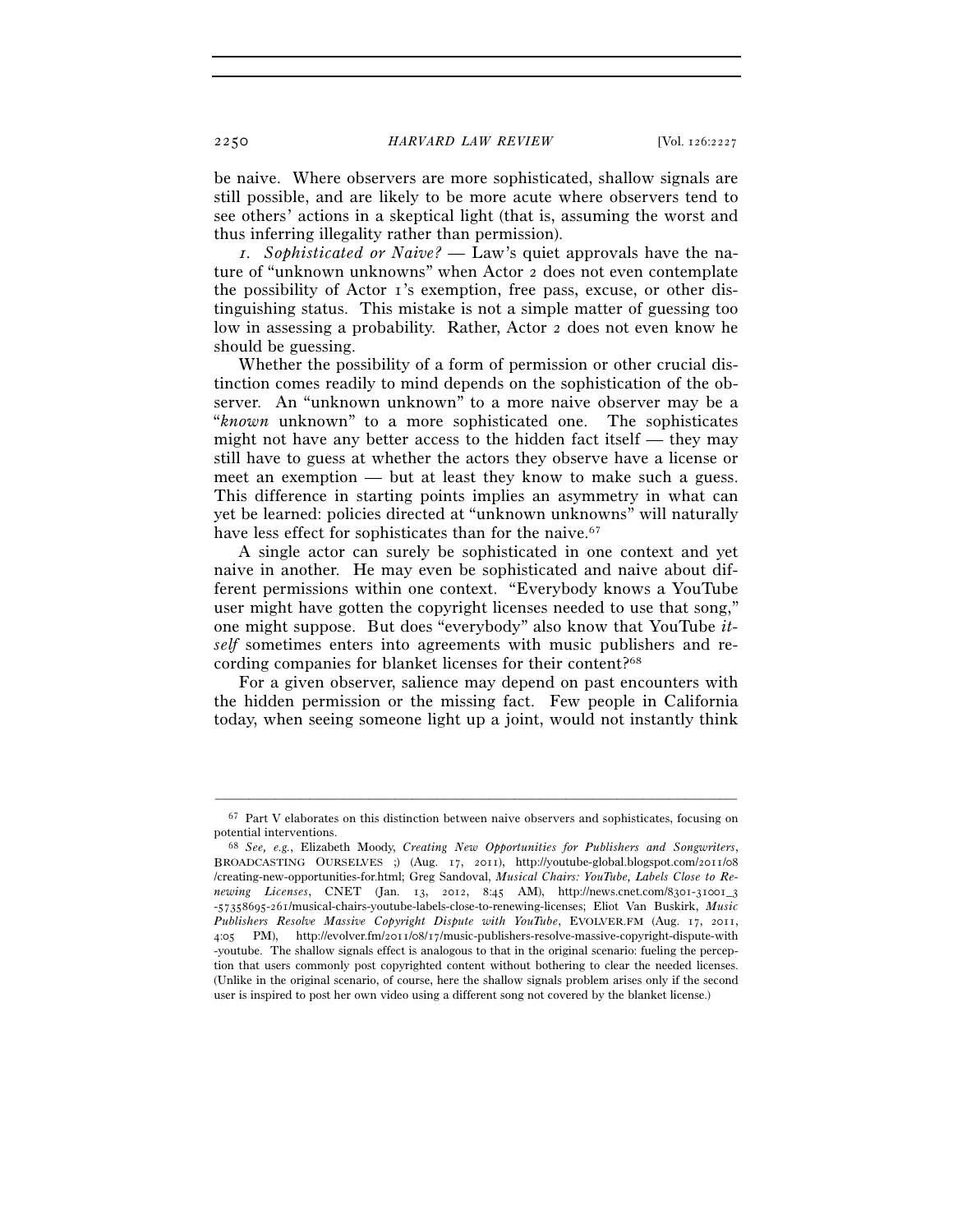of the state's special allowance for medicinal marijuana use.69 Due to heavy news coverage, what might have been a loophole unimagined by some observers is instead a very salient exemption. But past exposure to the law's *prohibition* must not be conflated with experience with the law's *permission*. A greater familiarity with the prohibition may perversely dampen the imagining of exceptions to it, and may worsen the unknown unknowns.<sup>70</sup>

*2. Charitable or Skeptical?* — The second key dimension is whether an observer will tend to view an action skeptically (inferring illegality) or charitably (inferring permission). To illustrate how these tendencies may depend on context, consider these examples drawn from expositions of *marit ayin*:

Illustration — *Marit Ayin*. *Mixing meat with dairy is prohibited under the dietary rules of kashrut. Substituting almond milk would be one way to comply. Yet, because it may give the wrong appearance, cooking meat in almond milk is prohibited under the principle of* marit ayin*.* 71

But what of the possibility that an observer might "assume the best" rather than "assume the worst" about the actor? What if a rabbi were the one serving the dish? (Let's overlook for now that it may then be all the more important for the appearances to be above reproach.) Or what if true dairy were known to be scarce or unattainable in a given location? A more finely tuned awareness of the observer's likely inferences is shown in another group of illustrations set in a milieu of bathhouses and mills:

Illustration — *Marit Ayin*. *If a Jew owns a bathhouse, he should not rent it to a non-Jew to operate on Shabbat, because it bears his name and the appearance will be that the Jewish owner is benefiting from work being done on Shabbat. By contrast, renting out a field* is *permitted. The reason is that a bathhouse is not usually a tenancy (in which the tenant works for his own gain while the owner is resting). By contrast, tenancy* is *typical* 

 $69$  The observer's next reaction, of "no way she's a medicinal user" or "she does rather seem like one," demonstrates the estimation that is then required, but this uncertainty is still more in-

formed than not recognizing the possibility at all.<br>
<sup>70</sup> The role of prohibitions in obscuring permissions is the subject of the next Part.<br>
<sup>71</sup> *See* CARO, *supra* note 56, YOREH DEAH 87:3. An alternative solution sugg doctrine is noted below.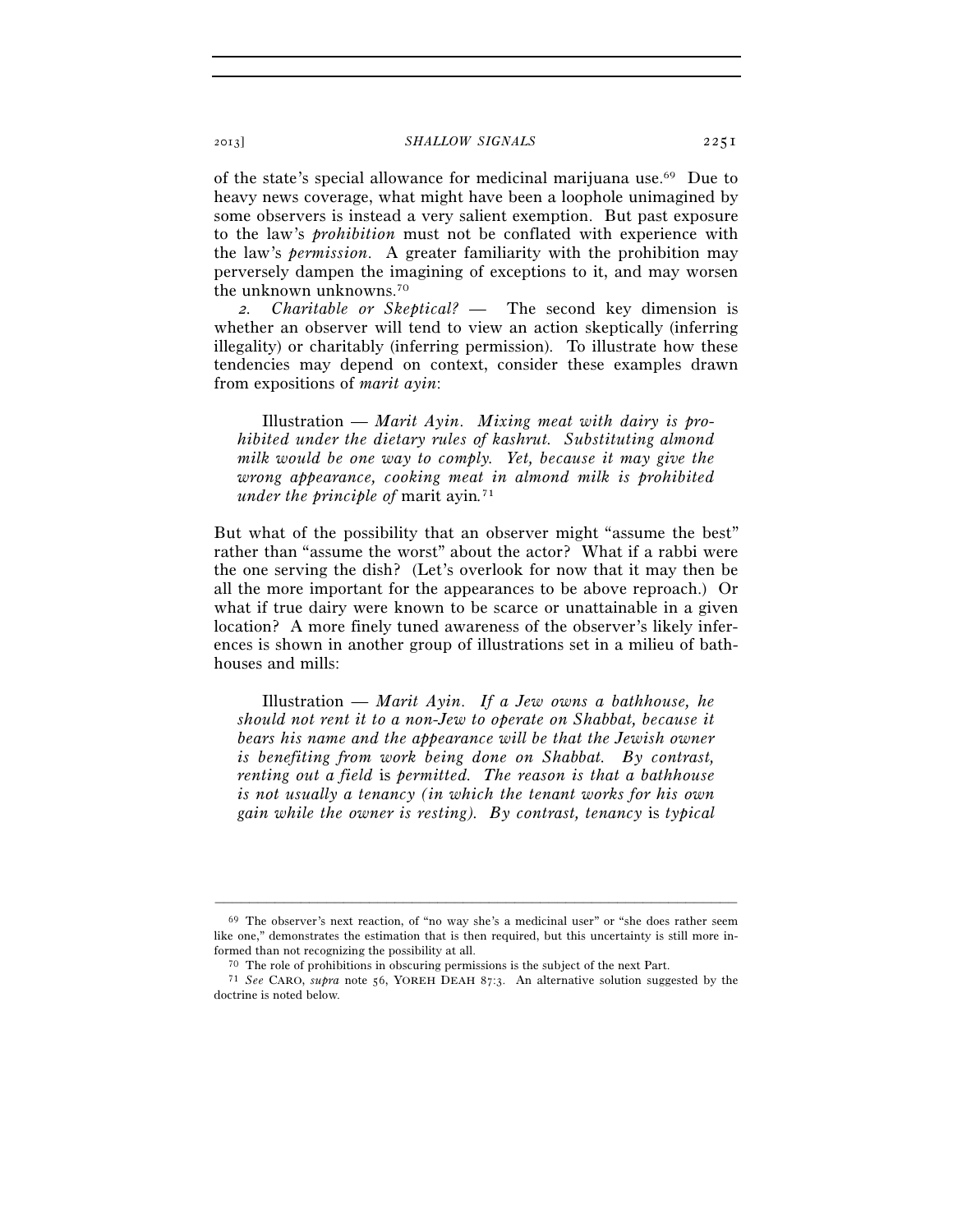*for a field. (For an oven — the same rule as for the bathhouse. For a mill — the same rule as for the field.)*<sup>72</sup>

To see how the sophisticated/naive and the skeptical/charitable dimensions relate, consider the following stylized chart. It presents (in parentheses) the observer's estimates of the frequency of permission.73

|                                      | Skeptical                                                                    | Charitable                                                                  |
|--------------------------------------|------------------------------------------------------------------------------|-----------------------------------------------------------------------------|
| Sophisticated<br>"Кпоwп<br>unknowns" | Knows permission is<br>possible, but thinks it<br>unlikely<br>(Low estimate) | Knows permission is<br>possible, and thinks it<br>likely<br>(High estimate) |
|                                      | T                                                                            | $\mathfrak{D}$                                                              |
| Naive                                | Does not imagine per-<br>mission is possible.                                | Does not imagine per-<br>mission is possible.                               |
| "Unknown<br>unknowns"                | (Estimate is zero)                                                           | (Estimate is zero)                                                          |
|                                      | 3                                                                            |                                                                             |

In some contexts, an observer will tend to be charitable, as long as she knows that permission is possible (box 2). In others, an observer will tend to be skeptical, even though she knows permission is possible (box 1). When the observer is naive, she effectively estimates zero permissions (as she does not think of the possibility).

In an important sense, each dimension may be endogenous to the law's design and enforcement, as they too form part of the observer's context. For instance, a perceived ease of gaining permission can make observers more charitable; Actor 2 may then be more likely to infer that Actor 1 must have some special dispensation. Likewise, a high frequency of observable permissions may make observers more familiar with them, and thus more sophisticated and less naive. The

<sup>–––––––––––––––––––––––––––––––––––––––––––––––––––––––––––––</sup> 72 This illustration has been paraphrased from the *Schulchan Aruch*. *See id.* ORACH

 $73$ : Each axis may be imagined as a continuum, though the sophisticated/naive axis may have a more naturally discrete quality.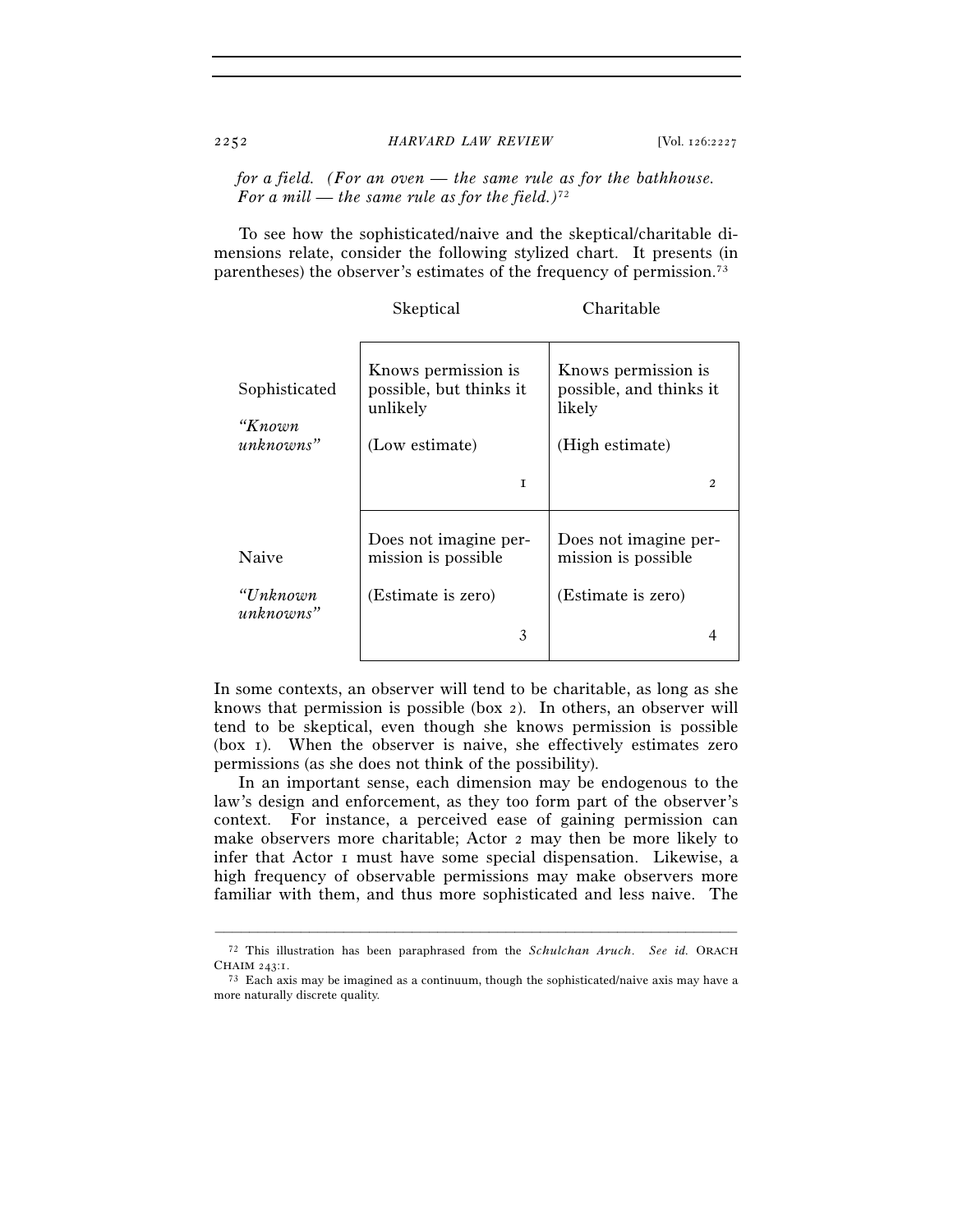opposite effect is also possible, however: shallow signals may be aggravated by an overfamiliarity with the law's *prohibitions*, as the next Part explains.

### II. WHEN LAW OBSCURES LAW

Why isn't the solution simply to declare the prohibition more loudly, far and wide? If one can be led astray by seeing those other merrymakers in Central Park, why not post signs saying "No Alcohol"? Or signs at the theaters saying "No Ticket Scalping"? Why not have the SEC send daily email reminders to all regulated companies, saying "No bribery today, okay?"

In a way, this impulse is backwards. In a shallow signals problem, the prohibition may already be salient; it is the exemptions or licenses that are not. The rule may be familiar, the exceptions less so. (And where the rule is hazy, its exceptions are likely to be hazier.) This salience gap is what induces Actor 2 to jump to the wrong conclusion that Actor  $\bar{1}$  is doing the forbidden thing Actor  $\bar{2}$  wishes to do, when it is in fact a permitted variant. The law's permissions, not its prohibitions, are what need to be made better known.

Still, even if it is useful to shout the law's permissions, how can it ever hurt to shout the law's prohibitions? Could it backfire, for someone to know a prohibition too well?

#### *A. False Absolutes*

Shouting the prohibition seems an obvious thing to do: It may well inform some observers that an action is illegal. Some listeners may become numb to the message, but nobody will become less sure about illegality. Lack of certainty is not the worry, however. The problem is certainty about too much. The more that an action is declared to be forbidden, the less likely and less easily will the listener imagine that there are legal ways of doing it. The dissonance can make the listener less attuned to the possibility of permission.

*1. Reverse of Chilling. —* This is a conceptually distinct problem from a more familiar concern about overly salient prohibitions: the "chilling" of permitted conduct.<sup>74</sup> (One might worry, for instance, that the "No Alcohol" signs might discourage a visitor from drinking beer on the café premises, where it is allowed.) To be sure, the shallow signals and chilling problems can coexist, and may share a common origin. But two dimensions of distinction bear emphasizing.

First, in a sense, the shallow signals problem is the reverse of chilling: It is not that Actor 2 might be deterred from permitted behav-

<sup>–––––––––––––––––––––––––––––––––––––––––––––––––––––––––––––</sup> 74 For a lucid analysis of "chilling," see generally Frederick Schauer, *Fear, Risk and the First Amendment: Unraveling the "Chilling Effect*,*"* 58 B.U. L. REV. 685 (1978).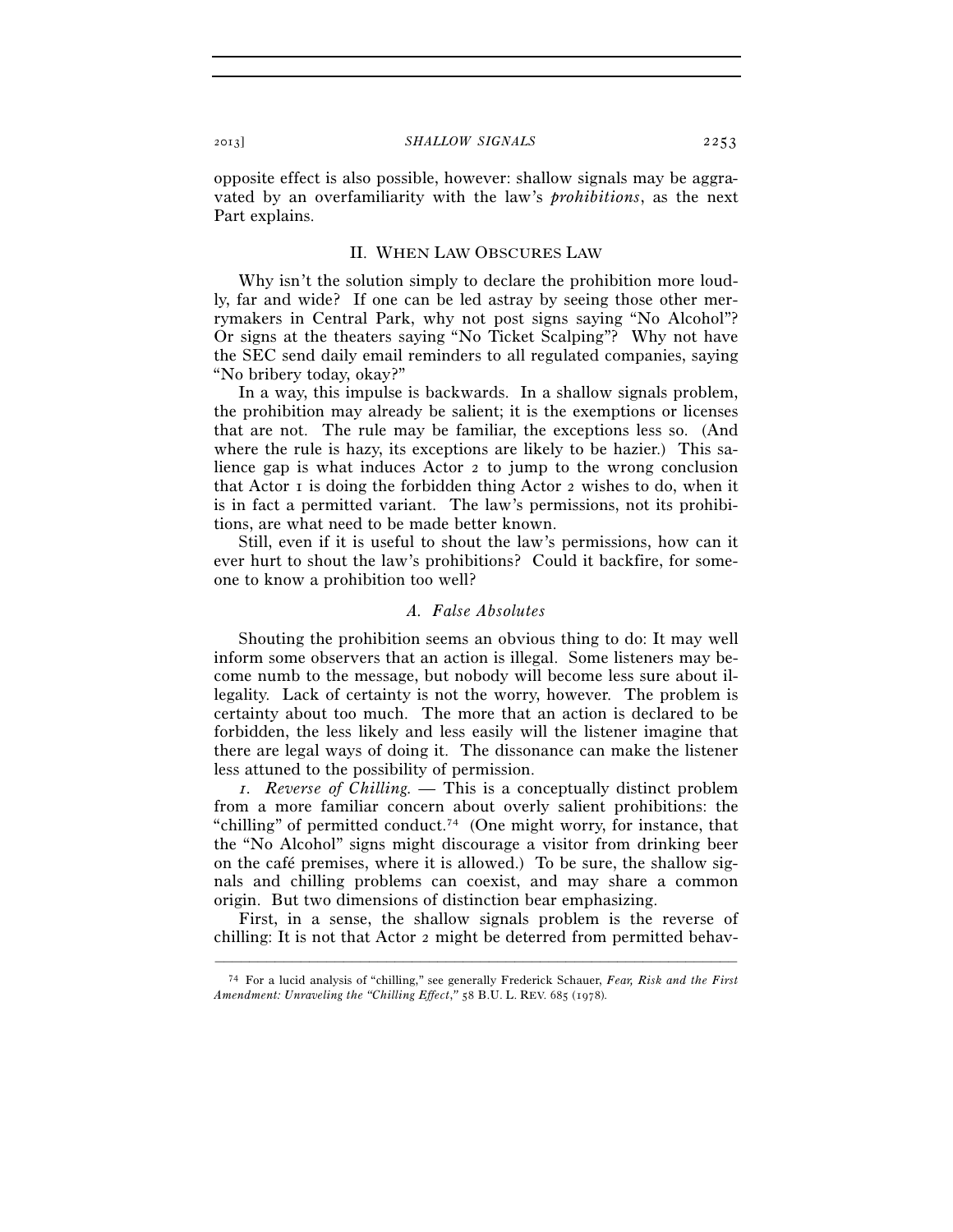iors which are peripheral to the prohibition. Instead, the concern is with the *outlawed* behavior — and moreover, that it might be *encouraged* by "bad bad examples." The worry is that Actor 2 is warmed (not chilled) to the imagined course of action.

Second, the nature of the informational error is crucially different: shallow signals arise from a mistake in Actor 2's interpretation of Actor 1's behavior, and unlike chilling, *not* from confusion or uncertainty about whether Actor 2's own behavior is covered by the law.

*2. Crowding Out. —* Here is how an overly salient prohibition might worsen shallow signals. Think of the picnicker in Central Park who sees signs everywhere saying "No Alcohol." The reinforced message may cause her to be less likely to imagine that the other parkgoers nearby who are drinking beer and wine are actually on private property. (For contrast, consider signs saying, "Alcohol on Private Property Only.") Or think of the ticket-scalping story: imagine signs around the theater saying "No Ticket Scalping." The message may reinforce the inference that the hawkers out front are acting illegally. (For contrast, imagine signs saying "Licensed Resellers Only" — or imagine if even a few of the resellers were wearing badges displaying their licenses.)

The problem is not about inaccuracy, but about incompleteness. The "No Ticket Scalping" sign is correctly stated. The "No Alcohol" sign is also correct, if located on public property. In a narrow sense, these messages seem self-contained and complete. Yet each *feels* incomplete, in its broader context — and that is the point. These messages would be complete *if* self-contained, but they are neither, due to the proximity of a permitted variation.75

The loud messaging of prohibition can thus create a false sense of absolutes, crowding out the contemplation of exceptions. (This may be especially so if the exceptions are technical, arbitrary, unrelated to first principles, or otherwise hard to intuit.) To speak in terms of whether the observer is charitable or skeptical: the salience gap makes it harder to "assume the best" and easier to "assume the worst."

## *B. False Sophistication*

What if the observer tries to "look up" the law in advance of acting? It may give better notice of the prohibition, but if the source of permission is not attached to the source of the prohibition (or is not as easily found), then it might also worsen the shallow signals problem.

<sup>75</sup> What is compelling about the alternative versions ("Alcohol on Private Property Only" or "Licensed Resellers Only"), by contrast, is that while they express the prohibition, they also puncture the self-containment and deflate the false sense of absolutes. That is, they alert the observer to the possibility of permission. This key feature will serve as the foundation for a regulatory approach to be explored in Part V.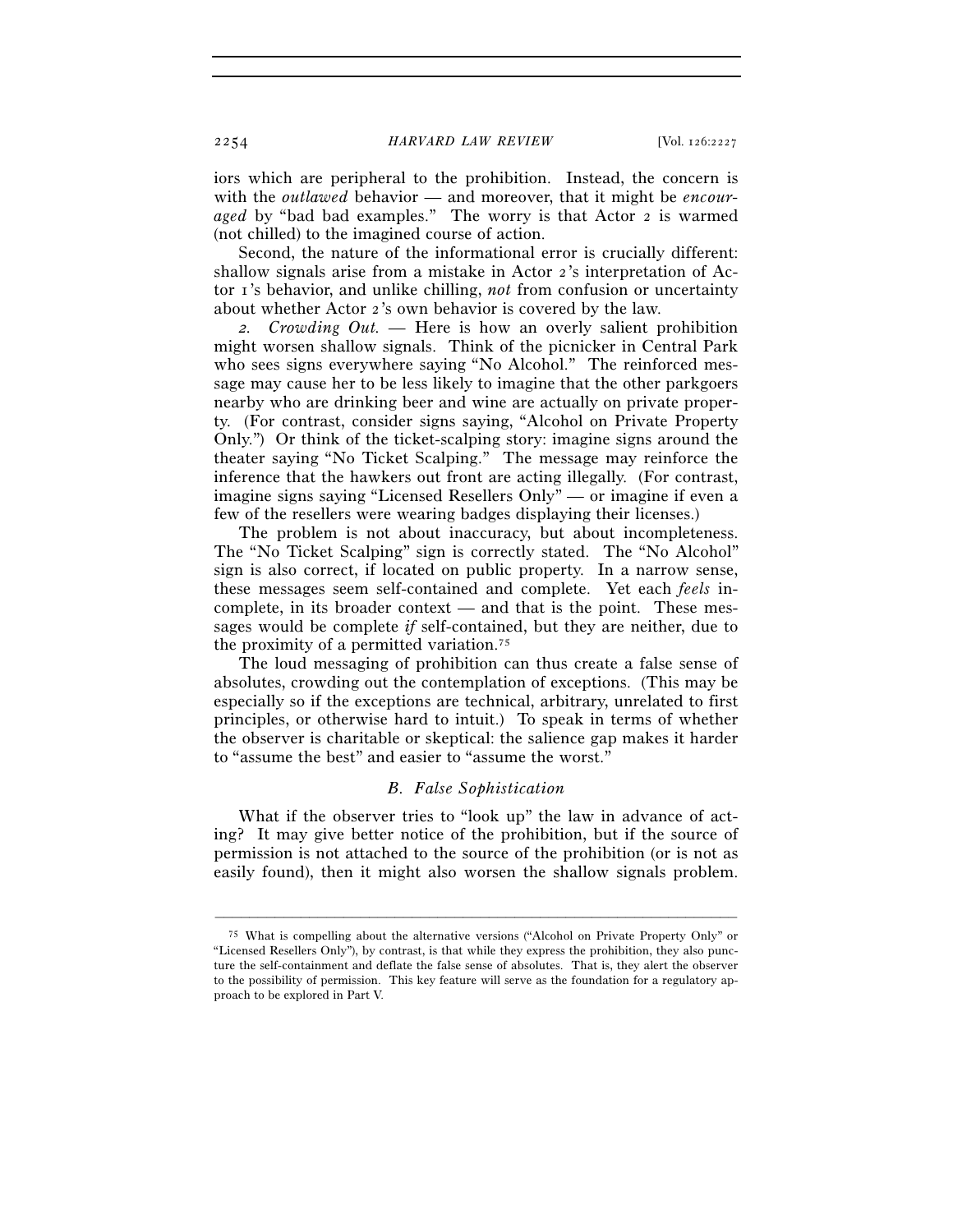The observer who seeks out the law-on-the-books, and yet finds no exemption, might thus become more confidently wrong.

This counterproductive result may be most severe in the case of de facto exemptions (such as tolerance, forbearance, or nonenforcement). A formal exemption can eventually be discovered by those who do enough research, assuming they thought of the possibility in the first place. But when enforcers decide in their discretion to let alone a certain group, such a de facto exemption often cannot be uncovered by the observer's own diligence ex ante. The more research that is done, perversely, the more certain the observer may be that *no* permissions exist. Law-on-the-books may thus obscure law-in-action.

A word of emphasis is useful here, concerning the observer's understanding of the law as it applies to himself. For exposition's sake, this Essay's analysis and illustrations generally assume that Actor 2 already knows that the behavior he is contemplating would be formally illegal. He is wondering not, "Is this action against the law?" — but rather, "Can I get away with it?" For many actors, to be sure, law-onthe-books will matter ("I care about acting legally even aside from the chances of being caught."). But even those who care about compliance per se will care about the chances of enforcement and of penalty.76 Moreover, some observers may implicitly take the view that an unenforced law is not a real law: they ask, "I wonder if it's *okay* to drink here?" and not, "I wonder if it's lawful to drink here?," thus privileging law-in-action over law-on-the-books as their lodestar for law-abiding behavior. (As the police officers approach, this observer may then begin to ponder the metaphysics of whether a seemingly tolerated practice can be fairly described as unlawful.) Either way, the needed information is not the kind the observer can look up in formal legal materials, nor the kind usually advertised by the authorities; hence Actor 2's reliance on behavioral signals from his peers.

### *C. False Harmonization*

A further set of ways in which law can obscure law arises from variation among legal regimes, where one regime governs Actor 1 and another governs Actor 2. This class of situations is broad. Country to country, state to state, and city to city, laws vary in what they permit and prohibit. They also vary in how forcefully a prohibition is prosecuted; for instance, a civil infraction here may be a criminal act there. Moreover, regulatory enforcement may vary from region to region, or

<sup>–––––––––––––––––––––––––––––––––––––––––––––––––––––––––––––</sup> 76 That is, unless a more extreme view is held ("Even if it is unenforced, I will not violate this law now that I know about it.").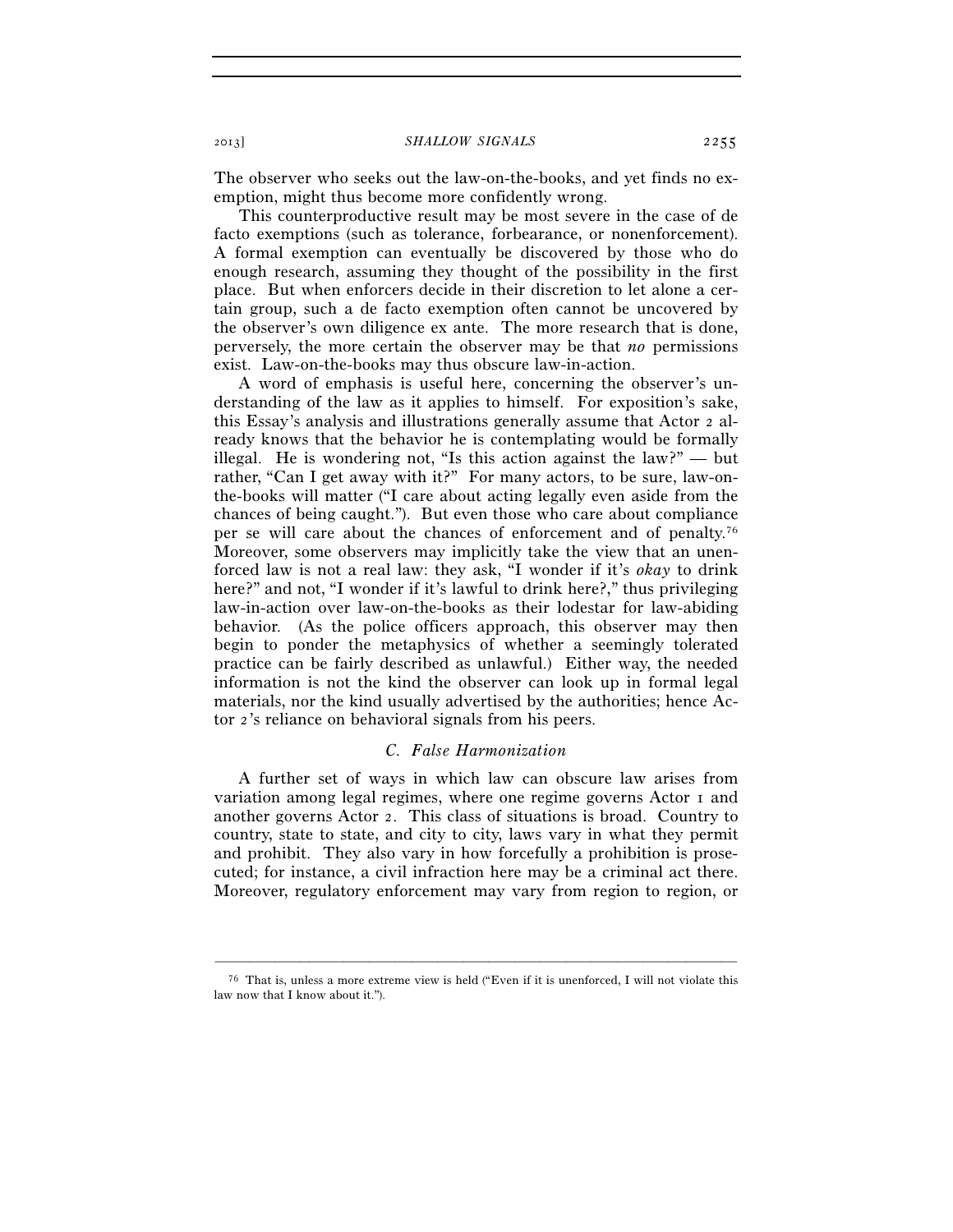office to office, even within the same enforcement agency.77 Concurrent enforcers — for instance, federal and state agencies with overlapping jurisdiction — may also differ in the rules they enforce and the targets they choose.

These sources of variation also intersect. Consider the "sanctuary cities," such as Chicago and San Francisco, which have vowed not to enforce certain federal immigration laws (thus merging city-to-city variation with the federal-local enforcement divide). Or consider that the powers of different agencies may vary along the criminal-civil divide, even in enforcing the same underlying law.78

When legal regimes are not harmonized, two further variations of a shallow signals mistake become possible. Moreover, they may occur in tandem, compounding the problem. First, Actor 2 may fail to notice that Actor  $\bar{I}$  is not governed by the same regime.<sup>79</sup> The missing fact is not what law covers Actor 2, but rather, what law does *not* cover *Actor 1*. Second, Actor 2 may not know what is permitted by the regime that does cover Actor 1. The missing information is not what is prohibited in Actor 2's regime, but what is permitted by a *different* regime. (Think again of the scenario involving the bribery of utility companies, where providing electricity is considered a governmental function — and hence a utility's employees are considered "foreign officials" — in one jurisdiction, but not in another.)

The irony is that drumming into Actor 2 the prohibitions of his own governing law could worsen things by doubly reinforcing the misinterpretation.80 It may crowd out attentiveness to the possibility of an alternative legal regime *and* the possibility of permission. In this sense, the mechanism of false absolutes may operate along both dimensions.

<sup>77</sup> And, certainly, it varies country to country. *See, e.g.*, Stavros Gadinis & Howell E. Jackson, *Markets as Regulators: A Survey,* 80 S. CAL. L. REV. 1239, 1242–44 (2007) (noting divergent regulatory regimes across international financial markets); *see also* Stavros Gadinis, *The Politics of Competition in International Financial Regulation*, 49 HARV. INT'L L.J. 447, 503–04 (2008) (arguing that U.S. dominance of financial markets causes nonharmonization of regulatory structures across countries); Roberta Romano, *Against Financial Regulation Harmonization: A Comment*, *in* LAW AND ECONOMICS OF GLOBAL FINANCIAL INSTITUTIONS 27, 40-44 (Peter Nobel et al.

eds., 2010) (arguing against harmonization because it would amplify systemic risk across markets). 78 For example, in enforcement under the FCPA, Firm 1 may be covered only by the Justice Department (if Firm 1 is a "domestic concern" but not an "issuer") while Firm 2 may be covered by both the SEC and the Justice Department (if Firm 2 is an "issuer"). The Justice Department's bribery enforcement actions are coordinated with criminal prosecution — so that it tends to screen for a higher standard of proof and intent — whereas the SEC's enforcement power is purely civil.

<sup>79</sup> This mistake may sometimes be easy to make. *See, e.g.*, Gadinis & Jackson, *supra* note 77, at 1243 ("The NYSE-Euronext markets are directly regulated by the administrative agencies of six different jurisdictions . . . ."); Romano, *supra* note 77, at 40 ("[S]imilar financial products could be subject to totally different regulations.").

 $80$  For that matter, informing Actor 2 about the permissions in his own law may also be unhelpful, but at least such information would not crowd out the general idea of permission.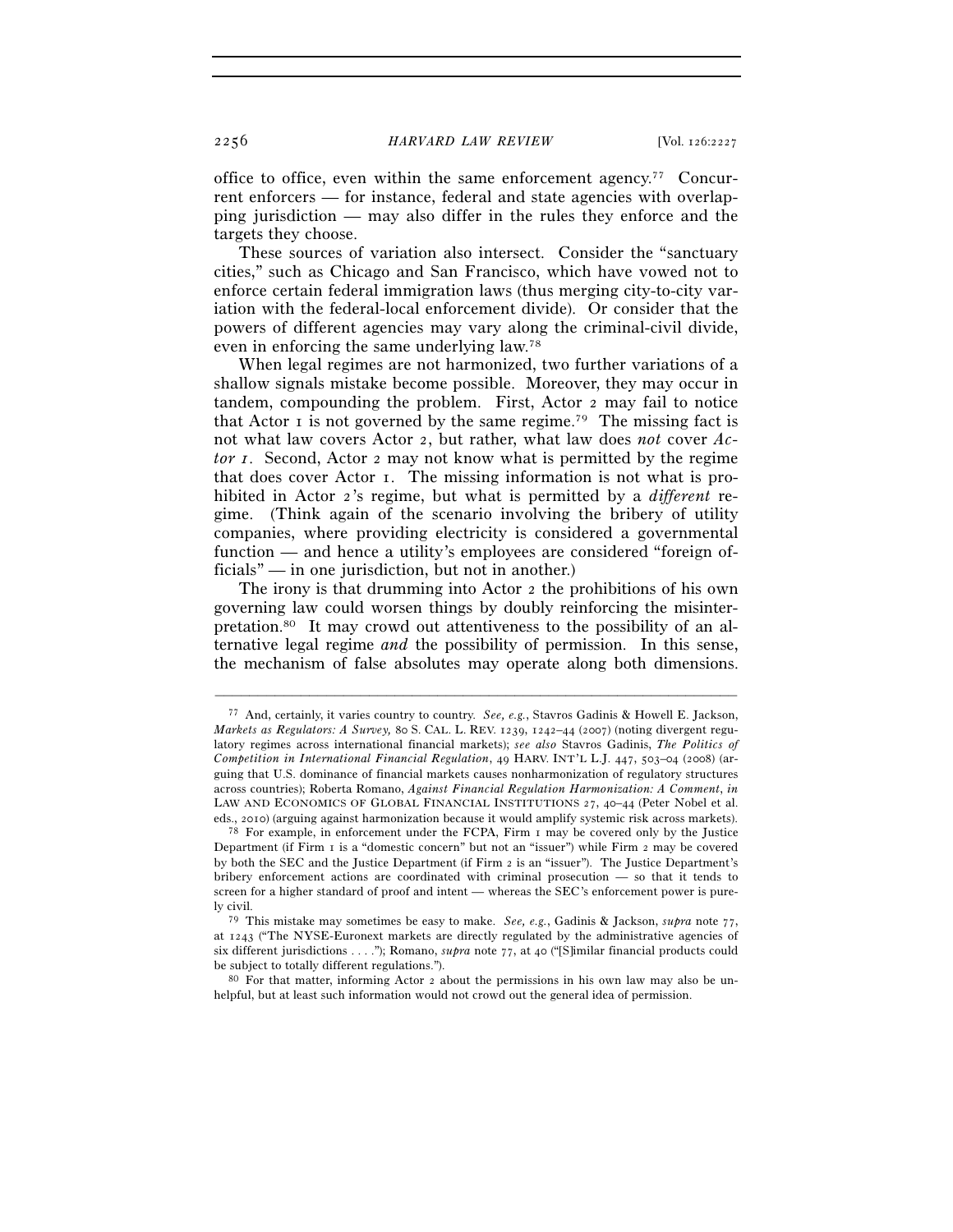What Actor 2 needs to know is not the prohibition he faces, but rather the permission that the *other* actor enjoys under the *other* regime.

#### III. REVEALING PERMISSIONS

If the whole problem is that a key fact about Actor 1 is hidden, then why not simply reveal it? The impulse to fix an information gap by filling it may seem a natural policy reflex.<sup>81</sup> In addressing a shallow signals problem, however, some of the usual heuristics are flipped. This Part first explores how individual disclosure and other "revealing" policies might work, both in familiar and in more unusual ways. The next Part then offers a deeper analysis of some of the less intuitive drawbacks of such policies (such as how disclosures may be selfdefeating or may even backfire). For exposition's sake, the following analyses will not rehash all the tradeoffs for any given policy; rather, the aim is to isolate and highlight those pros and cons specially arising from shallow signals effects.

## *A. Loud Licenses*

The easy answer to a quiet license is to publicize it. Policies of this sort are familiar: Display your parking permit on the windshield. Wear your "Visitor" tag where it can be seen. Yet these policies are not universal, and in particular, are often not used where shallow signals may be a problem.

*1. Beyond Monitoring.* — Existing disclosure policies of this sort mainly serve a regulator's monitoring purposes, of course. They have not been designed with shallow signals in mind, though they have side effects (an informational externality) on Actor 2's understanding of Actor 1's conduct or special status. These distinct purposes may overlap, but they are not identical. In settings where the needs of monitoring do little to motivate such a disclosure policy, the (further) concerns caused by shallow signals nonetheless may weigh in favor of such a policy where it would not otherwise exist. It may be where such a policy is least needed for enabling monitoring that it is most needed for avoiding shallow signals.82

<sup>–––––––––––––––––––––––––––––––––––––––––––––––––––––––––––––</sup> 81 *See, e.g.*, Omri Ben-Shahar & Carl E. Schneider, *The Failure of Mandated Disclosure*, 159 U. PA. L. REV. 647, 650 (2011) ("Mandated disclosure is ubiquitous.").<br><sup>82</sup> The logic of this "paradox of monitoring" is that where the regulatory monitor does not rely

much on such disclosures, there may be especially little reason for Actor 1 to make disclosures voluntarily (thereby depriving Actor 2 of needed information, and thus increasing the need for a policy requiring disclosure — for Actor 2's sake, not the regulator's sake). See *supra* section I.A, pp. 2237–42 for the basic idea; *infra* section III.B, pp. 2259–62 explains a more complicated variation.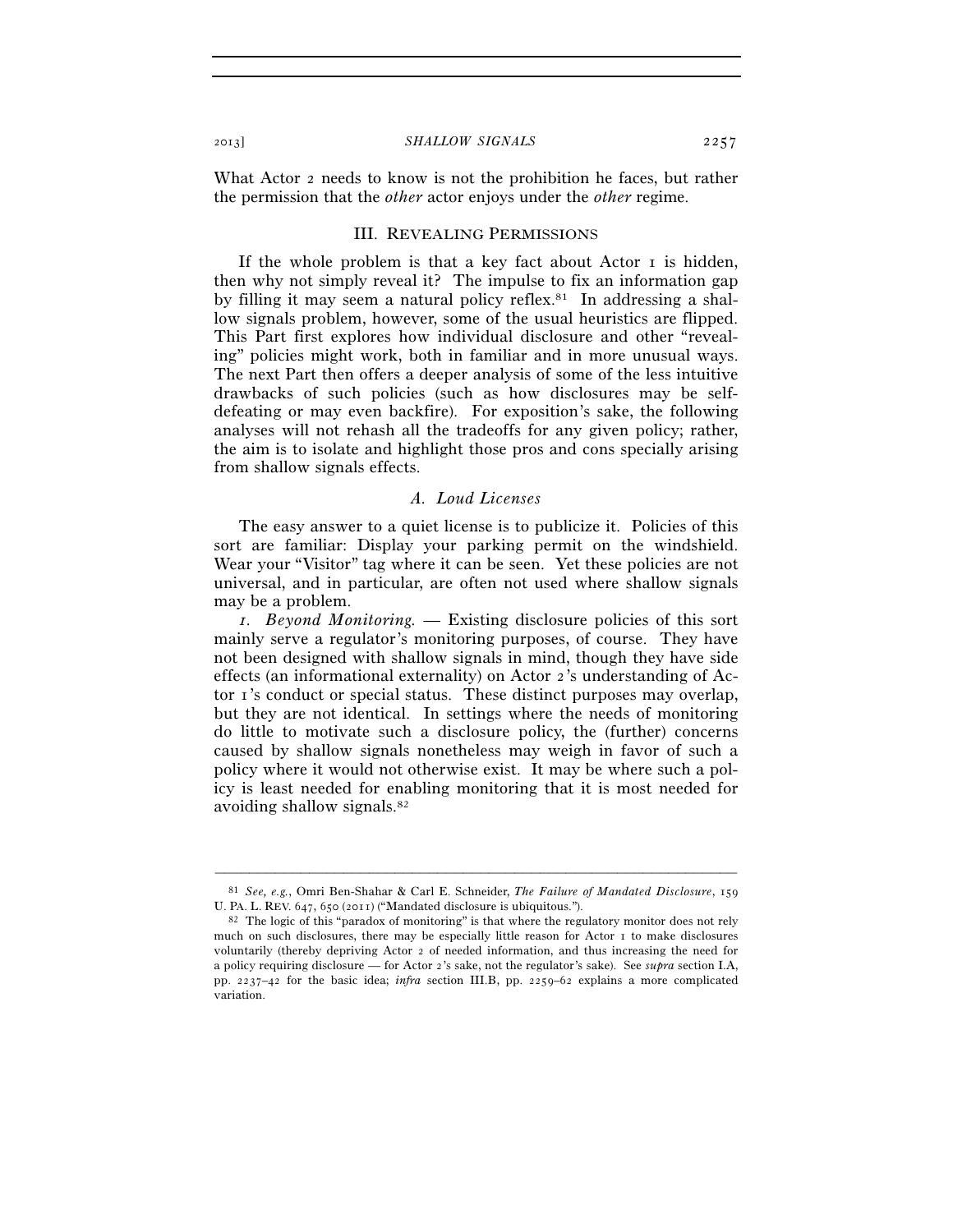Illustration — Copyright. *Why not create a space, on each YouTube video's page, for a tag certifying that all of the video's uses of copyrighted materials are properly licensed?*<sup>83</sup>

*2. The "Demodeling" Effect. —* There are also differences in the structure of the disclosures needed for these two separate purposes: For addressing the shallow signals problem (unlike for monitoring), the displayed marker need not carry detailed information, nor even directly convey specific permission.<sup>84</sup> Rather, a loud license can work solely through "demodeling" — by tipping off Actor  $\alpha$  that Actor  $\alpha$  is not a relevant model, in a generic way. The details of the permission need not be spelled out. The regulatory monitor may need to know those details, but Actor 2 only needs to know that Actor 1 is distinguishable.

Think of the familiar demodeling effect of seeing people in uniforms, for instance. Uniforms convey license, but not by enumerating specific permissions. When an art museum guard wearing a uniform touches a sculpture, we do not assume we can touch it too. Even if the sculpture is meant to be an interactive piece, we may hesitate until we see another visitor touch it.

The guard's specific permission is not articulated; we may not know if the guard is actually permitted to touch the art. Regardless, we are unlikely to follow her in doing so. The generic distinguishing effect suffices to stop imitation, even when it may be insufficient for monitoring purposes (the guard's supervisor might not be quite so impressed by the uniform, and may want to know whether the curator in fact asked the guard to move the artwork).<sup>85</sup>

<sup>83</sup> Or why not a space for listing the individual copyright licenses that the poster (or YouTube itself) has acquired — just as movies often do in the closing credits? The current design of the YouTube page has a dedicated space for the poster to express the poster's intentions as a *licensor*. But it has no similar marker for information about the poster as a *licensee*, beyond the general description text area; nor does YouTube publicize its own licensee status. (Intriguingly, there has been some spread of a practice of posters' marking their videos with language to the effect of "this is not my creation" or "I don't claim ownership of the content.") 84 Thus avoiding some familiar problems with mandatory disclosures, including oversaturation.

*See* Ben-Shahar & Schneider, *supra* note 81, at 720–29 (describing cognitive responses to disclosures). <sup>85</sup> Familiar examples of this disjunction abound: On an airplane, if the person I see walking in the aisle shortly after takeoff is wearing a United Airlines outfit, I would be less tempted to ignore the seatbelt light myself. (Does it matter if the flight attendant is actually allowed to stand up right then?) Or consider a t-shirt saying "STAFF"; it need not also say "can go on stage during concert." This mechanism lowers the information demands both for the observer (who need not process the expression of a precise permission) and possibly for the discloser (who need not anticipate which permission needs to be conveyed). *See* Samuel Issacharoff, *Disclosure, Agents, and Consumer Protection*, 167 J. INSTITUTIONAL & THEORETICAL ECON. 56, 59–61 (2011) (discussing behavioral insights into what makes disclosures effective).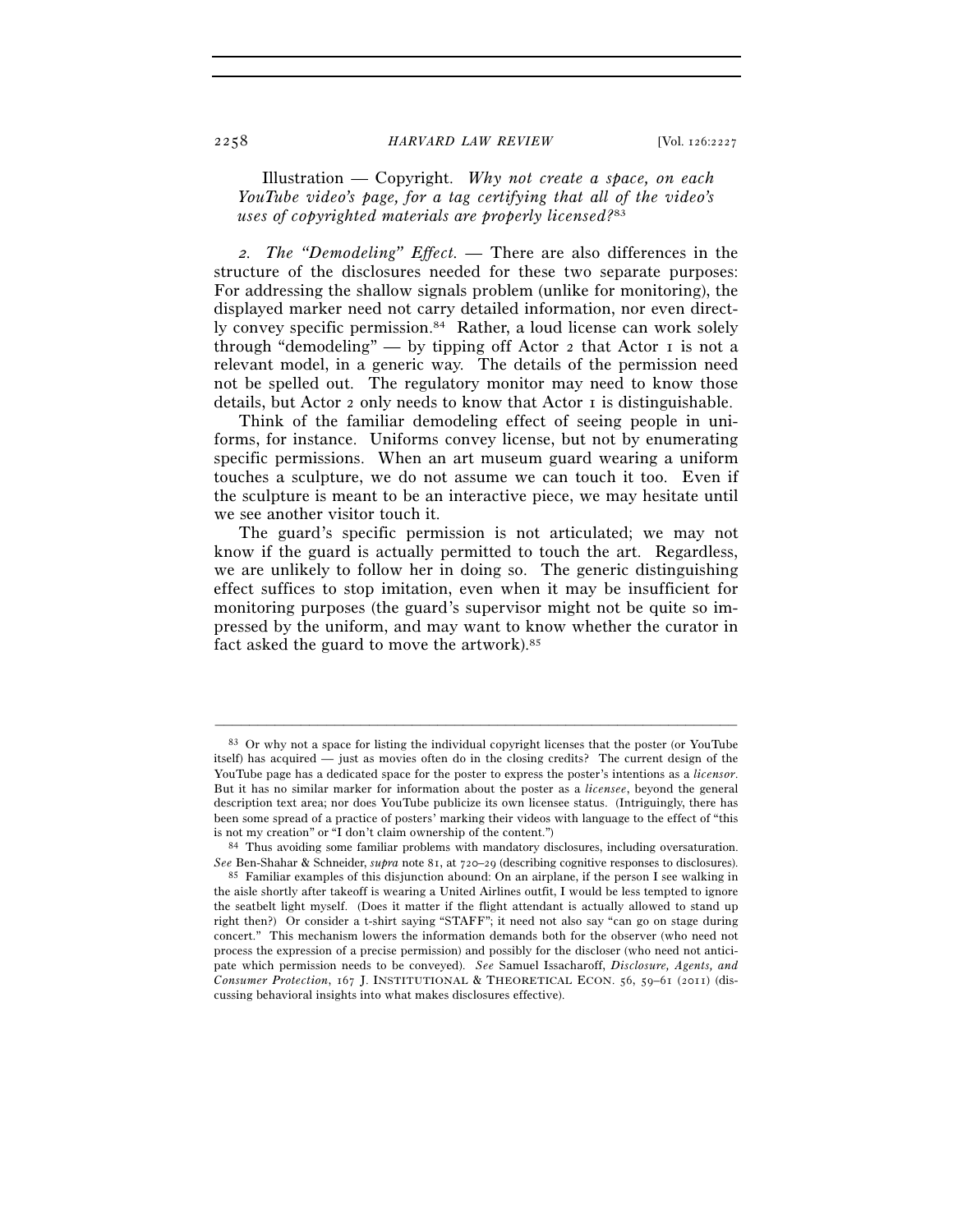## *B. Confessing Compliance*

The permission that one achieves by meeting an exemption or taking extra steps toward compliance — a cure that converts an illegal act into a legal variant — can also be conveyed to an observer in some settings.86 For an intriguing example, consider again the *marit ayin* lesson about cooking meat with a dairy substitute (almond milk). Beyond banning this otherwise permitted practice, the doctrine does suggest one further solution:

Illustration — *Marit Ayin*. *Because it may give the wrong appearance, cooking meat with almond milk is prohibited —* unless almonds are sprinkled around, *to make clear it is not real milk.*<sup>87</sup>

Although they overlap, loud licenses and confessions of compliance differ in one respect: for the latter, it may be more necessary to convey precisely how the cure achieves compliance. The marker of the cure can still be subtle, though, even when it is specific (consider: an almond).

*1. Ease and Timing of Disclosure. —* One useful quality that preapprovals, exemptions, and compliance cures share is that Actor 1's permitted status can readily be certified by the time the action is taken — and thus before it is observed. The permitted status is certain; it is not merely a guess at what an enforcer or a court might do. A pre-approval may even be accompanied by a license or permit, which can easily be advertised. (By contrast, consider excuses or defenses, some of which can be determined only during enforcement or adjudication.) But timing should not be confused with ease of disclosure. As will be explored in section IV.B, in some cases the *more* difficult disclosures will have a better policy effect. For the policymaker facing a shallow signals problem, early disclosure is almost always an advantage, but easy disclosure may not be.

*2. Ex Post Cures. —* Disclosing a compliance cure earlier, rather than later, may be critical. In this respect, there can be a notable difference between ex ante and ex post compliance cures.<sup>88</sup> Recall the hypothetical regarding backdated stock options. The scenario is based on an actual episode, one involving an ex post cure.

Illustration — Corporate Misconduct. *After the backdating scandal broke in 2006, sweeping up hundreds of companies that had adopted the practice, many insiders pointed to Microsoft as* 

<sup>86</sup> Acquiring a license can be seen as a special case of a compliance cure. 87 Paraphrased from CARO, *supra* note 56, YOREH DEAH <sup>87</sup>:3. 88 *See infra* section IV.A, pp. 2270–73.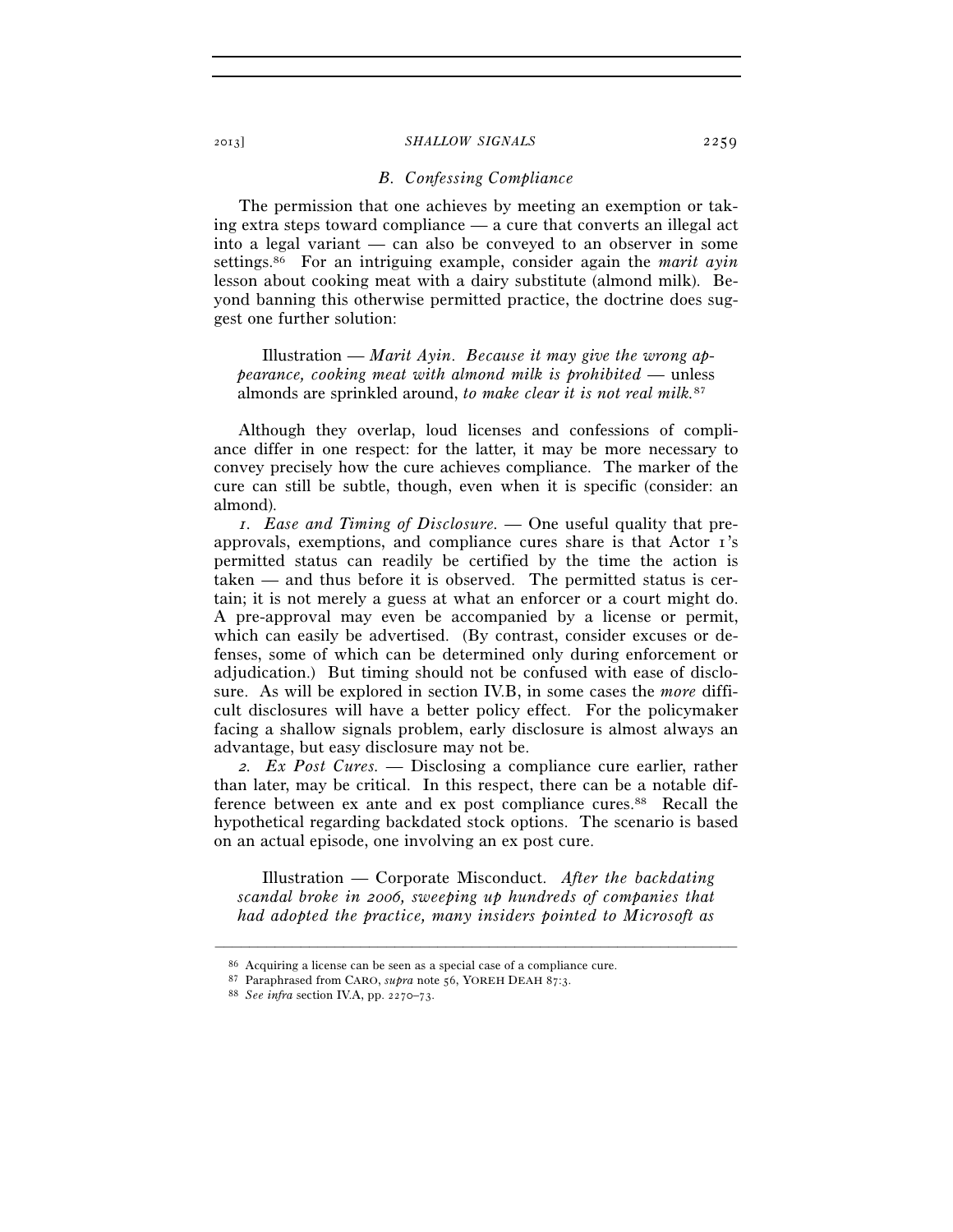*the original model for many firms' nearly identical practices.*<sup>89</sup> *Microsoft had not, in fact, done its accounting properly when it began backdating in 1992.* <sup>90</sup> *Yet it did so in 1999, accounting for the hidden compensation costs on its public books.*91 *Microsoft's correction was barely noticed by the industry, however.*92 *It is clear that other technology companies not only continued, but even started improper backdating after 1999*93 *— that is, even after Microsoft had demonstrated how to "do it right."* 

Here, Actor 1's cure was overlooked even though it was publicly disclosed. How could it have been missed or ignored? Was it because the correction was buried deep inside a quarterly earnings disclosure, worded in sterile language? As an initial matter, this episode suggests the problem of Actor 1's weak incentives to advertise ex post cures for prior misconduct (a confession with the flavor of an admission of error) — in contrast to advertising ex ante compliance measures (with perhaps a more self-congratulatory flavor).94

Yet that cannot be the only reason. Even the most expert of experts failed to react: stunningly, it seems that Microsoft's own auditor, Deloitte, allegedly continued to advise at least one other client to use backdating — in the improper way, without adjusting for the underre-

<sup>89</sup> Its practice seems to have been invoked by recruits and new hires at other firms, and many firms adopted the same "30-day look-back" version of backdating. *See* Allison, *supra* note 40 ("Defenders of stock options insist that backdating was a well-intentioned if careless prac tice . . . [to] ensur[e] that fast-growing but cash-strapped companies could hire and retain the best managers."); Said, *supra* note 40 ("Several tech insiders said Microsoft's scheme [of granting options that were retroactively keyed to its stock's monthly lows] was common knowledge and may have inspired other companies to follow suit."); *Dates From Hell*, ECONOMIST, July 22, 2006, at 67, 68 ("[T]ech firms . . . were engaged in a fierce war for talent . . . . Offering to price options at, say, the monthly share-price low was useful in recruitment negotiations."). 90 *See* Charles Forelle & James Bandler, *During 1990s, Microsoft Practiced Variation of Op-*

*tions Backdating*, WALL ST. J., June 16, 2006, at A1 ("Microsoft awarded options at monthly lows each July from 1992 to 1999, with varying dates."). 91 Press Release, Microsoft, Microsoft Announces Record Fiscal Year Revenue and Income

<sup>(</sup>July 19, 1999), *available at* http://download.microsoft.com/download/8/f/f/8ff51efb-c2cd-484b -844e-0e943af91628/FY1999Q4\_earnings.doc ("Historically, exercise prices of grants of employee stock options were struck at the lowest price in the 30 days following July 1 for annual grants and the 30 days after the start date for new employees. In connection with this practice, which is no longer employed, a charge of \$217 million was recorded in the fourth quarter for fiscal 1999 compensation expense."). 92 *See* Said, *supra* note 40 (quoting industry observers as saying that "[w]hen Microsoft said it

had to restate its earnings for backdating, the reaction of the market was ho-hum" and that

<sup>&</sup>quot;Microsoft's motivation [for backdating] appeared innocent" (internal quotation marks omitted)). 93 *See Options Scorecard*, WALL ST. J. (Sept. 4, 2007), http://online.wsj.com/public/resources /documents/info-optionsscore06-full.html. 94 One lesson might seem to be that this natural tendency of the curing party to downplay its

own past wrongdoing needs to be counteracted by requiring the cure to be broadcast loudly. Yet one might also wonder if this would simply reduce the incentive to cure, or even to find out, past errors.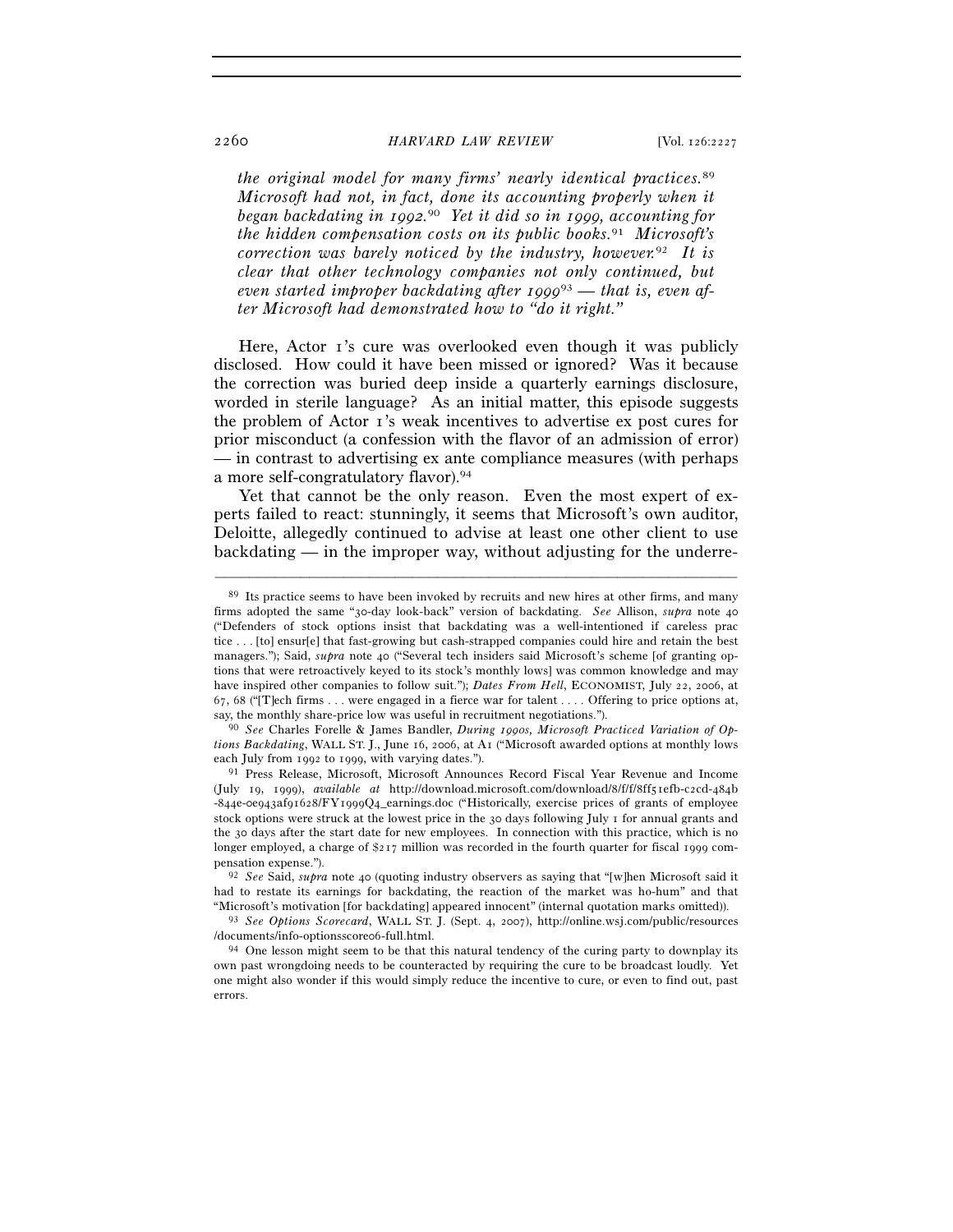ported compensation — even *after* Microsoft had decided that the practice needed to be corrected.95 (Notably, this troubling allegation undermines the assumption that corporate actors must be immune to imitative misconduct because they are advised by expert intermediaries. Recall that it could very well be the intermediary who promotes the imitation by spreading shallow signals — explaining to clients that it knows of competitors who do the same thing.96)

Could another reason be that, after seven years, enough other firms had already copied the practice<sup>97</sup> — including Apple<sup>98</sup> — that Microsoft's example mattered far less? One might also speculate that even the expert intermediaries (such as Deloitte) had been lulled by the extra "vetting" that seemed to be evident from how widespread the practice had become.

This episode thus points to potential lessons for policy design: What if Microsoft had been made to cure its backdating accounting sooner, before the next round of imitators began spreading the practice themselves? What if disclosure rules had required it to implement the cure with much more publicity? Or more importantly, what if the rules demanded publicity directed not only at investors but also at other tech firms? The dynamics of imitation that may have caused Microsoft's belated cure to go unnoticed are worth keeping in mind.

<sup>95</sup> *See Deloitte & Touche Settles Suit Alleging that It Approved Options Backdating*, CNNMONEY (Mar. 8, 2007, 6:15 AM), http://features.blogs.fortune.cnn.com/2007/03/08/deloitte -touche-settles-suit-alleging-that-it-approved-options-backdating/ ("Micrel kept using [the] 30-day pricing policy for two more years [after Microsoft had ceased to], until November 2001. By that time, however, according to Micrel's complaint, the lead Deloitte partner on the Micrel account had changed. . . . [His successor] then allegedly disavowed his predecessor's opinion, and advised Micrel to discontinue the policy and make a restatement . . . ."); *see also* David Reilly, *Micrel Says Deloitte Approved Options-Pricing Plan*, WALL ST. J., June 1, 2006, at C3 ("In a lawsuit filed in 2003, Micrel Inc. alleges Deloitte, its former auditor, signed off on an arrangement in which the company would set the strike price for employee stock options at the stock's lowest price during the 30 days after the grant of options was approved."). Deloitte settled without admitting responsibility. *Deloitte & Touche Settles Suit Alleging that It Approved Options Backdating*, *supra*. 96 Kevin LaCroix, *Options Backdating: Sue the Gatekeeper?*, THE D&O DIARY (Mar. 14,

<sup>2007, 11:56</sup> PM), http://www.dandodiary.com/2007/03/articles/options-backdating/options -backdating-sue-the-gatekeeper/ ("According to the allegations in the . . . lawsuit, Deloitte proposed that Micrel set the exercise price at the lowest point in the 30-day period from when the grant was approved. The lawsuit also alleged that Deloitte advised Micrel that this 30-day pricing method followed the rules and would not have adverse accounting consequences."). The exceptions that prove the rule are the stories of good advice from Ernst & Young (though its client, Broadcom, disregarded the advice) and Towers Perrin. *See* James Bandler & Charles Forelle, *Probes of Backdating Move to Faster Track*, WALL ST. J., Feb. 16, 2007, at A1; Mark Maremont,

<sup>&</sup>lt;sup>97</sup> Frank Ahrens, *Scandal Grows over Backdating of Options*, WASH. POST, Oct. 12, 2006, at D1 ("[CNET Networks Inc., McAfee Inc., and Monster Worldwide Inc.] are the latest of at least 135 companies to acknowledge or be investigated for backdating stock options . . . .").

<sup>98</sup> Nick Wingfield, Steve Stecklow & Charles Forelle, *Jobs Helped Pick 'Favorable' Dates for Option Grants*, WALL ST. J., Dec. 30, 2006, at A1.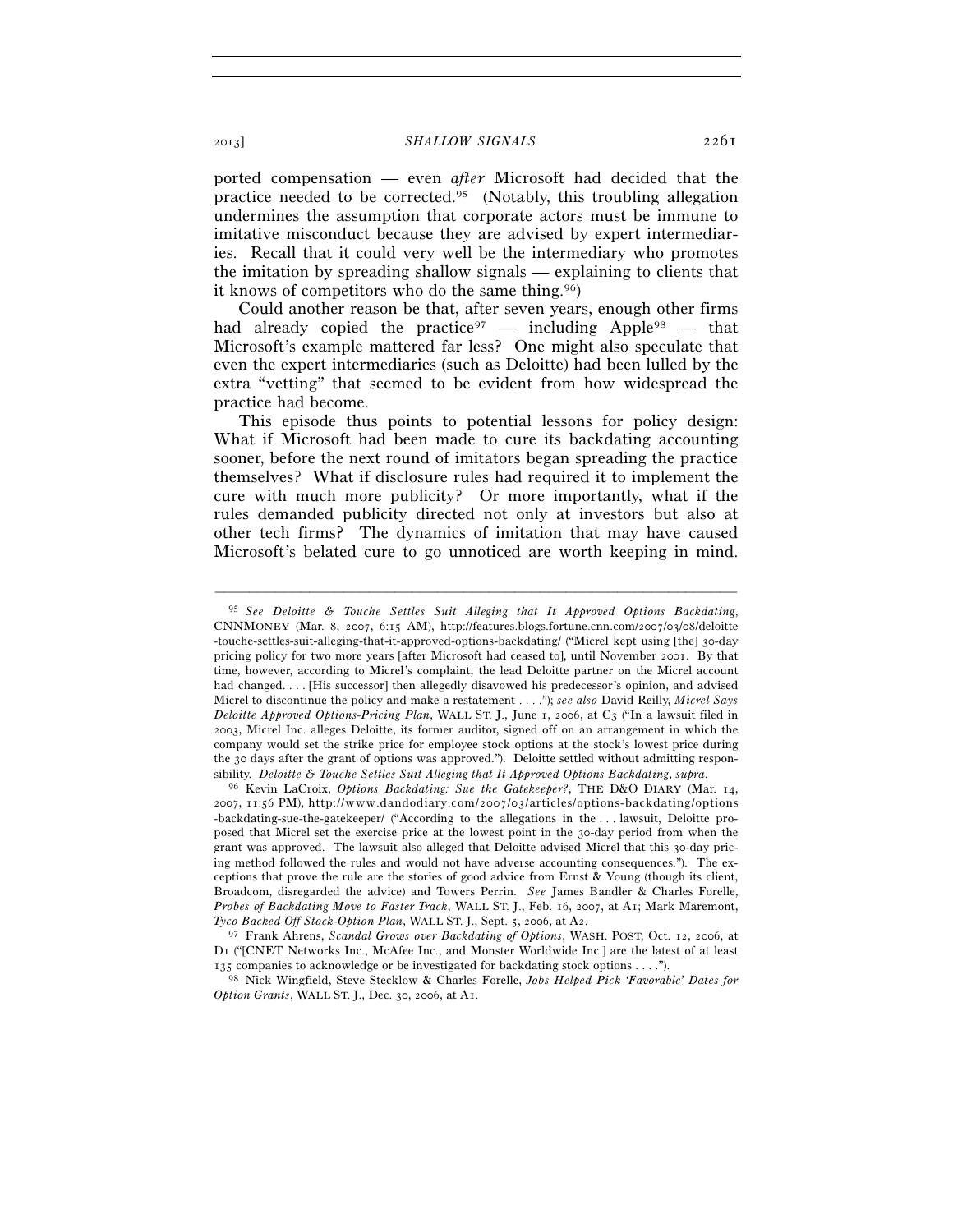Similar dynamics may also confound the effectiveness of belated disclosures: after misbehavior has already begun to spread, a disclosure policy might well backfire by advertising the wrong examples.99

## *C. Exceptional Spaces*

Aside from direct disclosure by individual actors, a further class of informational strategies relies on the regulator to convey permissions by designating exceptional spaces (whether physical or metaphorical) for permitted conduct. This class includes a less intuitive variation that one might call "borrowing boundaries" — an approach that entails rethinking the scope of regulations.

The purpose of marking exceptional spaces is not to quarantine those who are prohibited, but rather to make obvious those who are permitted. This approach may be especially useful when loud licenses or other individual declarations are not feasible. Would the patrons buying beers at the café in Central Park be willing to wear bright pink wristbands, as if at a nightclub downtown?<sup>100</sup> In the bribery context, is it realistic to mark each gift as "exempt" or not, in a publicly accessible way?

The simplest case is the most literal: when territorial divides, such as between public and private property, separate legal from illegal behavior.

Illustration — Central Park. *If you had noticed that all the beer drinkers on the lawn were inside a rope fence around the café, would that have been enough to make the distinction obvious?* 

Note that a necessary condition for the distinction to remain clear is that the drinkers stay inside the area. In this sense, the figurative "duty to distinguish" is shared by the regulator who marks the space and the actors who are asked to stay within it.

*1. Borrowing boundaries. —* Where marking the true (or ideal) legal boundaries is infeasible, it may nonetheless be possible to "borrow boundaries." This means pegging the line of legality to preexisting, salient markers. Rather than trying to trace out the first-best (but nonintuitive) limits of an exemption, it may at times be more effective

<sup>–––––––––––––––––––––––––––––––––––––––––––––––––––––––––––––</sup> <sup>99</sup> See *infra* Part IV for a fuller exploration of this perverse effect, and of the complexities that quickly arise in attempting to fix it.

<sup>100</sup> Note that this strategy, which identifies the patrons if they bought their drinks at the café, is not the same as identifying them as being on private property. Yet it could have the desired effect — through demodeling — even if some of these patrons wandered beyond the boundary. (Other parkgoers might think, "Maybe you can only drink if you buy it at the café" — incorrect, but achieving the same result.)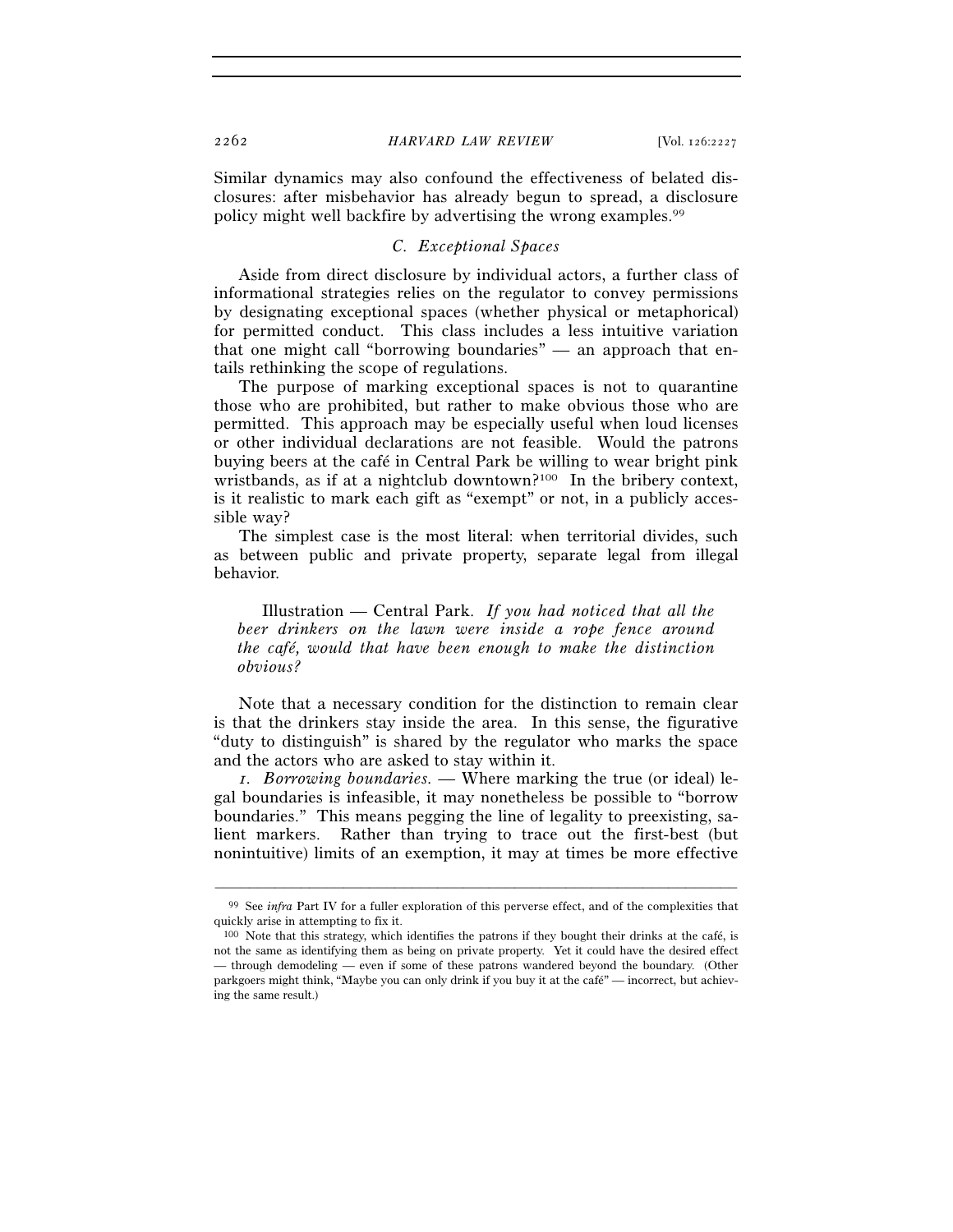to stretch or compress the regulation to fit second-best (but more familiar) bounds.

Illustration — Central Park. *Suppose the parks authority does not allow the roped area. But there is already a welldefined outdoor seating area, plainly within the café's property. What if the café were required to restrict beer and wine sales to only those patrons sitting within that area?* 

There is a regulatory distortion, and a real tradeoff, to such a workaround solution: the seating area is only a subset of the private grounds where drinking is otherwise permitted; the actors are thus artificially limited in their actions by the revised rule.101 Yet in some settings, where the contagion of misconduct caused by shallow signals is severe, the benefits of demodeling or distinguishing will justify the ex ante regulatory distortion that borrowing boundaries entails. Furthermore, the borrowing-boundaries approach need not be taken as far as altering the true legal constraints. A milder strategy might aim only at creating the *perception* that the line of legality follows the more salient boundary.

*2. Action Spaces. —* The approach of marking clear boundaries, or else harnessing preexisting architectures, also extends to more metaphorical "action spaces." In its public communications, the regulator may be able to detail which behaviors it considers *permissible* under the law, or sees as low enforcement priorities. The principle is the same: to make clear to the observer, based on visible facts, that certain behaviors seen in the field are permitted. The strategy pegs inferences of legality to what the observer can easily see. Thus, to be useful against shallow signals, the guidance would need to identify criteria that are readily observable to the outsider.<sup>102</sup>

As a thought experiment, consider again the bribery scenario from section I.C and imagine this rather fanciful possibility:

<sup>–––––––––––––––––––––––––––––––––––––––––––––––––––––––––––––</sup> 101 There is some similarity here with the *marit ayin* doctrine, a more extreme regulatory distortion that also imposes a superconstraint on behaviors that would otherwise be permitted.

<sup>102</sup> The SEC's "no-action" letters may serve as a model; these describe fact patterns (based on ones submitted by private parties) in which the SEC has determined that there is *not* a cause for enforcement. For the archive, see *Staff No Action, Interpretive and Exemptive Letters*, U.S. SEC. & EXCH. COMM'N, http://www.sec.gov/interps/noaction.shtml (last visited May. 10, 2013). The argument here is to urge the publicizing of such determinations — not to provide a "map" to exemptions or nonenforcement, but rather to aid observers in interpreting the legality of their peers' choices. Note again that, before 1970, these "no-action" letters were *not* made public by the SEC. *See* Lewis D. Lowenfels, *SEC "No-Action" Letters: Some Problems and Suggested Approaches*, 71 COLUM. L. REV. 1256, 1256 (1971). I thank John Briggs for this point.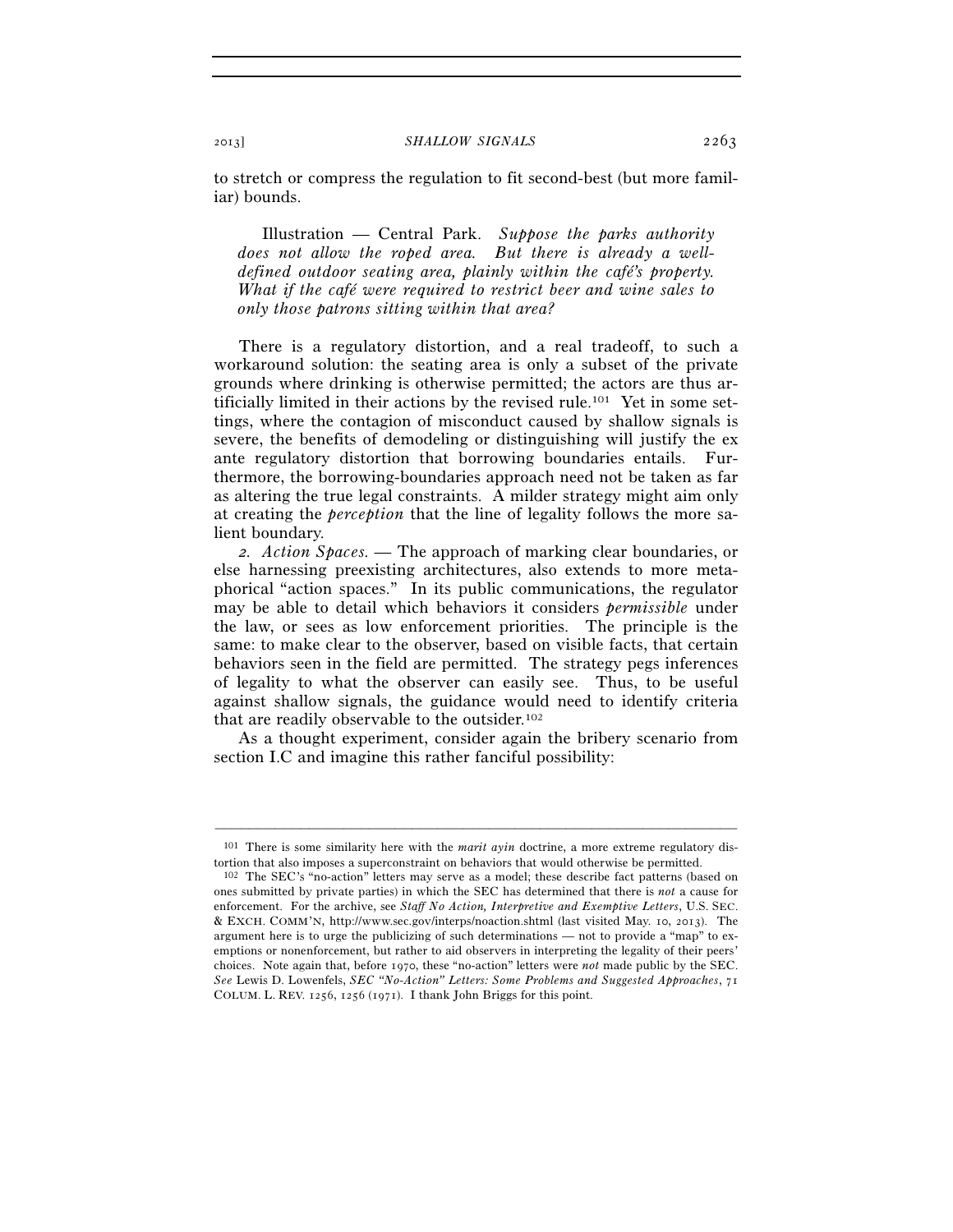Illustration — Bribery. *What if the antibribery regulator provided an "okay-to-pay" list for each country or region, in its published guidances? This hypothetical list could include individuals or categories of personnel who are permitted to receive bribes.*103 *The shallow signals motivation is to make clear to Manager 2, when she observes Manager 1 paying such a recipient, that Manager 1 is not acting illegally.*<sup>104</sup>

Individual bribes cannot easily be tagged as "permitted" in real time, but such an okay-to-pay list might serve the same purpose. Because it would be pegged to observable criteria (assuming the observer knows who is receiving payments), this list would make clear the status of each bribe, even without individual disclosure.

Some such lists of permitted acts already exist. The collected corpus of no-action letters (such as by the SEC) or private letter rulings (by the IRS), already mentioned, can be seen in this light. More directly parallel are the "angel lists" that have been the subject of debate in the IRS context.105 Note the further advantage of such guidance from the regulator: unlike individual disclosures, they need not implicate privacy concerns (such as for tax filings), as they can operate without identifying the prior actors.

The general point is that guidances, circulars, press releases, and other advisories from these and other enforcement agencies can be used to express permissions as well as prohibitions. In fact, both the U.S. and the U.K. authorities have recently published guidances concerning the enforcement (or the enforcers' interpretations) of their re-

<sup>103</sup> One might further imagine that such a list could be drawn from determinations made in response to requests for advance rulings. The current U.S. antibribery law, for instance, provides for a process to request such rulings. *See* Foreign Corrupt Practices Act Opinion Procedure, 28 C.F.R. pt. 80 (2009) (released by the Department of Justice). 104 Other reasons, no doubt, counsel in favor of or against use of such a guidance. The analysis

here seeks only to isolate and highlight the underexamined shallow signals consequences.

<sup>105</sup> "[M]any commentators have requested that the IRS draft 'angel lists' for transactions, noting that the case law pertaining to the economic substance doctrine involves 'only tax shelter types of transactions,' and thus 'does not provide any guidance whatsoever about the application of the doctrine to common business transactions.'" Tracy A. Kaye, *United States*, *in* A COMPAR-ATIVE LOOK AT REGULATION OF CORPORATE TAX AVOIDANCE 335, 353 (Karen B. Brown ed., 2012) (IUS GENTIUM: COMPARATIVE PERSPECTIVES ON LAW AND JUSTICE SER. NO. 12) (quoting Monte A. Jackel, Letter to the Editor, *Jackel Urges Tax Professionals to Comment on Economic Substance Codification*, TAX NOTES TODAY, June 15, 2010). But the IRS has refused to do so. *See* Amy S. Elliott, *Practitioners Blast Economic Substance Guidance with No Angel List*, TAX NOTES TODAY, Sept. 14, 2010. For further analyses of the potential use of "angel lists," see, for example, Joshua D. Blank, *Overcoming Overdisclosure: Toward Tax Shelter Detection*, 56 UCLA L. REV. 1629, 1671–78 (2009) .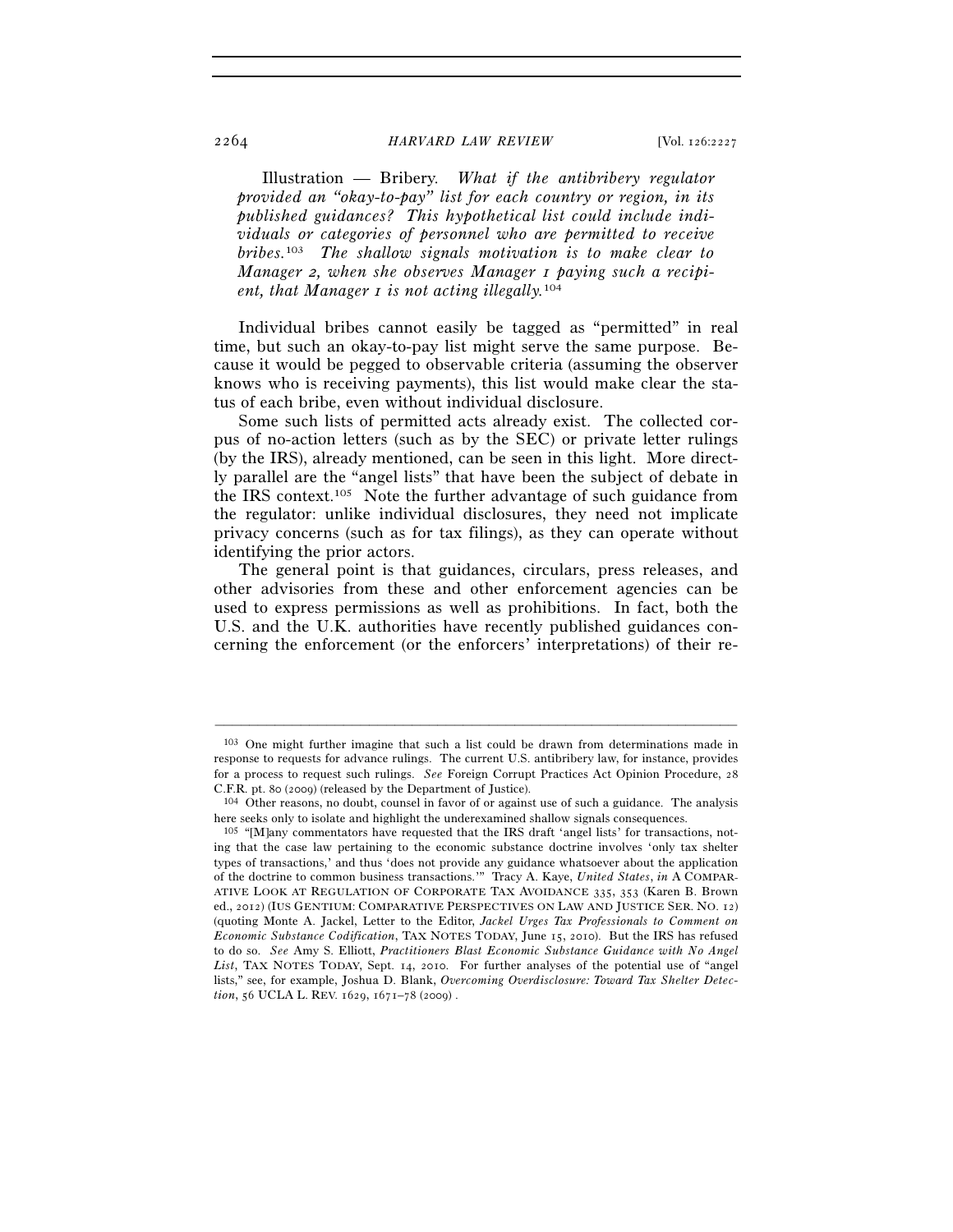spective bribery laws.<sup>106</sup> Each presents descriptions or fact patterns articulating both the behaviors that the regulator believes to be illegal (or worth enforcing against) and those that are compliant (or likely to be left alone).

This Essay is not the place to rehearse the many other pros and cons of the use of such guidances or lists. But one drawback, notably raised in the literature about the proposed use of "angel lists" by the IRS, does relate to the shallow signals problem in an instructive way. The argued drawback is that there is a potential for some taxpayers to take a mile when given an inch — to aggressively analogize a desired transaction to one listed as permitted on the angel list.<sup>107</sup> This phenomenon — which is a general possibility, not limited to taxpayer behavior — is the mirror image of the shallow signals problem. In a shallow signals analysis, the danger is that Actor 2 might overanalogize Actor 1's behavior to what is known to be *prohibited* behavior by failing to distinguish them. In that case, it would be the publication of lists of the prohibited (not the permitted) actions that might worsen Actor 2's exaggerated view of Actor 1's noncompliance. Where overanalogizing is a concern, it is the publicity of bad-acts lists (not of angel lists) that is the problem from the shallow signals perspective.

*3. The Localizing Effect. —* One further benefit of an exceptionalspaces strategy is containment. In the thought experiment above, the listed okay-to-pay recipients may well "get all the business." The effect is that bribery is steered toward its legal variants. In the Central Park story, drinkers are more likely to stay on private property (or go there) if they know where the boundary lies. The behavior is thus less likely to spill over into other (prohibited) areas, and may be drawn away from them.108

<sup>106</sup> *See* MINISTRY OF JUSTICE, THE BRIBERY ACT 2010 (2011), *available at* http://www .justice.gov.uk/downloads/legislation/bribery-act-2010-guidance.pdf; RESOURCE GUIDE, *supra*

note 49.<br><sup>107</sup> The list might thus be seen as a "playbook for aggressive types." I borrow this vivid phrase from an analysis of taxpayer *disclosure* strategies (rather than of the actual use of abusive transactions) — not the same point, but related in spirit. Blank, *supra* note 105, at 1677 ("The IRS's use of anticipatory angel lists, which would describe potentially distracting nonabusive transactions earlier rather than later, thus might offer aggressive types a head start on overdisclosure."); *see also id.* at 1676 ("[T]axpayers analogize to transactions on the list in order to conclude that they do not have to disclose transactions that, in light of the purposes of the regime, should be disclosed." (quoting David M. Schizer, *Enlisting the Tax Bar*, 59 TAX L. REV. 331, 358 n.64 (2006) (internal quotation marks omitted)).

<sup>108</sup> The tradeoff is the potential for increased activity of the permitted sort, which is a concern if the use of the exception may be disfavored even if permitted (consider loopholes). It is also possible that such crowding may then cause spilling-over beyond the permitted space. But this is a tradeoff already faced in the choice of whether to create such a loophole, exemption, safe harbor, or carve-out (or other metaphor) in the first place. Making an exception more salient is not the same as creating it; among other things, the former helps with the shallow signals problem that the latter causes. Eliminating the exception altogether remains an option.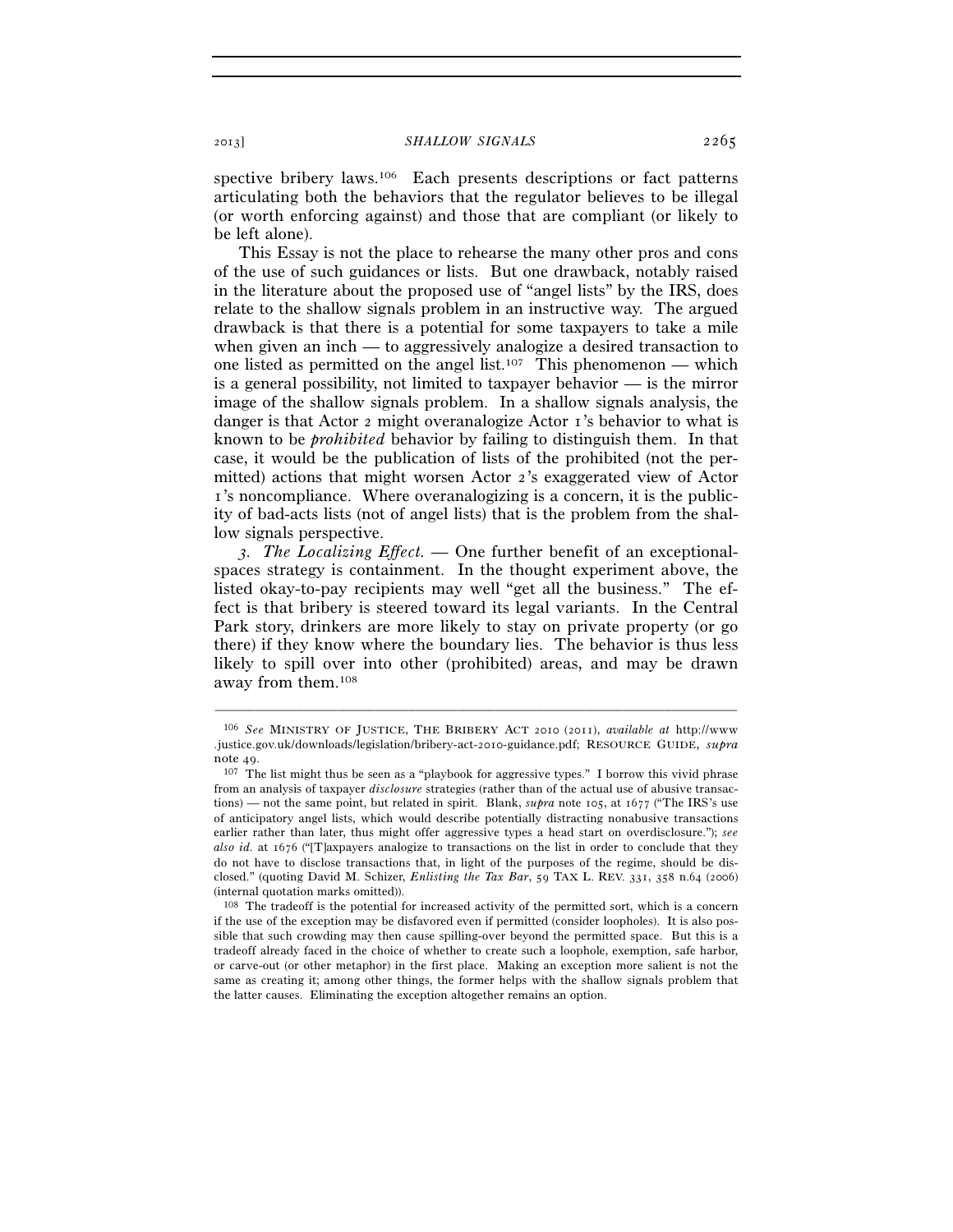This localizing effect may be its own reward, but it can also mitigate the shallow signals problem. The clarity of contrast in behavior across the boundary is important to the observer. Note that nothing about the rope fence around the café needs to say that drinking is permitted on one side and forbidden on the other; the message can come from the visible behaviors on the two sides of the boundary. (One might think of this as "reverse engineering" the law.) And the localizing effect helps maintain the visible contrast, thereby harnessing the strength of behavioral signals.

*4. Bright Lines Optional. —* The reason suggested here for marking distinct spaces is *not* the generic aim of clarifying the law. For the shallow signals problem, it is not necessary to trace the precise metes and bounds of the exceptions. Rather, the aim is to induce the correct inference that certain observed acts are permitted. Thus, one priority in publishing guidances should be to identify the most often occurring permissible acts that are hard for outside observers to distinguish from illegal acts.109 These easily confused behaviors need not be in the gray areas at the boundaries of the exemptions. Even some cases well on the permissible side of the boundary may need to be identified because the determinative fact may be obscure to observers.

Consider again the imaginary okay-to-pay list of bribe recipients from the thought experiment noted above. The aim of such an approach is to help Manager 2 recognize when the behavior of others is permitted. Doing so does not require clarifying the law. Conversely, clarifying the law may not help Manager 2 very much with respect to shallow signals from observing Manager 1, if the facts on which the law turns remain obscure.<sup>110</sup>

A corollary is that the exceptional-spaces approach can be used even when the actual legal boundary remains blurry. (The most familiar analogy may be the common law's aversion to drawing lines in the abstract, in favor of providing examples case by case. Such pointillist guidance might answer most cases, without ever drawing a bright line.) Not having to clarify the law can be a further plus for the poli-

<sup>109</sup> More generally, the list should focus on marking as permissible those acts most likely to be confused for illegal acts, or those for which such confusion would lead to the worst consequences due to mistaken imitation.

<sup>110</sup> To make this point more concrete: Consider how the recent FCPA guidance compares with the more direct permission-disclosing okay-to-pay list imagined here. The recent guidance, though mostly vague on the question of who counts as an officer of an "instrumentality" of government (and thus is a covered "foreign official"), does offer this bit of relative clarity: "While no one factor is dispositive or necessarily more important than another, as a practical matter, an entity is unlikely to qualify as an instrumentality if a government does not own or control a majority of its shares." RESOURCE GUIDE, *supra* note 49, at 21. Yet even this clarifying point leaves Manager 2 with the costly or even infeasible task of assessing whether the entity being paid off by Manager I is in fact majority owned or controlled by the government. The okay-to-pay list, by contrast, relieves Manager 2 of that burden — even while doing little to clarify the law.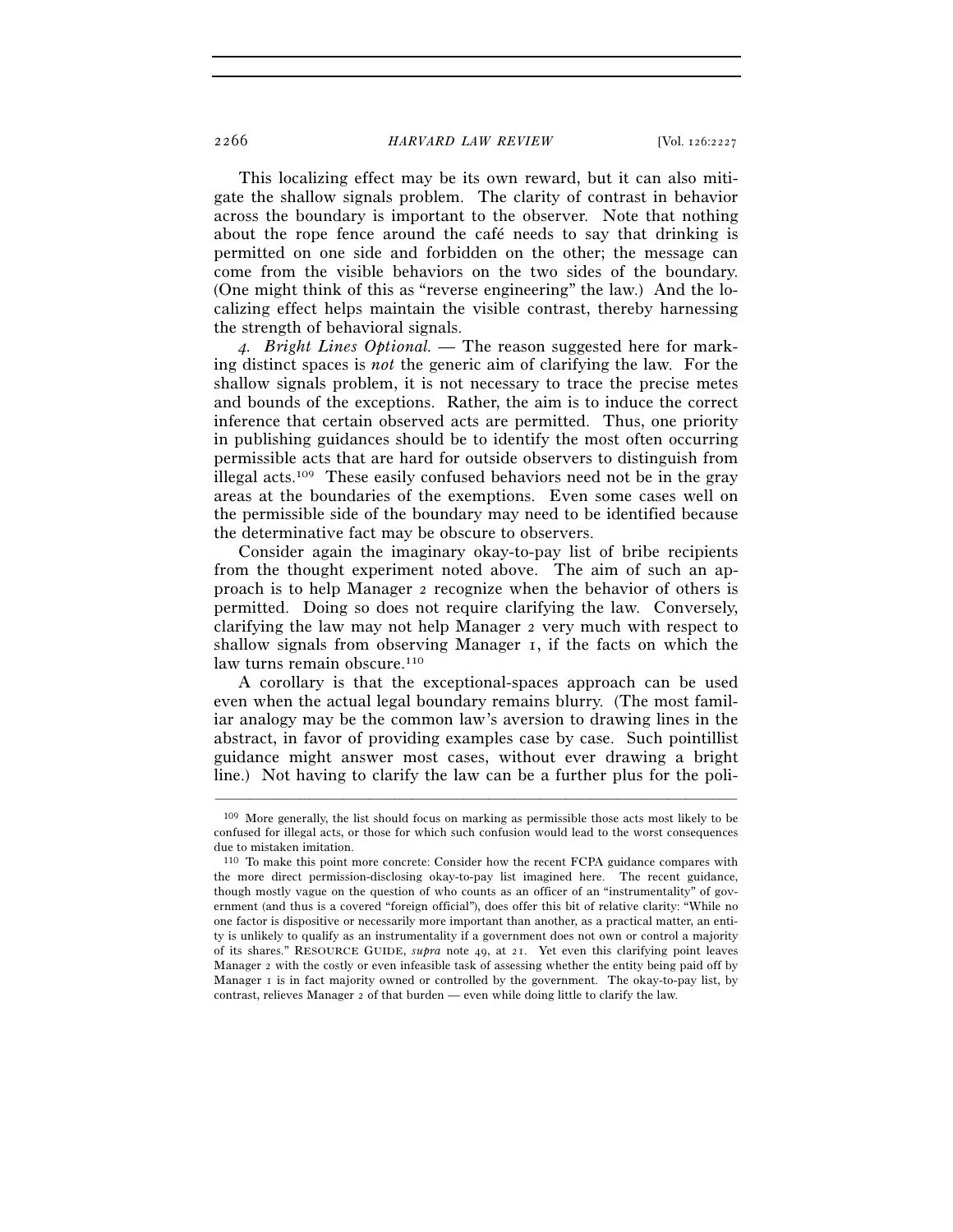cymaker, either if blurriness is strategically useful for the enforcer, or if achieving clarity is costly or undesirable.

Moreover, recall that a strategy of "borrowing boundaries" may well *distort*, rather than clarify, perceptions of the true legal boundaries. Like the artificially confined drinking area in Central Park, a regulatory advisory can be useful for the shallow signals problem even if the behaviors it lists *fall short* of the boundaries of what is truly legal. For instance, the imaginary okay-to-pay list might describe permitted recipients based on preexisting or intuitive categories, although doing so would be underinclusive.<sup>111</sup> This approach would not clarify, and might in fact obscure, the true boundary of the law. But in cases where the spread of misconduct is a sufficiently serious regulatory concern, measures aimed at preventing illusions of misconduct will be worth this distortion in perceptions.

## *D. Open Tolerance*

A somewhat more radical variation of disclosure is possible in cases of selective enforcement: the enforcer may actually wish to announce who is getting a "free pass" — a sort of reverse crackdown.<sup>112</sup> The basic logic is familiar, as the choice *not* to target a given actor can be likened to granting a license or de facto exemption.

In some settings, the purpose of tagging the nontargets may already be served by existing markers (though unintentionally so).

Illustration — Copyright. *The actual story of the viral "JK Wedding Dance" video is that Sony Music chose not to sue Jill and Kevin, the happy couple — deciding instead to make money from the video's popularity.*113 *Now that this strategy of "monetizing" is becoming more common, YouTube offers the option for rightsholders like Sony Music to add purchasing links, placed* 

<sup>–––––––––––––––––––––––––––––––––––––––––––––––––––––––––––––</sup> 111 Incompleteness might be a further advantage in managing the observer's inferences, as Part V explains.

<sup>112</sup> Because selective enforcement is a sort of reverse crackdown, there is a shift in the usually imagined tradeoff. In a (normal) crackdown, the worry is that alerting the targeted groups may lead them to take evasive measures; the potential gain is that they may comply. But here, alerting the nontargeted group that they are getting a free pass may encourage them to do more of the illegal (but unenforced) activity. The potential gain is that alerting the observer about who is not targeted may prevent shallow signals.

<sup>113</sup> This is now a famous episode within the music industry, and even the subject of a business school case. *See generally* John Deighton & Leora Kornfeld, *Sony and the JK Wedding Dance*, HARVARD BUSINESS SCHOOL (2012), http://www.hbs.edu/faculty/Pages/item.aspx?num=38243. It is possible that this practice of forbearance for profit's sake will become so well known that it no longer will be obscure or uncontemplated by observers. Similar to the public awareness of medicinal marijuana use, exemptions or permissions may change in salience over time. Naive observers can naturally become sophisticates.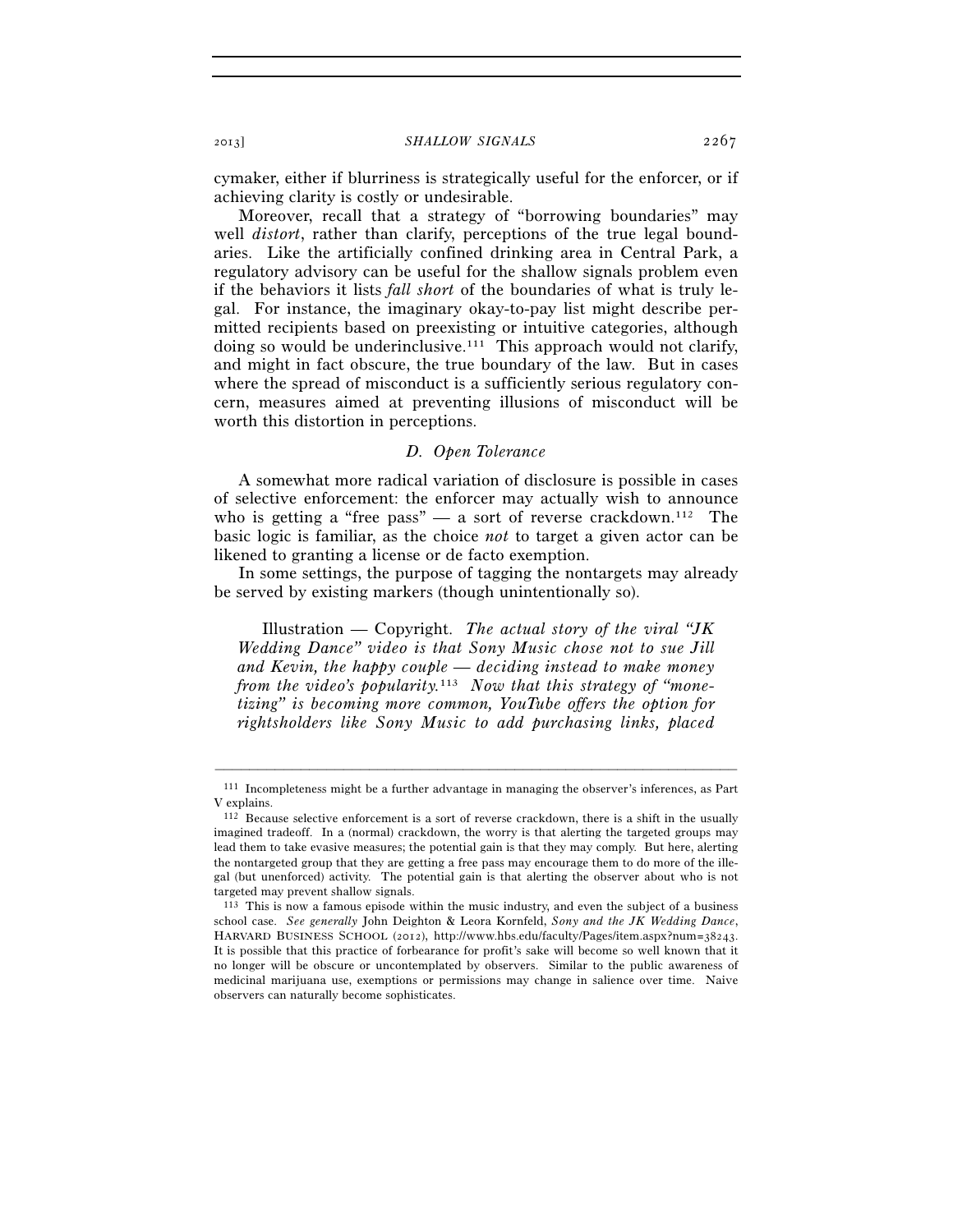*next to the video itself.*114 *Although it is not their purpose, those links implicitly convey the "free pass" — the fact that Sony must be tolerating the unlicensed use.* 

Strangely enough, in the case of YouTube, it is now easier for an observer to know who is getting a tolerated-use style of de facto license (made obvious by these purchasing links) than to know who has a standard copyright license.

More express statements, of course, are also possible. Published guidances — or other public statements — by the enforcer can convey a policy of nonenforcement for a category of actors, just as those guidances can convey the scope of a formal exception. This strategy may be usable by private as well as public enforcers. Indeed, a private enforcer version of such a "no-action" statement has also been proposed in the copyright context.115

As recent examples, consider the Obama Administration's announcement that as a matter of immigration policy it would not target so-called "dreamers"<sup>116</sup> for deportation.<sup>117</sup> Or consider President Obama's statement in a televised interview that marijuana would not be a "top priority" for federal enforcers in those states that have legalized recreational marijuana use.<sup>118</sup> (Imagine the potential for shallow signals if such an enforcement policy had been decided upon, but had gone undeclared.)

Yet isn't it sometimes unrealistic to disclose de facto permissions? Aren't they often kept secret for a reason? How often is ex ante disclosure even feasible? Besides, won't the group with the free pass take advantage of it? Let us return for a moment to the distinction between two kinds of rationales for discretionary enforcement.

<sup>114</sup> In fact, YouTube uses the story of the JK Wedding Dance for advertising its "monetization" tools. *See* Chris LaRose & Ali Sandler, *I Now Pronounce You Monetized: A YouTube Video Case Study*, YOUTUBE BIZ BLOG (July 30, 2009, 9:19 AM), http://ytbizblog.blogspot.com/2009/07/i -now-pronounce-you-monetized-youtube\_30.html. 115 *See generally* Wu, *supra* note 27. 116 A "dreamer" typically refers to an individual who entered the United States illegally at a

young age, remained there, and has not been convicted of a significant crime or crimes. *See Who and Where the DREAMers Are*, IMMIGRATION POLICY CTR.: AM. IMMIGRATION COUNCIL

<sup>(</sup>Aug. 18, 2012), http://www.immigrationpolicy.org/just-facts/who-and-where-dreamers-are. 117 *See* U.S. CITIZENSHIP & IMMIGRATION SERVS., DEP'T OF HOMELAND SECURITY, <sup>I</sup> AM A YOUNG PERSON WHO ARRIVED IN THE UNITED STATES AS A CHILD (CHILDHOOD ARRIVAL) (2012), *available at* www.uscis.gov/USCIS/Resources/daca.pdf. 118 Devin Dwyer, *Marijuana Not High Obama Priority*, ABC NEWS (Dec. 14, 2012), http://

abcnews.go.com/Politics/OTUS/president-obama-marijuana-users-high-priority-drug-war/story?id =17946783#.UYrOuSvwJWI.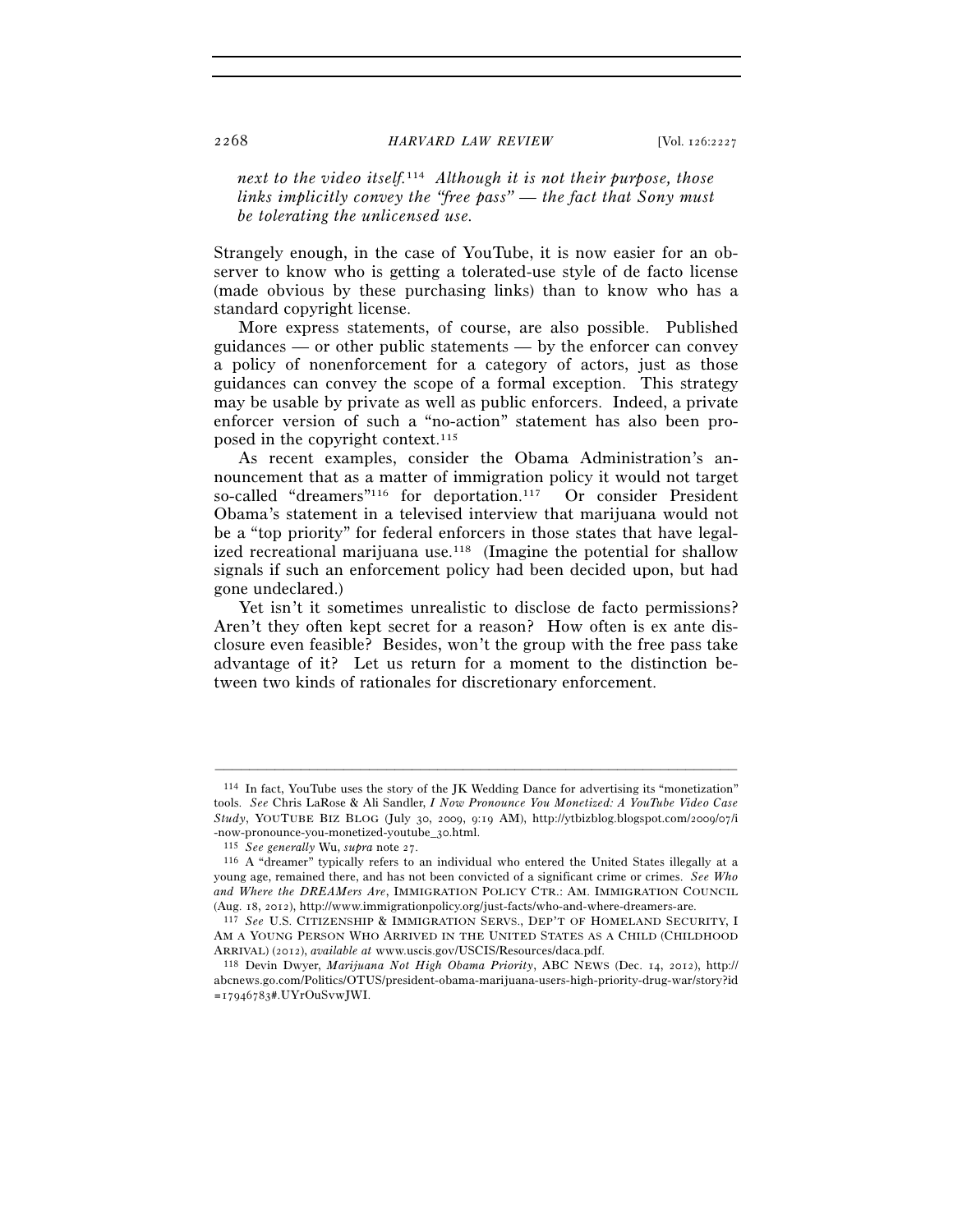First, ex ante specification of the policy may be too difficult, and so the choice is better left to the enforcers ex post.119 Disclosure ex ante is thus also infeasible. An ex post disclosure might not be too late, however, as it may still be ex ante to the observer.

As for the potential for increased activity by the free-pass group, under this rationale there may be less reason to find it troubling: if ex ante specification had been feasible, one might imagine this forbearance would have been written into the law as a formal exception. In this sense, the behavior getting the free pass from the enforcer was not meant to be made illegal in the first place.

Under the second set of rationales, discretion may be left to the enforcer because it is strategically valuable to keep quiet about who is being targeted at any given time. Here, a further distinction should be made. Opacity may be valuable because enforcers do not want to tip off the most-targeted group. If so, announcing who is *least* targeted may be less of a worry (as this may be done without necessarily giving away who is *most* targeted).120 A different possibility is that opacity may be valuable because the enforcer has limited auditing resources and yet wants to give the impression of comprehensive monitoring. (Think of the tax authorities.) If so, publicity may be unrealistic, as announcing the free pass defeats the purpose. In this case, an open tolerance approach may be ruled out.

<sup>119</sup> One might analogize to the choice of using standards over rules, or to the familiar logic of incomplete contracts. For analyses expressly drawing together these two conceptual frameworks, see Richard A. Posner, *The Law and Economics of Contract Interpretation*, 83 TEX. L. REV. 1581 (2005); Robert E. Scott & George G. Triantis, *Anticipating Litigation in Contract Design*, 115 YALE L.J. 814 (2006); and Steven Shavell, *On the Writing and the Interpretation of Contracts*, 22 J.L. ECON. & ORG. 289 (2006). For a small sampling of foundational works in the analysis of rules versus standards, see, for example, Louis Kaplow, *Rules Versus Standards: An Economic Analysis*, 42 DUKE L.J. 557 (1992); Frederick Schauer, *Rules and the Rule of Law*, 14 HARV. J.L. & PUB. POL'Y 645 (1991); and Cass R. Sunstein, *Problems with Rules*, 83 CALIF. L. REV. 953 (1995). For some of the core literature on incomplete contracting, see, for example, Ian Ayres & Robert Gertner, *Filling Gaps in Incomplete Contracts: An Economic Theory of Default Rules*, 99 YALE L.J. 87 (1989); Albert Choi & George Triantis, *Strategic Vagueness in Contract Design: The Case of Corporate Acquisitions*, 119 YALE L.J. 848 (2010); Gillian K. Hadfield, *Judicial Competence and the Interpretation of Incomplete Contracts*, 23 J. LEGAL STUD. 159 (1994); Oliver Hart & John Moore, *Incomplete Contracts and Renegotiation*, 56 ECONOMETRICA 755 (1988); Jason Scott Johnston, *Strategic Bargaining and the Economic Theory of Contract Default Rules*, 100 YALE L.J. 615 (1990); and Alan Schwartz, *Incomplete Contracts*, *in* 2 THE NEW PALGRAVE

DICTIONARY OF ECONOMICS AND THE LAW 277 (Peter Newman ed., 1998).<br><sup>120</sup> To be clear, the imagined breakdown is that there is a least-targeted group, a somewhattargeted group, and a most-targeted group. The breakdown is endogenous: the least-targeted group (to be announced, for shallow signals' sake) can be sized to avoid tipping off the most targeted group.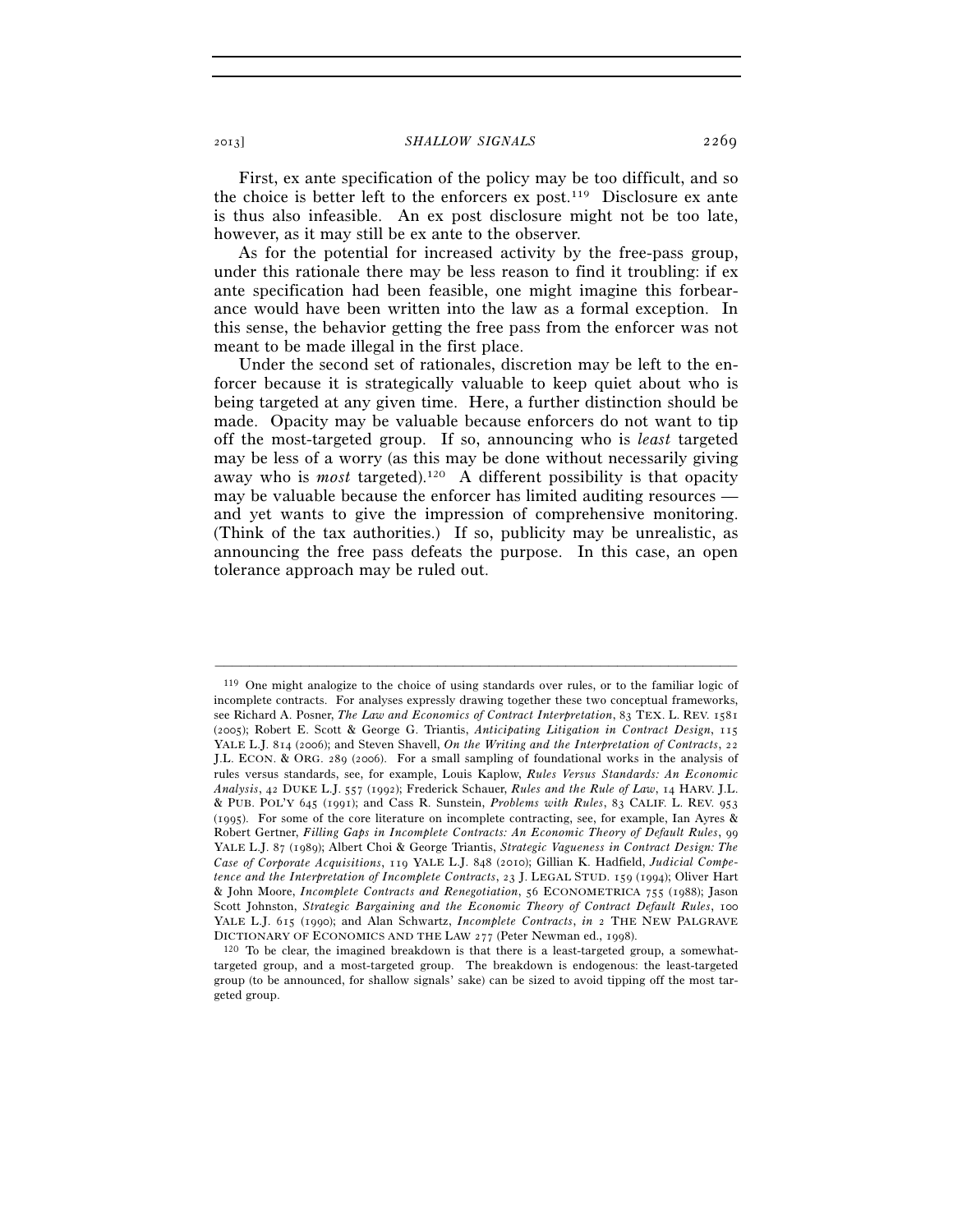## *E. Whose Duty to Distinguish?*

We can see these policy options as allocating a figurative "duty to distinguish" — the job of supplying the critical fact making clear why Actor 1 provides poor behavioral precedent for Actor 2. A disclosure policy shifts this duty from Actor 2 to Actor 1 (think of wearing badges). The use of exceptional spaces shares the duty between the regulator and Actor  $\bar{1}$  (who must act only in that space). And sometimes the enforcer does all the distinguishing (think of announcing the free pass). At first blush, such allocations make sense, as either Actor 1 or the enforcer will have the missing information, and its revelation will almost surely be cheaper than Actor 2's due diligence. One might even think that Actor 2 should be excused for making shallow signals errors, in some settings. (The design of such defenses or excuses for mistaken imitation is a potentially rich area of analysis, but one reserved for future consideration.)

Yet in the shallow signals setting, a simplistic least-cost heuristic can lead policy design astray. The consideration of costs will need to be more nuanced, taking into account not only the actual costs of disclosure, but also how they compare against the observer's expectations. As the following analysis demonstrates, because disclosures may be self-defeating or may backfire, there are times when leaving the duty to distinguish with Actor 2 will be superior.

## IV. WHEN DISCLOSURES BACKFIRE

Disclosures can be self-defeating. A policy of revealing permissions may backfire in unfamiliar ways, due to two core features of shallow signals: first, that they arise in a setting of imitation; and second, that they are externalities. This Part explains how these dual features give rise to two classes of mechanisms that may limit the value of a disclosure solution by causing perverse effects on observers' perceptions. In these ways, policies that deepen some shallow signals can make others still more misleading. Working around these limitations may be possible, but new heuristics are needed, tailored to the complications of imitation and externality.

#### *A. Dynamics of Imitation*

When imitation is iterated, the chance of backfire due to disclosures grows as time passes. Early disclosures may be critical: if disclosures occur after other imitators have begun to set bad examples themselves, the disclosures can entrench the mistaken choices that have already begun to spread. Moreover, as imitation is iterated, the necessary disclosures become far more complex. While it is true in theory that supplying more information can still cure a lack of information,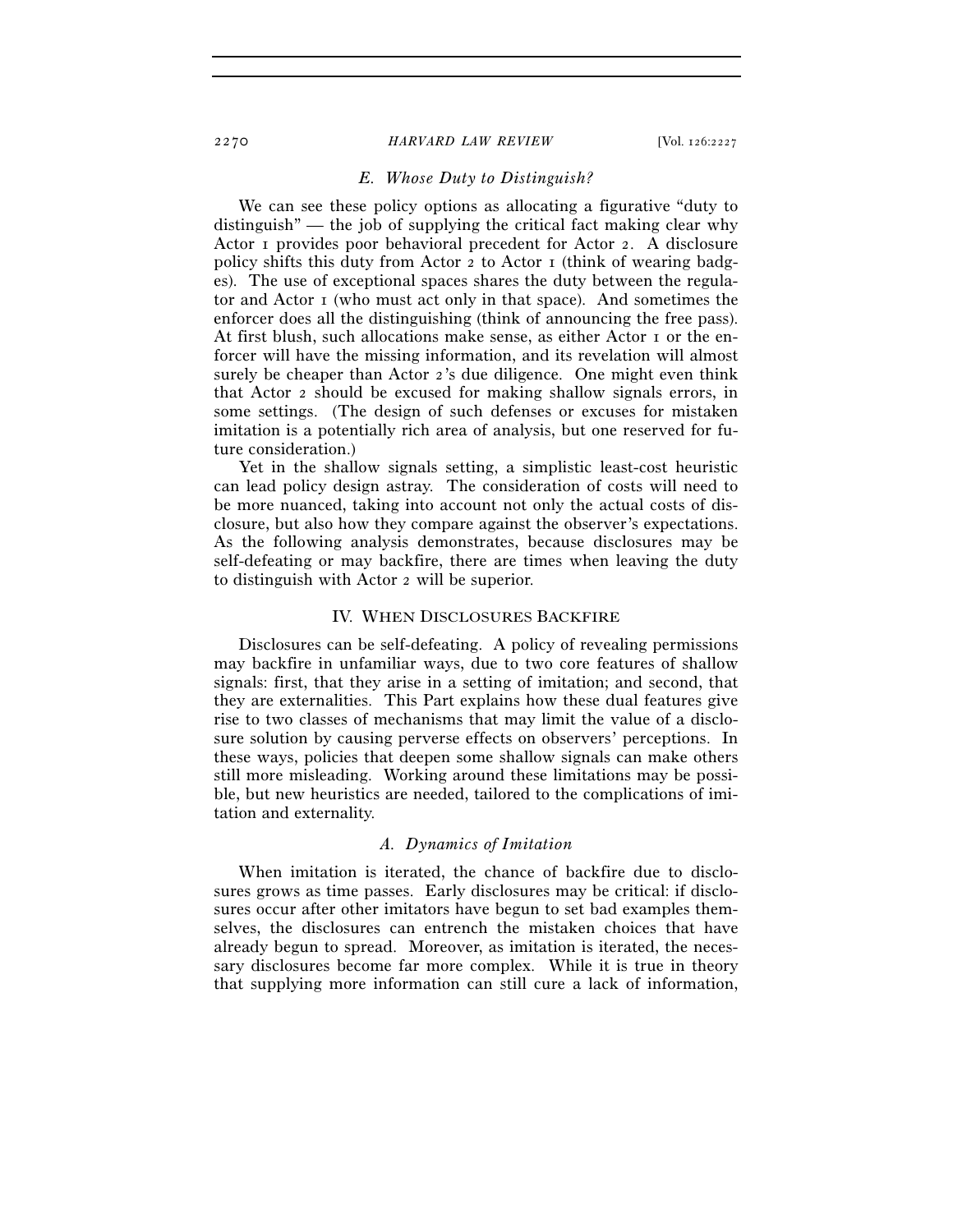the amount and complexity of the information that needs to be communicated will rapidly become infeasible.121

Part of the basic intuition will be familiar from the Microsoft story, as recounted in Part III: After several years of backdating stock options without using proper accounting methods, Microsoft cured its practice. But its compliance was largely disregarded by other technology firms (and allegedly even by Microsoft's own accounting firm, Deloitte), which continued to use and spread backdating in its illegal form. As noted earlier, this episode may hold a lesson for belated *disclosures* as well as belated cures. Imagine this hypothetical.

Illustration — Corporate Misconduct. *Suppose Microsoft had been "doing it right" all along, quietly but properly accounting for the backdating from day one. What if new regulations requiring it to publicly disclose its accounting were only adopted seven years into its use of backdating — by which point other firms (such as Apple) and expert intermediaries (such as Deloitte) had already miscopied and begun to spread the uncured variation of the practice, themselves?* 

The potential futility of a belated disclosure is evident in this illustration. Yet the problems created by belated disclosures can be more complex than mere futility.

*1. Confidently Wrong. —* Consider this simplistic story of iterated imitation: Actor 1 takes an action. Actor 2 decides whether to copy Actor 1's action. Actor 3 decides whether to copy Actor 2's action. And so forth.<sup>122</sup> Actor I is licensed, but later actors are not. Taking the action is thus legal for Actor 1 but illegal for the others. The fact of the license is what is missing from the shallow signal conveyed by Actor 1 to Actor 2.

Imagine a very early intervention (before Actor 2's decision about copying) in the form of a disclosure of the fact, "Is Actor 1 licensed?" Answer: yes. This disclosure deepens the signal, allowing Actor 2 to see that Actor I is a "bad bad example." Actor 2 then refrains from

<sup>121</sup> For an example of how quickly information must be disclosed to prevent iterations of errors, consider that when news outlets mistakenly reported a bankruptcy, that company's stock price dropped over seventy-five percent and took a week to recover — even though Bloomberg corrected the story twenty-six minutes after the false report's publication. *See* CARLOS CARVALHO ET AL., FED. RESERVE BANK OF N.Y., THE PERSISTENT EFFECT OF A FALSE NEWS SHOCK 5

<sup>(2011).&</sup>lt;br> $122$  For an example of how quickly iterations of misconduct can accumulate, consider that Napster went from zero to seventy million users within about a year. *See* Lior Jacob Strahilevitz, *Charismatic Code, Social Norms, and the Emergence of Cooperation on the File-Swapping Networks*, 89 VA. L. REV. 505, 512–13 (2003).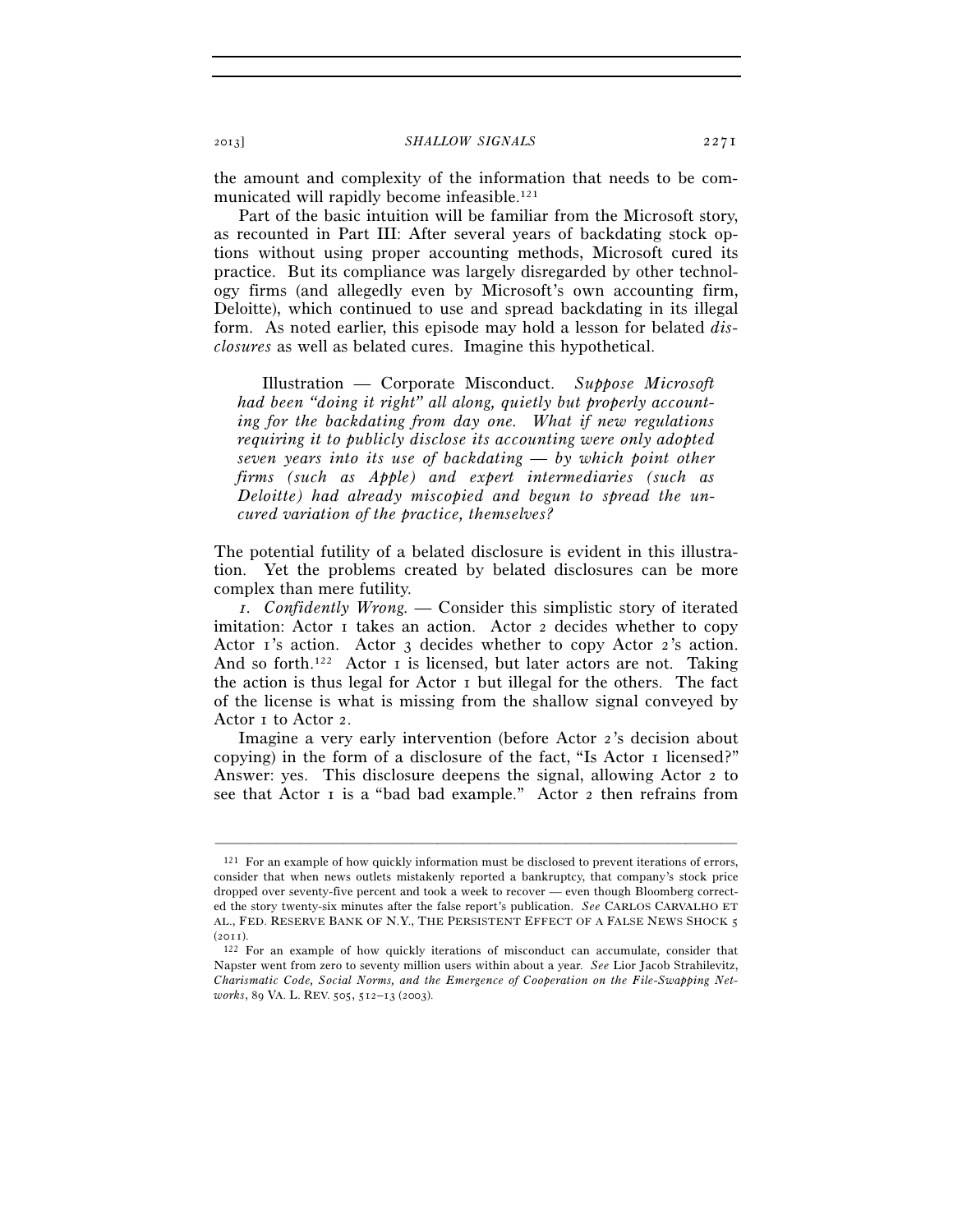following. The intervention has thereby also stopped the chain of further repetition (by Actor 3 and so forth).

But notice how this same intervention can backfire, if timed slightly later. Suppose Actor 2, though lacking a license, has mistakenly followed Actor 1's lead because no early disclosure occurred. Now Actor 3 is deciding whether to follow Actor 2. What would the basic disclosure do, at this point? It would answer the question: "Is Actor 2 licensed?" Answer: *no*.

Perversely, the disclosure now entrenches the error. Actor 3 knows for sure that Actor 2 has the same status as herself (unlicensed) and thus copies the action, with confidence. Actor 3 now "knows" that a license is not necessary. The result is a false complacency about acting without license. The disclosure has made Actor 3 confidently wrong.

*2. The Information Ratchet. —* But how can it be that revealing information does not solve what is at core an information problem? What confounds the usual solution is that, in a chain of imitation, there can be more than one way for a prior actor to be the wrong example to follow. For instance, a sloppy imitator should not be imitated by a later actor. (This is well known to anyone who has played the childhood game of "telephone.") But in a basic disclosure scheme, only the "key" fact — permission — is sought out or made to be disclosed. Other dimensions — such as sloppiness — are overlooked or may be inaccessible.

The natural question at this point is: can the information be made more complete through *fuller* disclosures? Potentially yes. But such further disclosures will likely be infeasible.<sup>123</sup> What needs to be disclosed are higher-level facts. For instance, it is no longer enough for Actor 3 to know whether Actor 2 has a license. To induce Actor 3 to recognize that Actor 2 is a "bad bad example," the disclosure must now also answer: "Did Actor 2 himself copy this action? Did he know to look into the licensing status of whomever he copied?"

The information demands at this stage are more complicated than at the first stage — for they include not only the prior actor's legal status, but also that actor's level of sophistication.

The problem becomes trickier, quickly. Imagine that disclosure occurs still later in the chain of imitation. Suppose Actors 1, 2, and 3 all acted without intervention. Actor 4 is now deciding whether to copy Actor 3. Again, the disclosure only of Actor 3's first-level fact would perversely reveal that Actor 3 is not licensed, and Actor 4 could become confidently wrong.

––––––––––––––––––––––––––––––––––––––––––––––––––––––––––––– 123 And possibly ineffective due to oversaturation. *See* Ben-Shahar & Schneider, *supra* note 81, at 743 ("[L]ength, complexity, and difficulty are the enemies of successful [required disclosures].").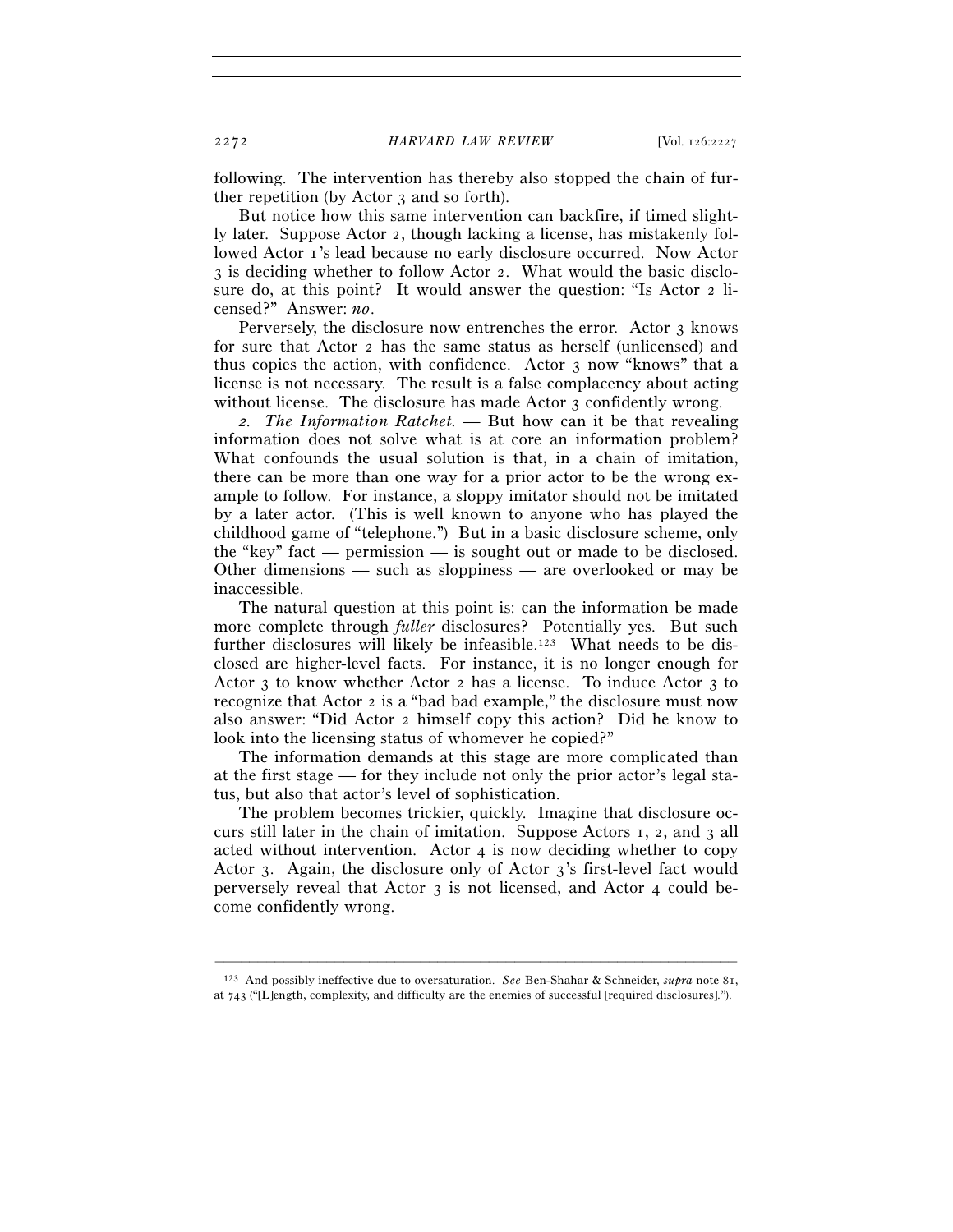But for Actor 4, even adding the higher-level fact is not enough of a fix. Suppose that the disclosure answered, "Did Actor 3 herself copy this action? Did she know to look into the licensing status of whomever she copied?" And suppose the answers are both "yes." These answers might seem reassuring for Actor 4. But actually, they no longer contain enough information and the answers may again mislead Actor 4 into becoming confidently wrong. The answers would both be "yes" even if Actor 3 were herself confidently wrong in following Actor  $2$ that is, if Actor 3 had learned that Actor 2 is *not* licensed. To avoid this counterproductive result, what further information must now be revealed to Actor 4?

Actor 4 needs to know a further answer: "Did Actor 3 know to look into whether whomever she copied also knew (in turn) to look into the licensing status of whomever *that actor* copied?" What's needed now is knowledge not only of the prior actor's status and her sophistication, but also her sophistication *about sophistication*. The demanded information (or meta-information) thus ratchets upward with each iteration.

*3. Regulatory Competence —* There is yet one further, overarching complication: this entire analysis has implicitly assumed that the policymaker designing the questions for the disclosures knows how many iterations of imitation have already occured. That information is needed to calibrate the number of layers of inquiry to require. Yet it is sure to be difficult to determine — never mind to communicate — in promulgating the policy. Even if a general formulation for the disclosure's inquiry is possible, one cannot get around tracking down the sequence of imitation. (Imagine asking the question in this general form: "Did the actor being observed fully discount for the quality of information she gained from observing the earlier actor?" But answering this would still mean working backward through each round of copying. That is, ensuring Actor 10 has the correct information would require knowing whether Actor 9 did, which would require knowing about Actor 8, and so forth.)

Moreover, note that these complexities have arisen from perhaps the simplest possible setup for a hypothetical (Actor 2 copies Actor 1, Actor 3 copies Actor 2, and so forth). This simplicity is sure to be unrealistic. What if Actor 3 looks to both Actor 1 and Actor 2 but is forgetful of her sources, while Actor 4 looks only to Actor 3, and Actor 1 has disappeared by the time Actor 5 arrives? What if multiple chains of imitation emerge or intersect? The information needed to craft a suitable disclosure policy might overwhelm the regulatory mind.

#### *B. Adverse Inferences*

Illustration — Street Parking. *What is a driver likely to think if half the cars parked on the street have residential per-*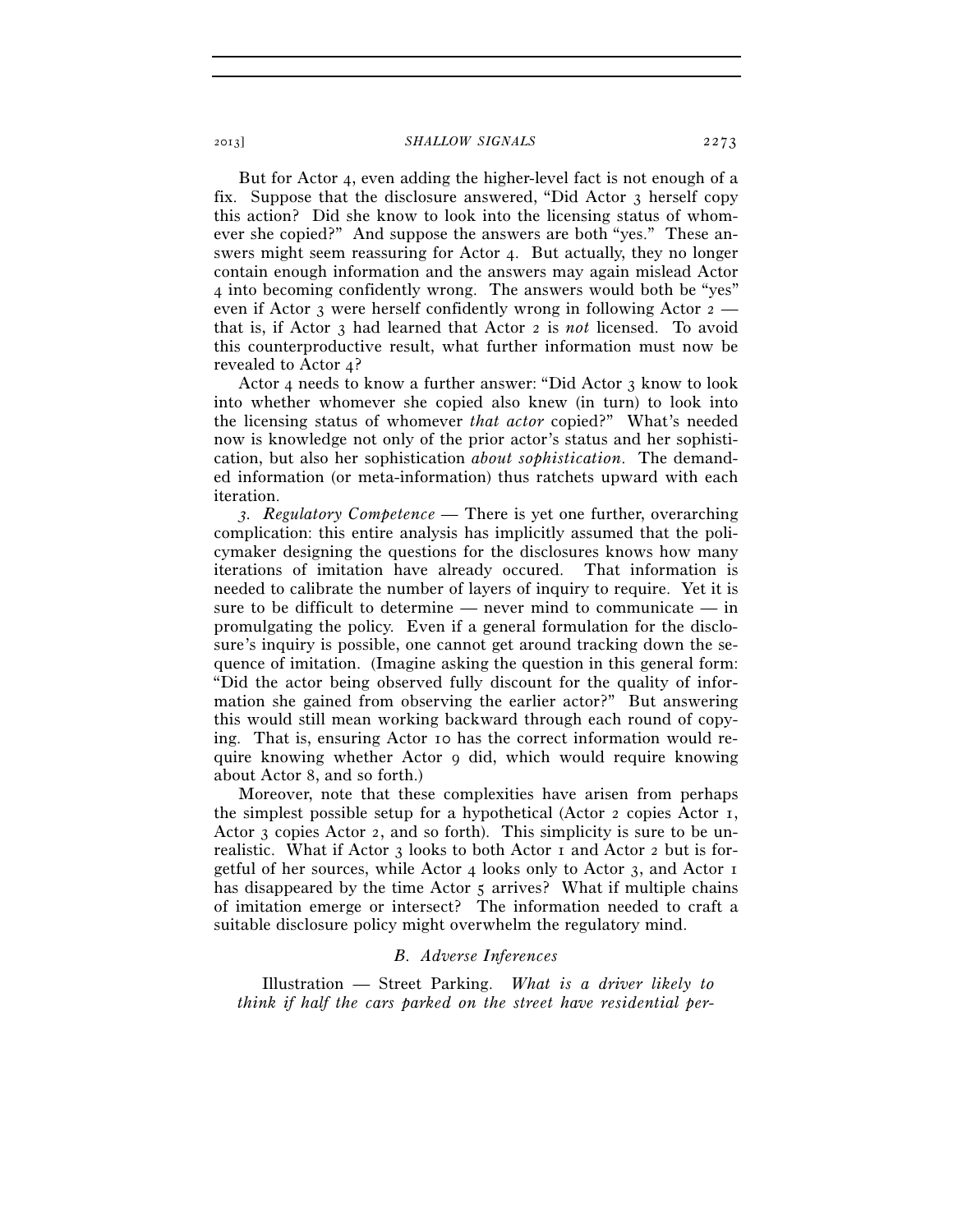*mits in their windshields but the other half do not? Would she think, "I'm sure these are all residents — though it seems some forgot to put out their permits"? Or would she think, "It's probably fine to park here — there are plenty of nonresidents"?*

Adverse inferences from silence create a further way for disclosure policies to backfire. In some contexts, once observers see that disclosures are possible, they may assume that actors not revealing a license must be acting without one. This assumption is a mistake if in fact the actor being observed is licensed but has failed to disclose that fact. When there is a gap between those who are licensed and those who disclose, observers may make the wrong inference — by inferring too many wrongs.

Moreover, once observers have encountered disclosures, they may feel more certain that they know everyone's status. The shallow signals may thus leave a firmer impression on the observer (who believes himself to be informed) than in the absence of a disclosure policy making the observer, in a further way, confidently wrong.

*1. A Matter of Expectations.* — The problem of overly adverse inferences arises from a mismatch between the reality of disclosures and an observer's expectations about them. It is most obvious where observers make the easy mistake of assuming that disclosures are complete — that everyone with a license is disclosing it.

Illustration — Copyright. *If a special marker is available on YouTube pages for certifying that all works used are "properly licensed," then a viewer might assume that any poster who has acquired a license will make use of that tag: "Why wouldn't they? Seems easy."*

Licensees who fail to disclose are then mistaken for acting unlawfully, becoming "bad bad examples" for the observer.

The problem extends beyond this polar case. To state it generally: if the observer overestimates how many original actors will disclose their licenses, then the observer may misperceive some licensees (who have failed to disclose) as unlicensed actors. The critical variable is how the true disclosure rate compares with the assumed disclosure rate. In policy design, then, what matters is not only the actual extent of the disclosures but also the observers' expectations about them. Potential solutions can thus be addressed to either side of this gap.124

Why might an observer have wrong expectations? For one thing, there's the reason she is relying on behavioral signals to begin with:

<sup>124</sup> *See infra* section V.C, pp. 2284–86.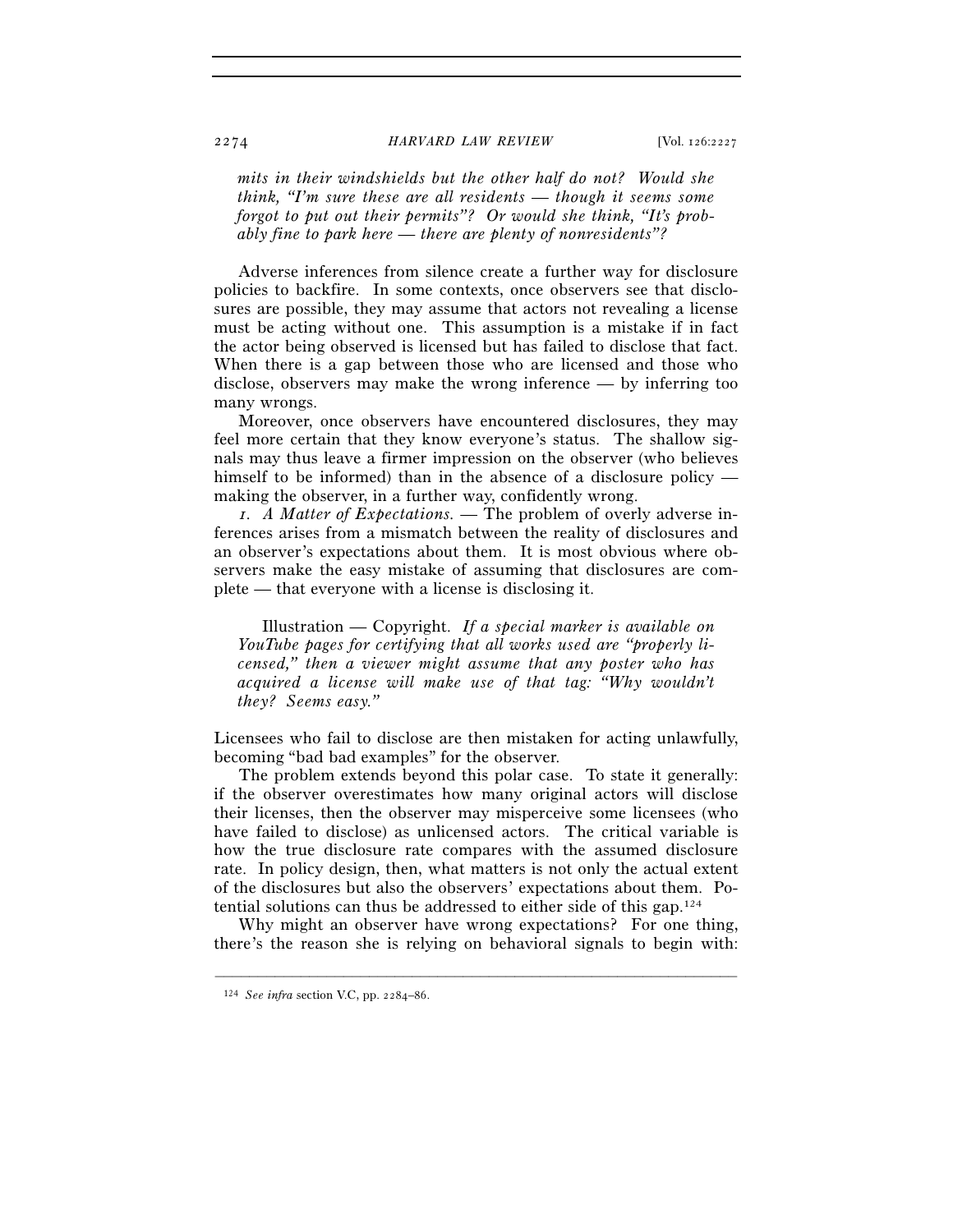because she does not know the regulatory regime. Think again of the parking scenario. The driver may not know the street parking rules or how intensively the street parking rules are enforced. How can she be expected to know the second-order rule about displaying permits (if there is one) or how seriously it is enforced? $125$ 

Two principal areas of the observers' ignorance are worth analyzing in more detail. First, the observer may know little about the private costs of disclosure for the observed actor. Second, and more likely (as well as more analytically interesting), the observer may know little about the private benefits of disclosure. Each sort of factual ignorance will intersect with the regulatory ignorance noted above.<sup>126</sup>

*2. Favoring Costlier Disclosure?* — When it comes to the costs of disclosure, our usual policy intuitions may be misplaced. It is tempting to assume that the cheaper or easier it is to disclose, the more desirable (or less objectionable) it is to require disclosure.<sup>127</sup> But this intuition overlooks the crucial role of the observer's expectations. Even if the needed information is cheap or easy to disclose, the observer may draw excessive adverse inferences if she imagines disclosure to be even cheaper or easier. What matters is not only the actual cost of disclosure, but also how it compares with the cost imagined by the observer.

Illustration — Copyright. *Imagine again that there is a "properly licensed" tag available on the YouTube layout. The viewer assumes disclosure is easy. What the viewer doesn't know, however, is that YouTube demands careful documentation of each license, in order for a video author to use that tag; more time and paperwork are required than a viewer would think.*

It may often be the more difficult disclosures — not the easier ones — that have a better claim to being promoted or mandated by

<sup>125</sup> In some cases, one might imagine that Actor 2 may know more about the disclosure regime ("I *know* residents must show parking permits, and the authorities enforce this.") than the underlying regulatory regime ("I wonder how much they enforce the residents-only parking rule around here."). But this knowledge seems implausible if the means of enforcing the disclosure mandate are linked to the means for enforcing the underlying behavior: do traffic police ever go from car to car, checking only to see whether residents are displaying their permits — without at the same time enforcing the actual parking rules?

<sup>126</sup> A further influence on the observed actor comes from extralegal (such as market-based) norms of disclosure. *See generally* Eric Talley, *Disclosure Norms*, 149 U. PA. L. REV. 1955 (2001). Observers may be poorly informed about these norms as well.

 $127$  To be clear, it is trivially true that "all things equal," a less costly policy is more desirable. The point here is that all things might not be equal, because the actual cost may be correlated with how much it differs from the observer's expectations.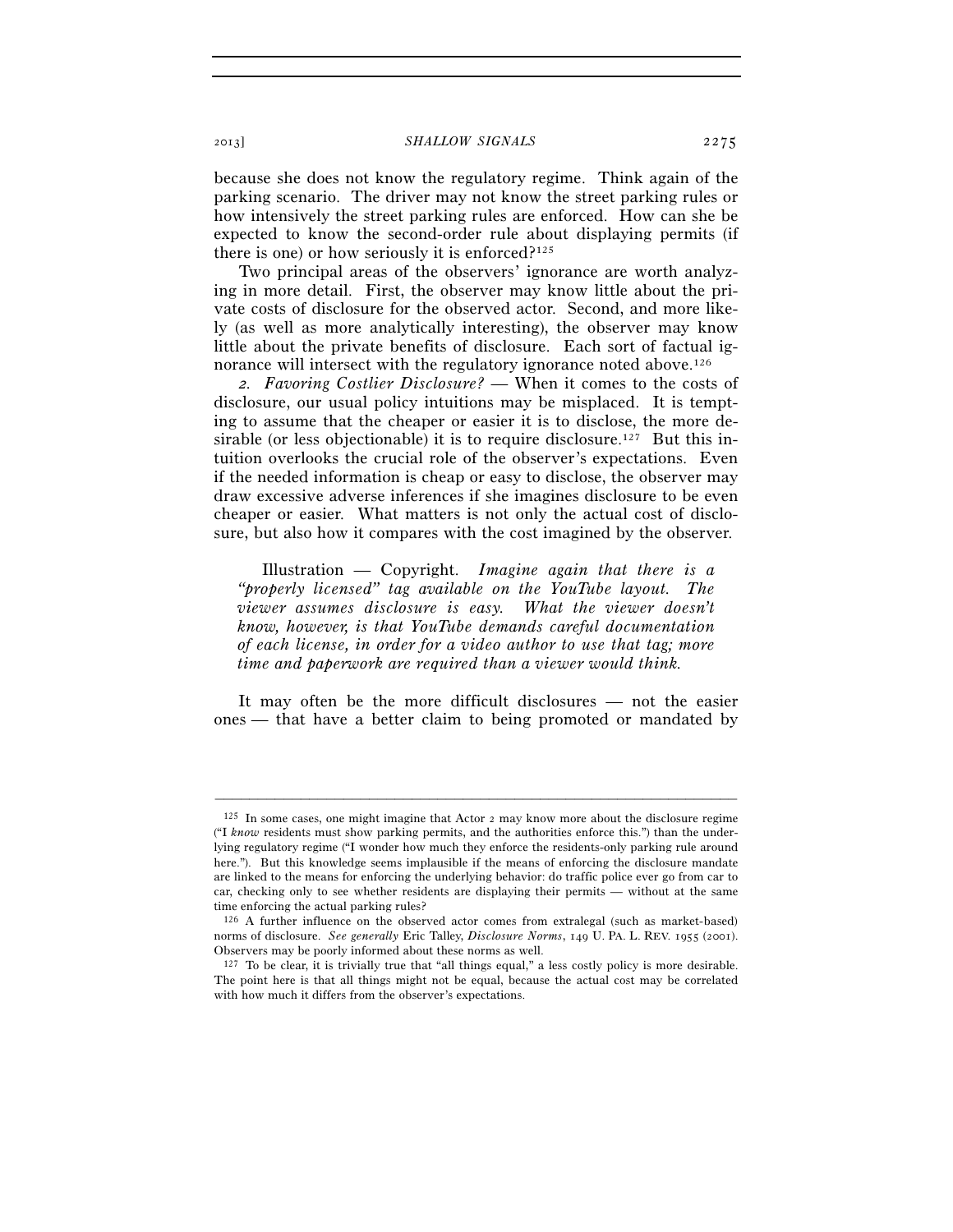policy.128 Such a policy is needed more where observers tend to underestimate the burdens of disclosures and hence overestimate the frequency of disclosure; and this condition may be more likely to hold when disclosures are more burdensome. (With a truly easy or cheap disclosure, there is not much room for the observer to guess that it is still easier or cheaper.) In sum, addressing the problem of adverse inferences calls for attention to the observer's expectations about costs, in addition to the actual cost, of disclosure.

*3. Unraveling and Voluntary Disclosure.* — The private benefits from disclosure may also be obscure to an outside observer. An intriguing policy lesson arises from considering this side of the ledger: there may be a stronger case for promoting or mandating disclosures precisely when those disclosures are less useful for enforcing the underlying law. If the enforcers do not rely much on the disclosures in their monitoring, then those with licenses will have little reason to volunteer that fact.

But if the enforcers rely heavily on disclosures, then licensees will more often wish to disclose voluntarily.<sup>129</sup> This motivation is further enhanced if "unraveling" occurs — that is, if the regulator draws stronger adverse inferences against those who do not disclose when more of the relevant population does disclose. This much-discussed phenomenon can in theory (under some circumstances) lead to complete voluntary disclosure by all who are able to do so credibly.

The critical turn in this analysis is driven by the presence of Actor 2 — and by his regulatory ignorance. Actor 2 does not know whether enforcers rely on the disclosures, much less the degree of unraveling that should be expected to occur. Actor 2 may thus tend to underestimate Actor 1's incentives to disclose voluntarily when enforcers rely heavily on disclosures, and Actor 2 may tend to overestimate these incentives when the reliance is less.

<sup>128</sup> "Promoted" is used here as a shorthand that includes other means of encouraging Actor 1 to disclose, such as reducing costs of disclosure, more avidly enforcing an existing mandate, or otherwise rewarding disclosure.

<sup>129</sup> An ample economics literature (usually stylized as a story of a seller disclosing product quality to the buyer) and law-and-economics literature (focusing on disclosures of information during litigation) have explored voluntary disclosure and unraveling. *See, e.g.*, George A. Akerlof, *The Market for "Lemons": Quality Uncertainty and the Market Mechanism*, 84 Q.J. ECON. 488 (1970); Robert H. Gertner, *Disclosure and Unravelling*, *in* 1 THE NEW PALGRAVE DICTIONARY OF ECONOMICS AND THE LAW 605, 605–06 (Peter Newman ed., 1998); Sanford J. Grossman, *The Informational Role of Warranties and Private Disclosure About Product Quality*, 24 J.L. & ECON. 461 (1981); Paul R. Milgrom, *Good News and Bad News: Representation Theorems and Applications*, 12 BELL J. ECON. 380 (1981); Steven Shavell, *Acquisition and Disclosure of Information Prior to Sale*, 25 RAND J. ECON. 20 (1994); Steven Shavell, *Sharing of Information Prior to Settlement or Litigation*, 20 RAND J. ECON. 183 (1989); Talley, *supra* note 126; W. Kip Viscusi, *A Note on "Lemons" Markets with Quality Certification*, 9 BELL J. ECON. 277 (1978).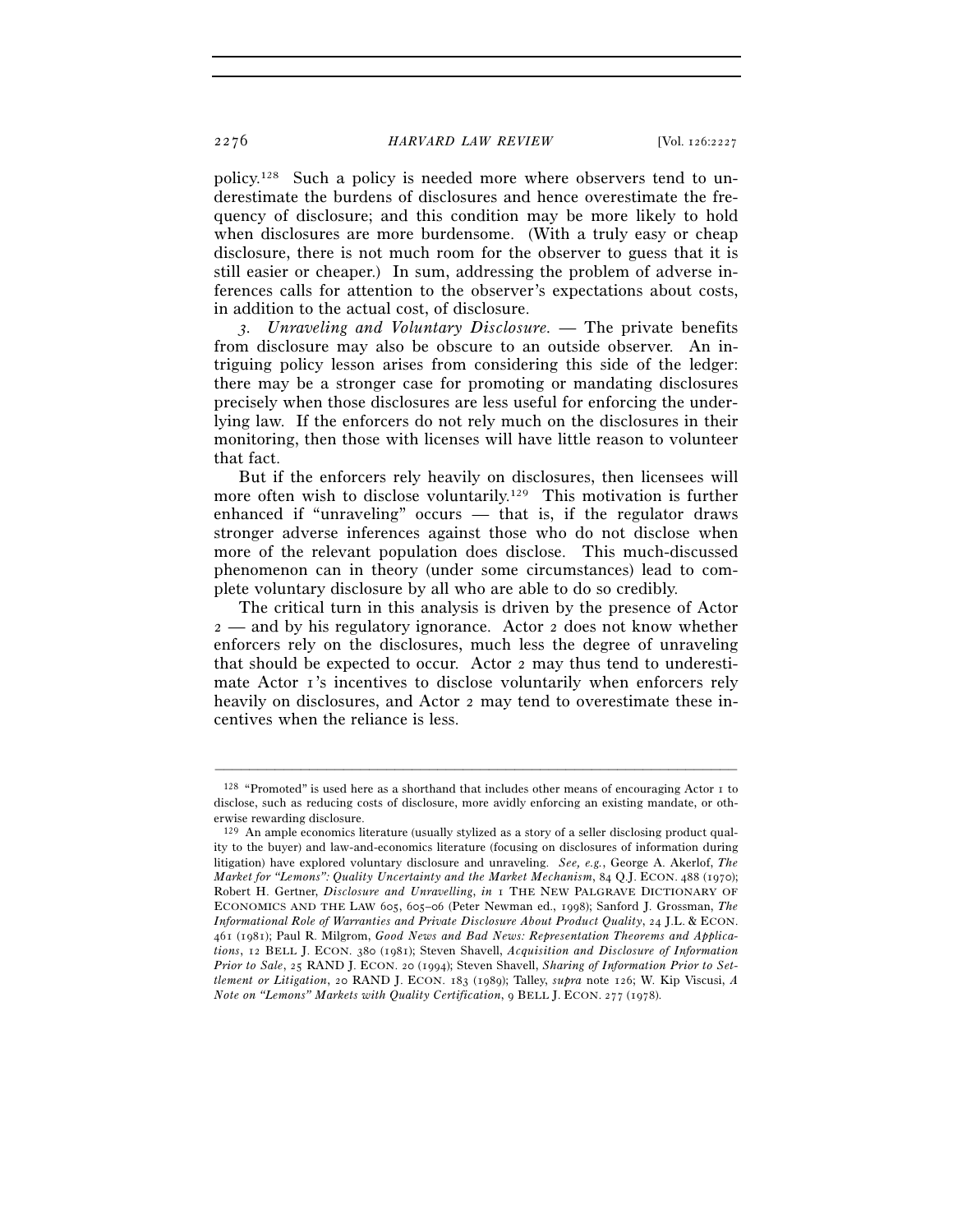The more troubling case occurs when enforcers rely little (or not at all) on the disclosures. Suppose Actor 1 understands the enforcer's practice but Actor 2 does not. (Recall that the ticket resellers may have little reason to advertise their licenses if the police already know who they are, or if their permits are readily produced on demand. Likewise, in the YouTube scenario, the copyright holder may already know that it granted a license.) In such cases, Actor 2 may expect more disclosure than is realistic. If so, he will thus draw overly adverse inferences, mistaking the permitted for the prohibited.

A policy promoting disclosures is needed more in such cases precisely because the disclosures are less useful to the regulators in the first place. Actor 2 does not know how unhelpful the disclosures are to the regulator, and thus does not know how little incentive Actor 1 has to disclose.

## *C. Ignorance Externalities*

The externality relationship assumed here between the model Actor 1 and the observer Actor 2 is worth emphasizing, as it sets apart the present disclosure concerns from standard accounts of voluntary or mandatory disclosure.

*1. The Ignored Observer. —* The shallow signals analysis introduces an outsider, Actor 2, beyond the more basic (and more often studied) interaction between Actor  $I$  and the enforcer.<sup>130</sup> Actor  $I$ , in making the disclosure (or not), is concerned about what the regulator will learn from its revelation. But as a general matter, Actor  $\bar{I}$  is not concerned about what the observer Actor 2 will make of it. (Think of the other drinkers at the café in Central Park, who are wholly unconcerned that an observer on park property might get the wrong idea.131) The effects of Actor 1's signals on Actor 2 are externalities, as far as Actor 1 is concerned. Actor 1's disclosure is an "information externality" just as her visible behavior is. One might thus call her failure to disclose an "ignorance externality."

The ignorance externality accounts for the curious conclusion that a policy promoting disclosures may be more useful precisely when they are less useful to the monitoring regulator (as detailed above). Even when there is little to be gained either for Actor 1 or for the regulator, disclosures may nonetheless benefit Actor 2. Thus, as the internal, preexisting usefulness for the original parties goes down, the need for a

<sup>–––––––––––––––––––––––––––––––––––––––––––––––––––––––––––––</sup> 130 Or seller and buyer, or plaintiff and defendant, as is common in the literature. *See, e.g.*, Talley, *supra* note 126, at 1995 (depicting the "[d]isclosure [g]ame" between buyers and sellers).<br><sup>131</sup> Contrast them with that colleague of mine, mentioned above, who makes sure not to jay-

walk when children are also standing at the curb. One might also see the Talmudic *marit ayin* doctrine as compensating for (or morally instructing about) such a lack of concern.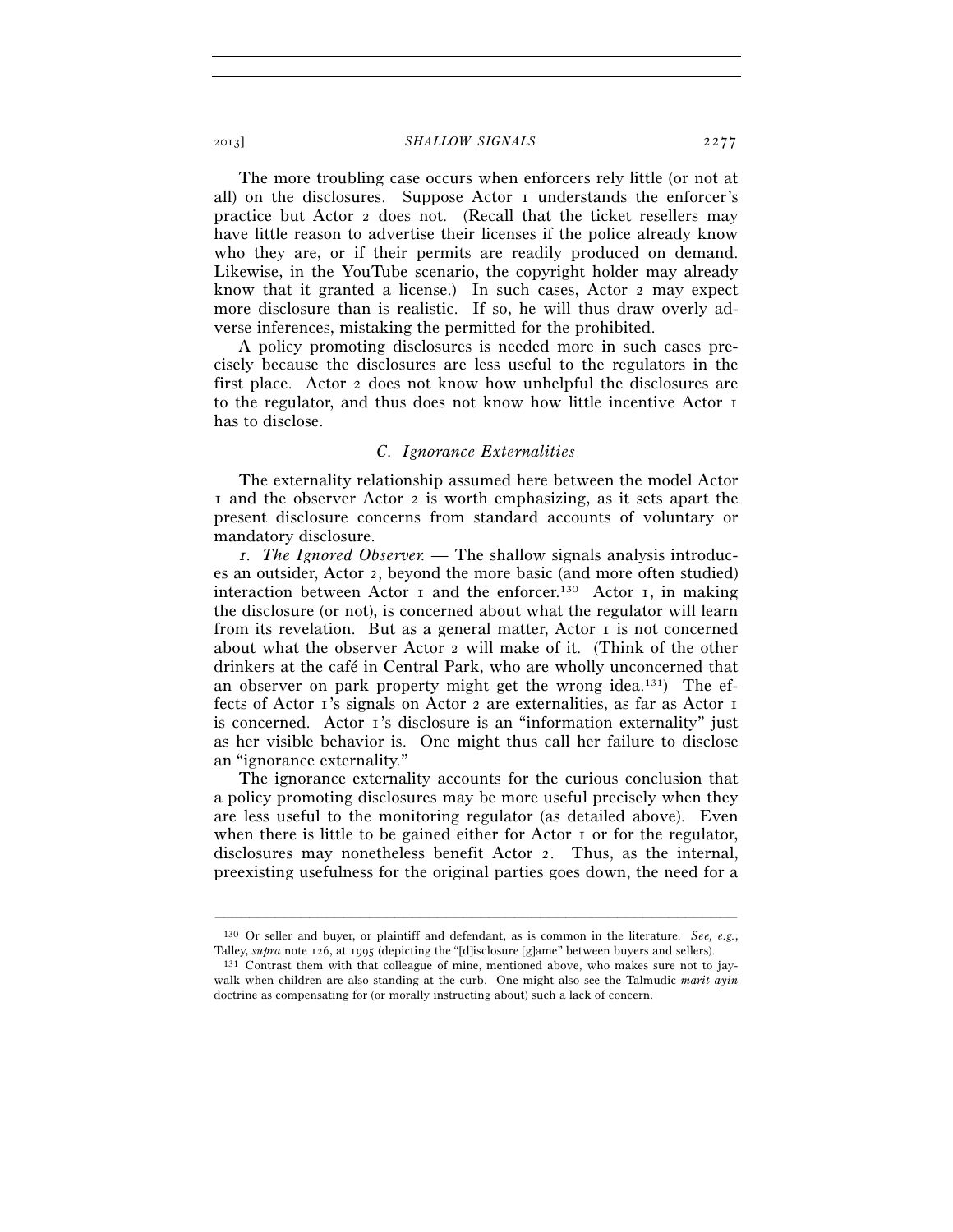disclosure policy to compensate (to serve the interests of the third party) goes up.

*2. The Ignorant Observer. —* Actor 2's external position also adds to his hardship in assessing whether voluntary disclosure (or unraveling) will occur. Disclosure is motivated by Actor 1's concern with the regulator — not with Actor 2. Actor 2 thus has no special insight into Actor 1's incentives for disclosing or for unraveling (as he might have if Actor 1 were instead concerned with Actor 2's response). And as emphasized above, nor does Actor 2 know the mind of the enforcer.

Note the contrast with standard economic analyses of disclosure: This is not a story of strategic or game-theoretic interaction between the two actors.132 Any such strategic "signaling" or monitoring game is assumed to be between Actor 1 and the regulator.<sup>133</sup> Actor 2 is merely an outsider affected by the information externality and the ignorance externality. These analyses thus do not depend on assumptions about common knowledge, discount rates, or game structure. The relative simplicity means that the lessons may be more robust — even if some may seem unusual.

## V. UNSETTLING SOLUTIONS

"How intuitive is the exemption?" "How salient is the licensing?" It may seem unusual to ask such questions, and odd to worry about them. We are more often troubled by *prohibitions* that are not intuitive or not salient, for the familiar reason that such laws may not offer notice and fair warning of their demands. The usual concerns are publicity and notice of the law's prohibitions, not of its permissions.

<sup>132</sup> Actor 2 may try to take Actor 1's incentives into account, but those incentives do not involve Actor 2's response — there is no feedback loop. One can readily imagine an extension of this basic account, in which the regulator's disclosure interests include the shallow signals problem noted here (this regulator being especially forward-thinking, or familiar with *marit ayin*, or a reader of this journal) — and thereby brings into Actor 1's analysis an attentiveness to Actor 2

<sup>(</sup>via the regulator's payoffs). This complication must be saved for another day. 133 Such interactions are, of course, familiar and much studied in many contexts. *See, e.g.*, IAN AYRES & JOHN BRAITHWAITE, RESPONSIVE REGULATION 101–32 (1992) (examining strategic monitoring interactions within the framework of proposed "self-regulation" policy approach); DOUGLAS G. BAIRD ET AL., GAME THEORY AND THE LAW 79–119 (1994) (discussing strategic disclosure games generally); John C. Coffee, Jr., *Market Failure and the Economic Case for a Mandatory Disclosure System*, 70 VA. L. REV. 717 (1984); Merritt B. Fox, *The Issuer Choice Debate*, 2 THEORETICAL INQUIRIES L. 563 (2001); Robert Gibbons & Lawrence F. Katz, *Layoffs and Lemons*, 9 J. LABOR ECON. 351 (1991) (empirically assessing signaling model of employers' inferences about workers); Paul G. Mahoney, *Mandatory Disclosure as a Solution to Agency Problems*, 62 U. CHI. L. REV. 1047 (1995) (focusing on monitoring by investors and shareholders); Roberta Romano, *The Need for Competition in International Securities Regulation*, 2 THEORET-ICAL INQUIRIES L. 387 (2001); Robert E. Scott & William J. Stuntz, *Plea Bargaining as Contract*, 101 YALE L.J. 1909, 1944 (1992) (discussing "signaling" through plea bargaining); Matthew C. Stephenson, *Information Acquisition and Institutional Design*, 124 HARV. L. REV. 1422 (2011).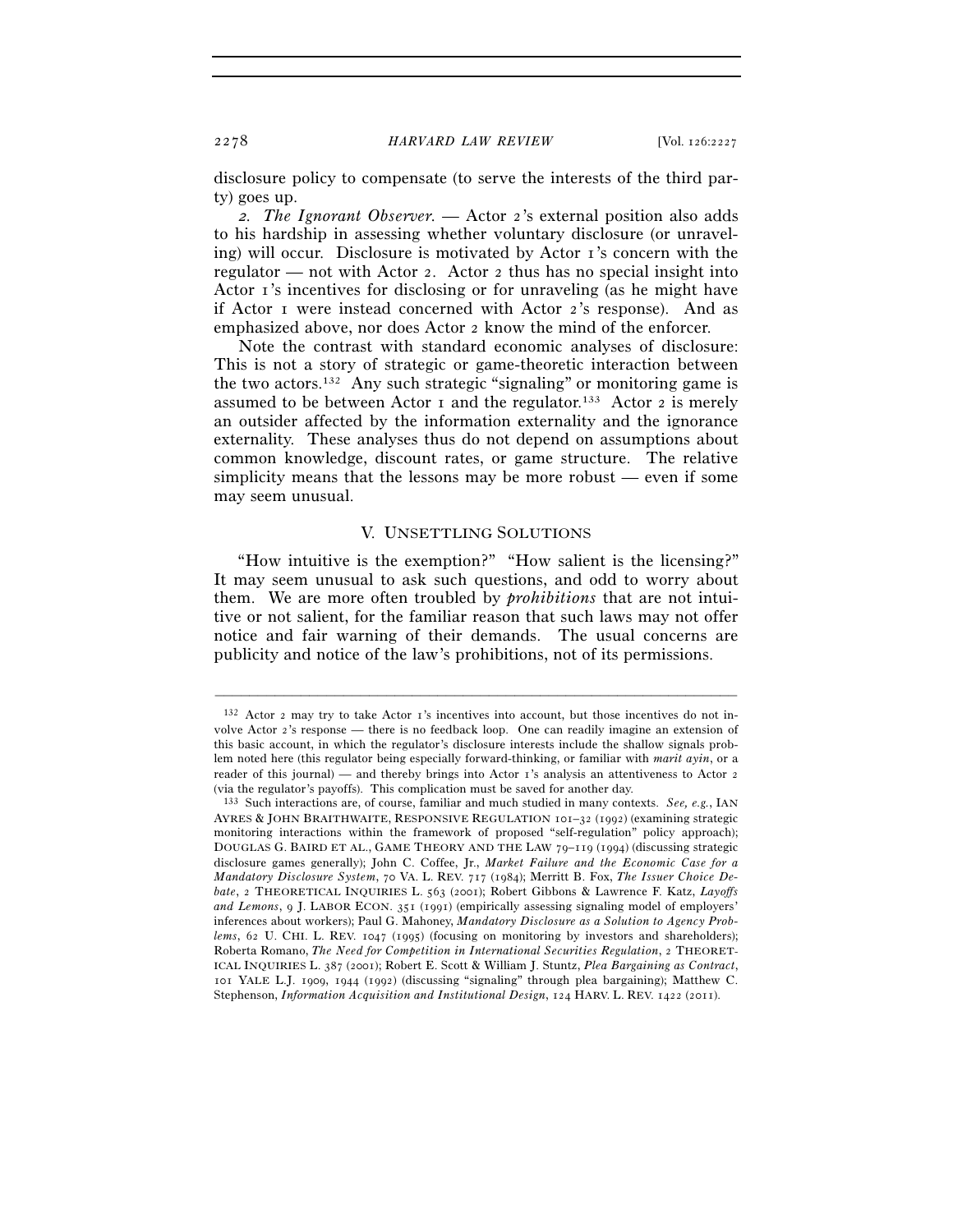In a shallow signals problem, however, what is lacking is awareness of the permissions. There is overnotice of what the law forbids, relative to undernotice of its exceptions. Disclosures can fill this gap by making known the permitted status of specific individuals' conduct. But as detailed above, disclosure policies have their drawbacks, not the least of which is the potential to backfire.

There is another approach to expressing the law's permissions, one that may at first blush seem a half-measure relative to disclosures. But it is also a more general form of intervention, one that will often be feasible when disclosures are not — and at times superior to disclosures even if both are possible.

Illustration — Central Park. *Imagine there are signs up nearby saying "No Alcohol." You might assume, from seeing other picnickers drinking beer and wine, that everyone just knows that the open container law goes unenforced. (Besides, you can see this for yourself, as police officers stroll right past the other drinkers.) But how would you interpret these behavioral signals if the posted signs said "Alcohol on Private Property Only"?* 

The strategy is simply to alert the observer to the *possibility* of permission, generically, without reference to any individual actor. Its effect is to prompt the observer to think of the unknown unknown.

This limited effect is also the main shortcoming of such a "prompting" approach: it affects only the naive observers, who have yet to notice the unknown unknown. The prompt does less work for the sophisticates. (They naturally think, "I wonder if those people with the beers are actually on private property?" No signs needed.) Even if the prompt might cause some sophisticates to think harder about the form of permission, they have already spotted the issue. Facing a *known* unknown, the sophisticates have in effect already been prompted.

This Part begins a tentative (and more theoretical) exploration of this prompting approach. Naturally, its focus is on the effects on the naive. But the thought experiments that follow also suggest a possible solution for the sophisticates: a hybrid approach — based also on the principle of "unsettling" false certainty — that might reach the naive and the sophisticated alike.

## *A. Expressing Permissions*

It is clarifying to think of individual disclosure as serving two distinct functions: First, it prompts the observer to consider the hidden dimension of the shallow signal (such as the possibility of license, exemption, or other permission). Second, it reveals the status of the earlier actor. For instance, seeing a residential parking permit in a car's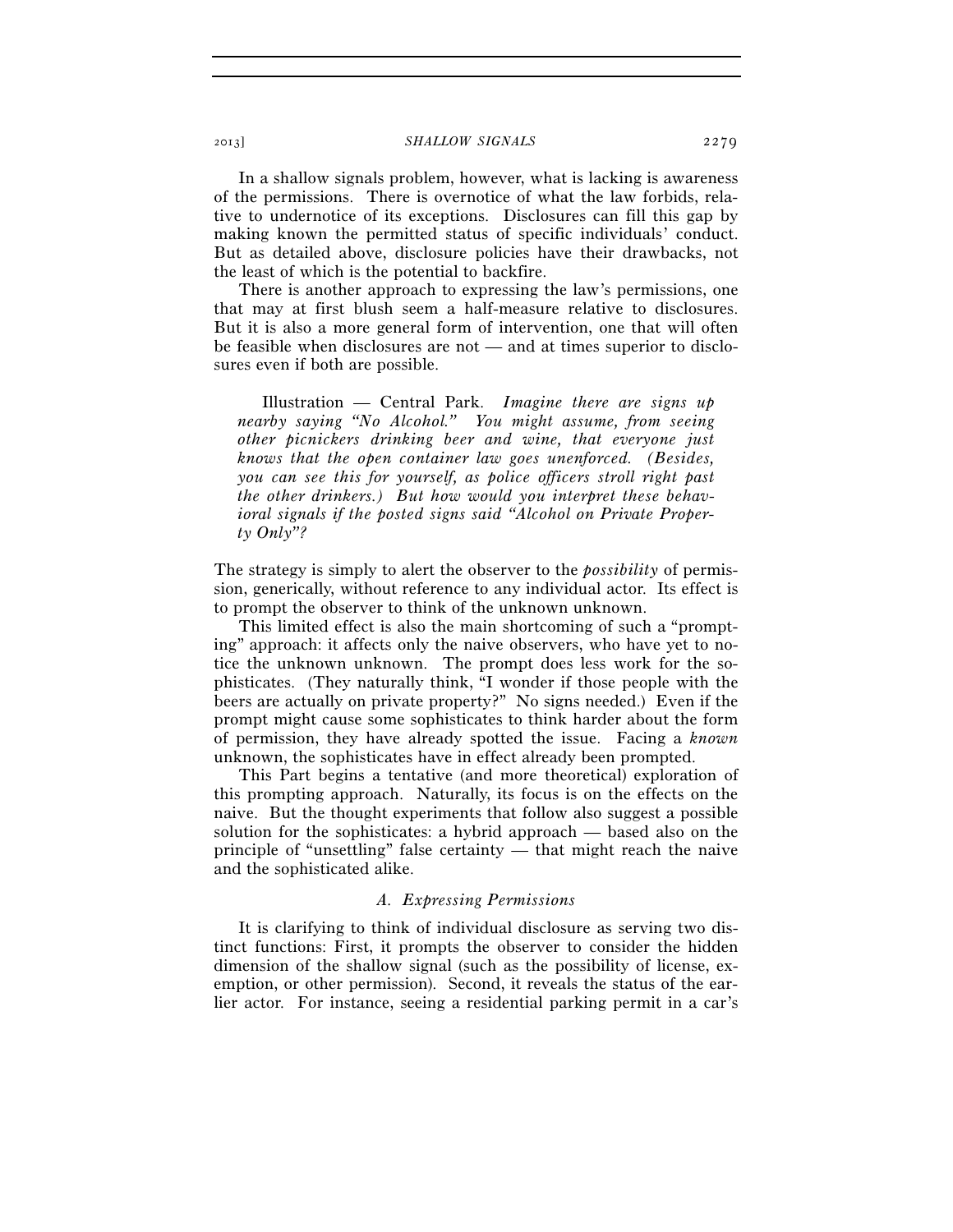windshield both prompts the observer to the existence of such permits, and also discloses the status of that car.

The prompting function provokes a reaction of the form, "What, there is an exemption for that?" The revealing function provokes a reaction of the form, "I see that Actor 1 meets the exemption." Disclosure merges these two effects: revealing Actor 1's hidden fact also necessarily prompts Actor 2 to contemplate the possibility of such a hidden fact. Because of this link, these functions are not usually analyzed separately. But these two functions need not be linked. It may be a better solution, in some settings, only to prompt the observer into an awareness of the hidden dimension — without directly revealing the status of specific actors.

The aim of such a prompting solution is to cause Actor 2 to contemplate what he had not: that Actor 1's behavior might be legal. The message is, "Have you considered that she might have permission to do that?" Actor 2 is left uncertain about Actor 1's actual status, but at least he has been alerted to this further dimension.

Illustration — Street Parking. *Driver 2 sees a street-parking spot behind Driver 1's parked car. Despite the sign saying "No Parking," Driver 2 is tempted to follow Driver 1's lead. But what if the sign instead says "Parking for Residents Only"? Or if it says "Drop-Off Zone"? Each suggests to Driver 2 a possible distinction from Driver 1, by conveying the possibility of permission.* 

The various familiar means for publicizing prohibitions should also be useful for publicizing permissions. True, signs in the park or along a street may be rather limited in what they can articulate. But many legal contexts lend themselves readily to far more detailed communications from regulators; for instance, think of the circulars and advisories publicized by the IRS or SEC (as explored above in section III.C).

Illustration — Bribery. *A regulator's published guidances may do well, for obvious reasons, to include contrasting fact patterns showing how to distinguish permissible payments from illegal bribes. But imagine, as a thought experiment: What if a guidance also listed fact patterns in which the legal and illegal variants would be* indistinguishable *to the outside observer? Isn't it also useful for Actor 2 to know when he* cannot *tell whether Actor 1's action is in fact permitted or prohibited?* 

The point here is to emphasize that the purpose of prompting is to force Actor 2 to confront the *possibility* of permission (and thus to avoid jumping to conclusions, now that he knows that permitted and prohibited look-alikes exist). This awareness (and hesitation) is useful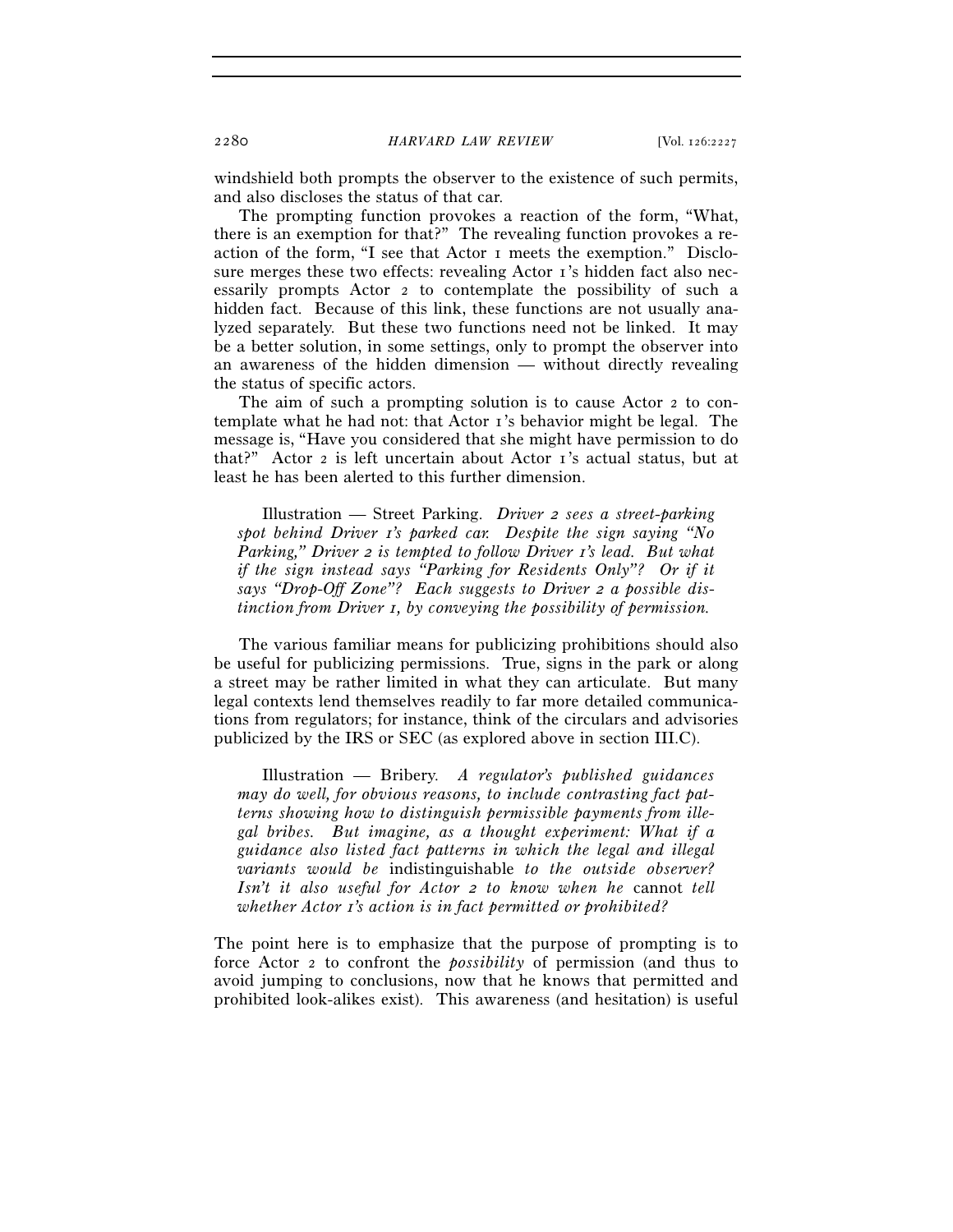even if Actor 2 ultimately will not be able to access the specific facts about Actor 1.

#### *B. Knowing Uncertainty*

"There's something you should know." Prompting leads the naive observer to notice the unknown unknown. For the sophisticated observer, however, who is already aware of the possibility of the license, permission, or other key distinction, the prompt is old news — "I already knew." The effect is one of leveling-up the naive, not of creating a greater asymmetry.134 It is the preexisting imbalance in starting points between sophisticates and the naive that causes the asymmetric policy impact.

*1. A Strategy for the Naive. —* This natural leveling effect can be an advantage for the policymaker. For one thing, it reduces information demands; there is no need to assess how many sophisticated or naive observers will be affected. Any naive observers (however many) will become better informed, and any sophisticates (however many) will be left as they were.

Notably, it is also the problem of naive observers that presents the clearest case for intervention. Theirs is the grosser error. They have nowhere to go but up. If Actor 2 is unaware of even the possibility of an exemption, for instance, then he will only ever mistake exempt acts for illegal ones (never the other way around). The unknown unknown does not create mere noise, which may cancel out to a degree. Rather, it causes biased errors always in one direction.

*2. Creating Uncertainty. —* A disclosure yields the answer; a prompt gives pause. A prompt provides crucial information for the naive observer, but it does not resolve uncertainty. Quite the opposite: it *creates* uncertainty. But the newfound uncertainty is a good thing, as it arises from Actor 2's noticing a pivotal variable that he had failed to consider. In leveling up the naive to the sophisticates' state of knowledge, a prompt also levels them up to the sophisticates' state of uncertainty. Unimpeded by doubt, Actor 2 might have followed Actor 1's lead, but the prompt has forced him to face a new unknown.

Prompting solutions disabuse Actor 2 of a false sense of certainty. (They do what disclaimers do — they unsettle.) At the same time, they do not go so far as to cause a false certainty in the other direction, the

<sup>134</sup> It may be instructive to compare prompting with more obvious (and blunter) means for leveling-up the naive that may be available in some settings — for instance, by "lawyering them up" (or more generally, by providing or assigning intermediaries who can help the naive observer interpret others' actions as permitted or prohibited). Or one might imagine "gatekeeping" strategies that allow only (certifiably) sophisticated actors to participate in the first place, which may encourage the naive to become better informed.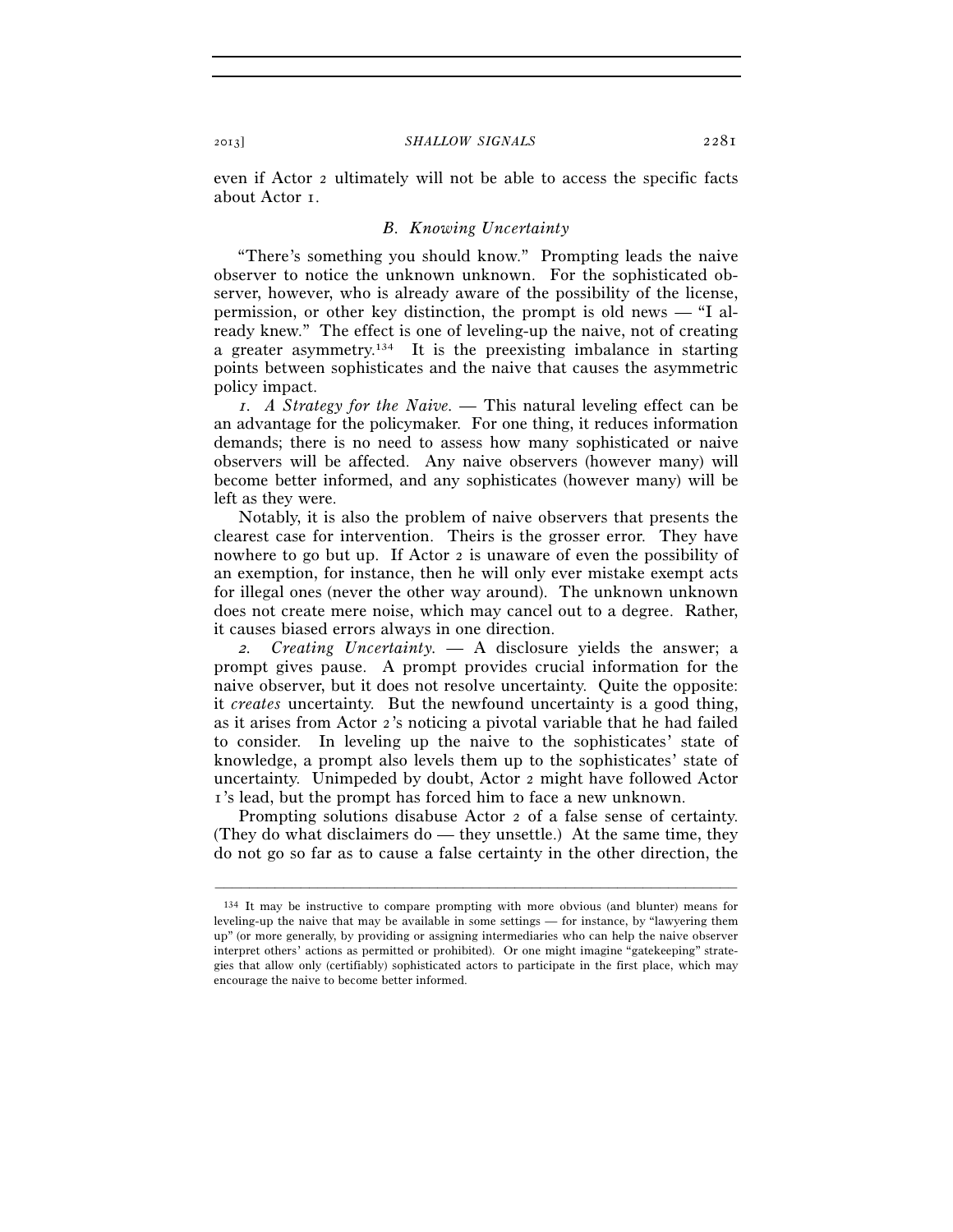way a disclosure regime might. The prompted uncertainty might thus be a less *distorted* state of knowledge, even though there is less information. It is, in this sense, an antidote to being confidently wrong.135

*3. Skeptical or Charitable? —* Prompting may be superior to disclosures (meaning, it may better discourage misconduct) if Actor 2 perceives more permissions in a state of uncertainty than when they are disclosed. How could this occur? Recall the contrast between skeptical and charitable observers, and consider again how it intersects with being sophisticated or naive, as indicated in the chart below (which mirrors the chart presented in section I.E).

Prompting moves the observer from naive to sophisticated. This impact is greater in the charitable context<sup>136</sup> ("What, there is an exemption for that? So *that's* how they're all doing it legally."). The impact is not as great if prompting merely converts the naive into the skeptical137 ("Fine, there's an exemption, but I doubt anyone's using it. They're just breaking the rules.").

Now imagine the impact of disclosures. In contexts where an observer will tend to be skeptical (box 1), seeing the actual disclosures is more likely to pull up his low estimates.<sup>138</sup> But where observers guess charitably (box 2), there is more of a risk that the actual disclosures will drag down their high estimates. They would have guessed higher, but the actual disclosures reveal the ugly truth.139

<sup>&</sup>lt;sup>135</sup> The problem of being "confidently wrong" is explored in sections II.B and IV.A.<br><sup>136</sup> This move is from box 4 (zero) to box 2 (high estimate).<br><sup>137</sup> This move is from box 3 (zero) to box 1 (low estimate).<br><sup>137</sup> Exca a disclosure, he has in effect become a sophisticate.

<sup>139</sup> The point here is the comparison between the skeptical and the charitable contexts. It is certainly possible that disclosures (if low enough) can reveal an "ugly truth" to even those skeptical observers who are guessing a low estimate. Likewise, disclosures (if high enough) can still pull up even the charitable observer's guess.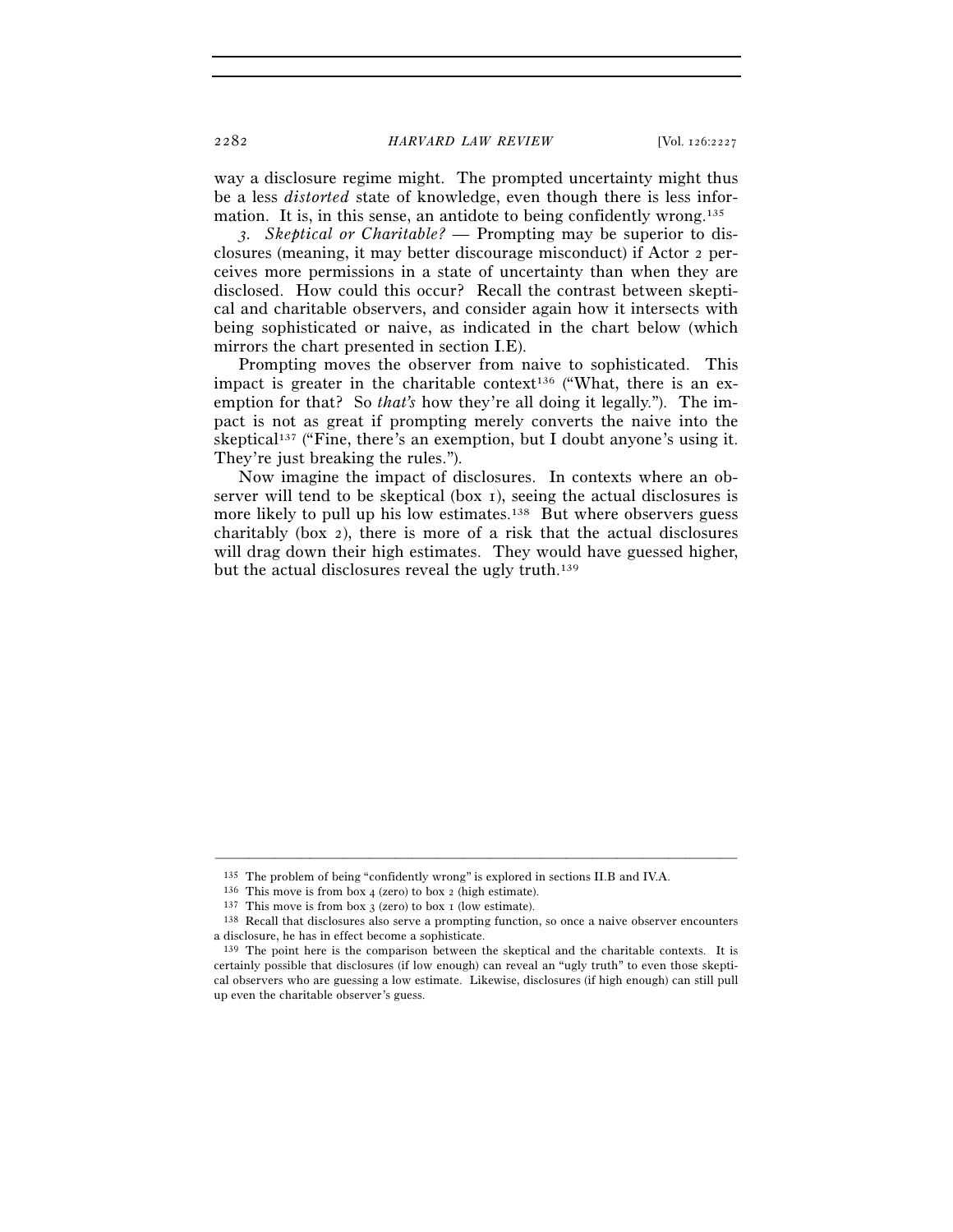Skeptical Charitable Fully informed Knows which actors have permission Knows which actors have permission ↑ DISCLOSURES ↑ Sophisticated *"Known unknowns"*  Knows permission is possible, but thinks it unlikely (Low estimate) 1 Knows permission is possible, and thinks it likely (High estimate) 2 ↑ PROMPTING ↑ Does not imagine Does not imagine

| Naive                 | permission is possible. | permission is possible |
|-----------------------|-------------------------|------------------------|
| "Unknown<br>unknowns" | (Estimate is zero)      | (Estimate is zero)     |
|                       |                         |                        |

This ugly-truth effect can be avoided, however — by prompting without disclosing. Start with the naive observer in the charitable context (box 4): he is not yet thinking charitably because he does not know of the possibility of permission. Once he is prompted, he thinks charitably ("So *that's* how they're all doing it legally."), adopting a high estimate (box 2). At this point, he has not encountered the ugly truth. So why not leave him in this state of blissful (and useful) ignorance, without disclosures? Moreover, when the so-called ugly truth is not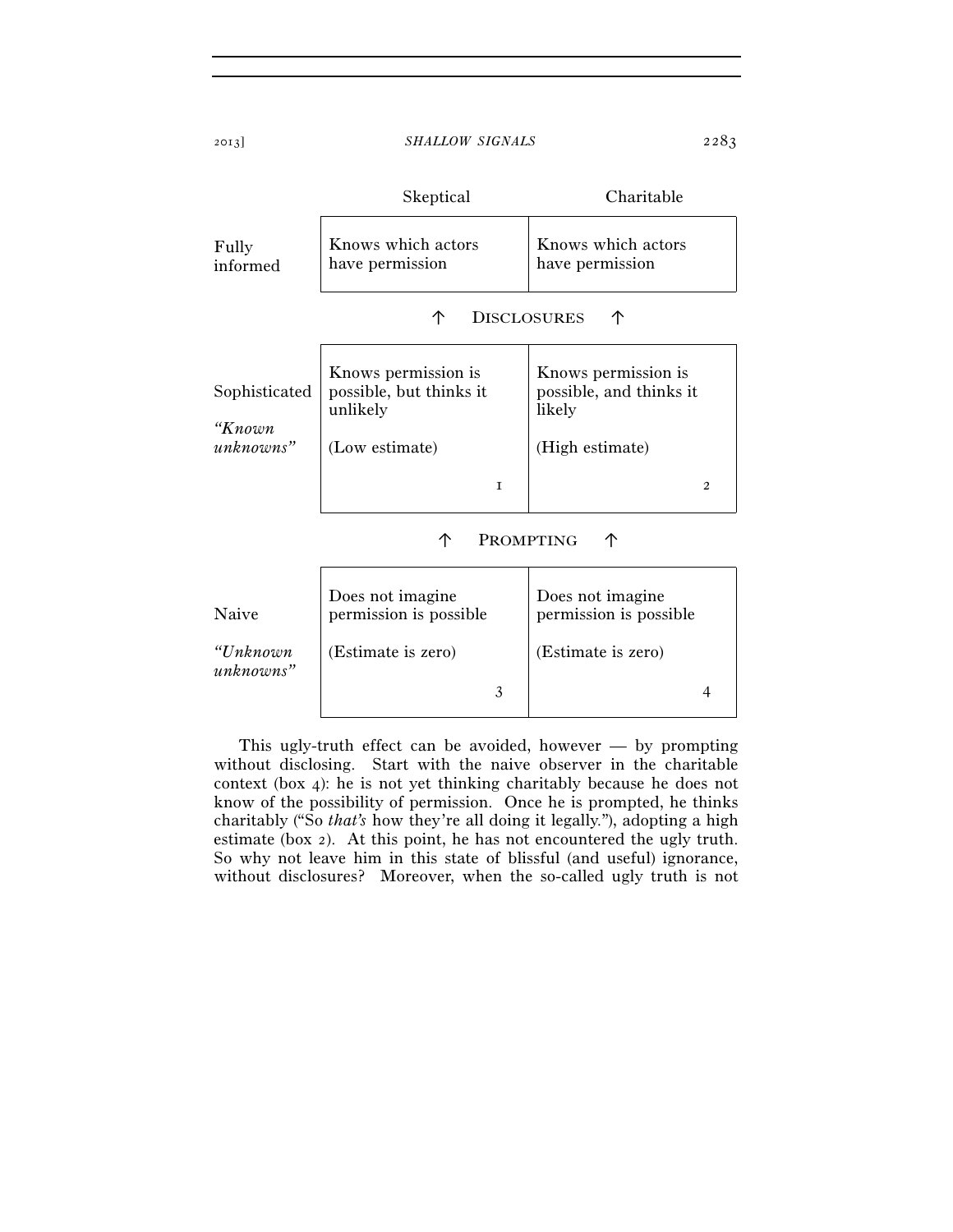even true — for instance, due to the problem of overly adverse inferences<sup>140</sup> — then this option may be especially compelling.<sup>141</sup>

#### *C. Knowing Ignorance*

One key advantage of prompting is that the observer is unlikely to fall into a false sense of being completely informed. Quite the opposite: the alert will have knocked a naive Actor 2 out of complacency. (Think of the warning, "Don't try this at home."142) More importantly, Actor 2's own ability to discover the missing information about Actor 1 will be limited — and Actor 2 knows it.

With prompting, the work of distinguishing remains with Actor 2. 143 Any shortcomings are his own. Thus, in the prompting regime, Actor 2 knows better the limits of his information than in a disclosure regime, where he might not consider that other actors' revelations are incomplete.144

Knowing his own ignorance, Actor 2 may avoid the overly adverse inferences that might mislead him in a disclosure regime. Instead, he will view the permissions he does discover among other actors (if any) as a lower bound: "Probably more of these actors have licenses that I don't know about; it is hard for me to tell, because there is no disclosure."

This comparison suggests a convergence of sorts between prompting and disclosure. Prompting can be likened to an extremely incomplete form of disclosure. (Think of the sign saying, "Parking for Residents Only." You know there are cars with permission, but you don't know which ones they are.) And disclosures also serve a prompting function, as noted. Beyond that, they provide individualized data. These data, however, may be incomplete or unreliable. In the limit, as these data become worthless, disclosures in effect serve only the prompting function. This point of convergence is notable because it

<sup>140</sup> *See supra* section IV.B, pp. 2273–77. 141 Or, one might say, less troubling. The more general question of whether it is ethical and justifiable for the regulator ever to hide (or to leave hidden) information about other actors' illegal activity is one that likely varies by context and must be bracketed for now. 142 As Justice Kagan warned the circuit courts, in a recent case. *See* Genesis Healthcare Corp.

v. Symczyk, 133 S. Ct. 1523, 1534 (2013) (Kagan, J., dissenting) ("So a friendly suggestion to the Third Circuit: Rethink your mootness-by-unaccepted-offer theory. And a note to all other courts of appeals: Don't try this at home."). Notably, Justice Kagan is in essence seeking to prevent a shallow signal (to future courts) due to an outcome in *Symczyk* that was based on a technicality (a waiver of an argument by this litigant) rather than on a merits-based determination. *Id.* (noting that the majority opinion "assume[d], without deciding" the mootness outcome (internal quotation marks omitted)). She is reminding the circuit courts that the issue has not yet been decided on the merits by the Supreme Court — a reminder quite in the spirit of "knowing ignorance."

<sup>143</sup> To speak in terms of the figurative "duty to distinguish": unlike disclosures, prompting does not shift the duty away from Actor 2. 144 Or, as Part III discusses, Actor 2 may underestimate the incompleteness.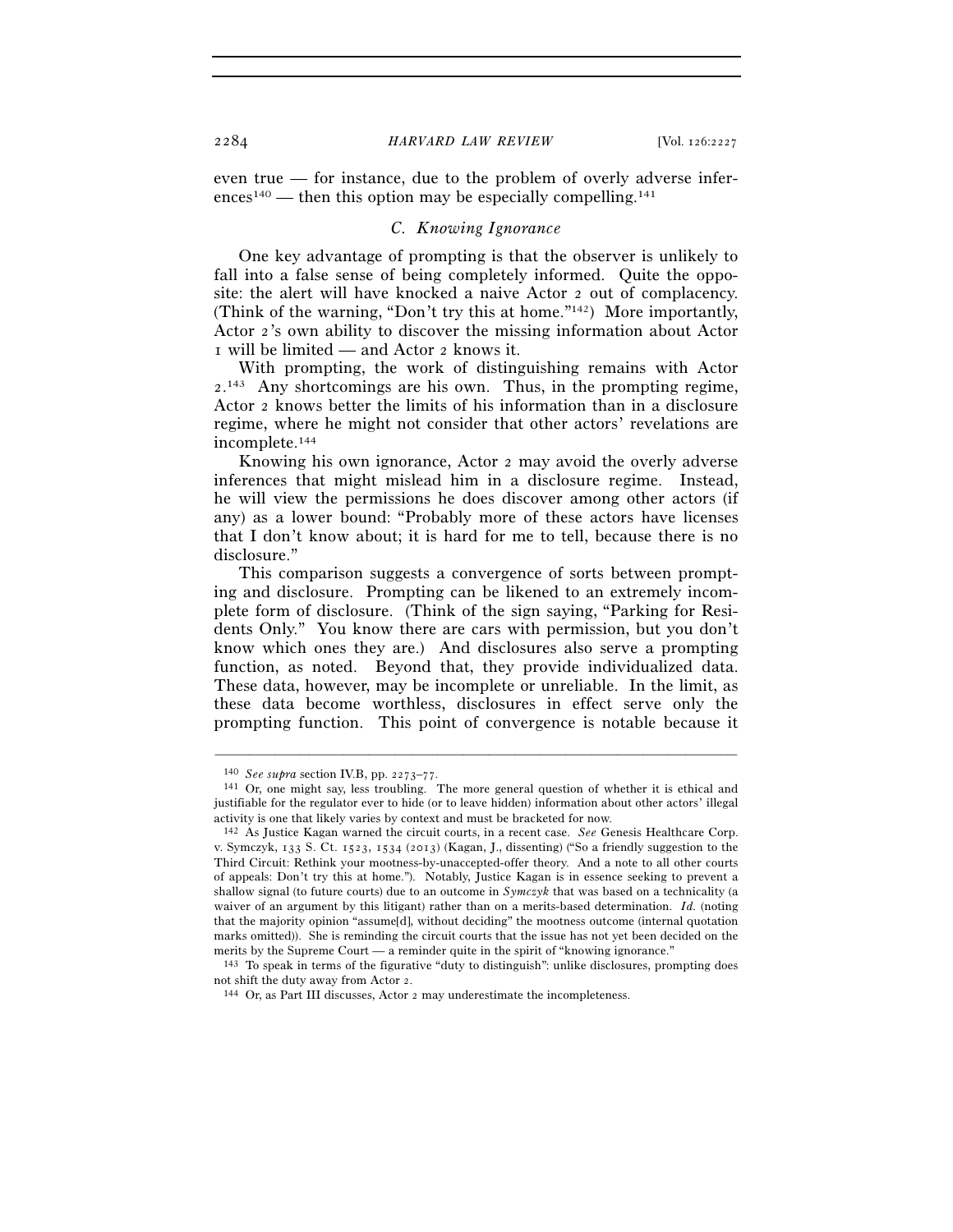underpins a hybrid solution — what we might call "plainly incomplete" disclosure — which functions like prompting and yet can affect not only the naive but also the sophisticates.

*1. "Plainly Incomplete" Disclosures. —* Avoiding the adverse inferences problem may seem to be a unique feature of a prompting approach. But could this same effect be achieved through disclosures? It might be — if the disclosures are *plainly* incomplete.

The key is for Actor 2 to know that the disclosures are incomplete. This unsettles Actor 2's false sense of certainty. The aim, as with prompting, is for Actor 2 to be aware of the limitations of his own knowledge. Encountering the obviously deficient disclosures, Actor 2 reasons: "Surely more of these actors have licenses that I don't know about, because the disclosures I do observe cannot be all of them."

Up to this point, the focus has been on making disclosures *more* complete. As detailed in Part IV, this may be done by either lowering the costs or increasing the incentives for Actor 1 to disclose. Despite the seeming contradiction, the aim of increasing disclosures is compatible with — even complementary to — the incompleteness strategy suggested here. After all, the source of the problem is the *gap* between actual disclosures and Actor 2's expectations. Why not intervene on the expectations side, too? Short of complete disclosures, one might think of an ideal policy result as causing true disclosures to be high, while Actor 2 nonetheless knows them to be incomplete.

Even though it may seem unorthodox in concept, this strategy may at times be simple in operation. The easiest case is when the disclosures are publicly provided, such as in guidances from enforcement agencies. Common statements such as "this list is not exhaustive" might suffice. It helps, moreover, if the nature of the information itself does not yield easily to a complete listing — and the observer knows it.

Illustration — Bribery. *Imagine again the hypothetical okayto-pay list, published by the regulator, of exempt bribe recipients in a given country. Such a list would be plainly incomplete. Any observer would know there is no way that all possible legal recipients are listed. The publication need not declare "this list is not exhaustive" (though it could), as its underinclusive nature is obvious.* 

When disclosures come from other actors, not the regulator, then the strategy may need to rely more on disclosures that are obviously deficient by their nature (as there may be no easy way to alert the ob-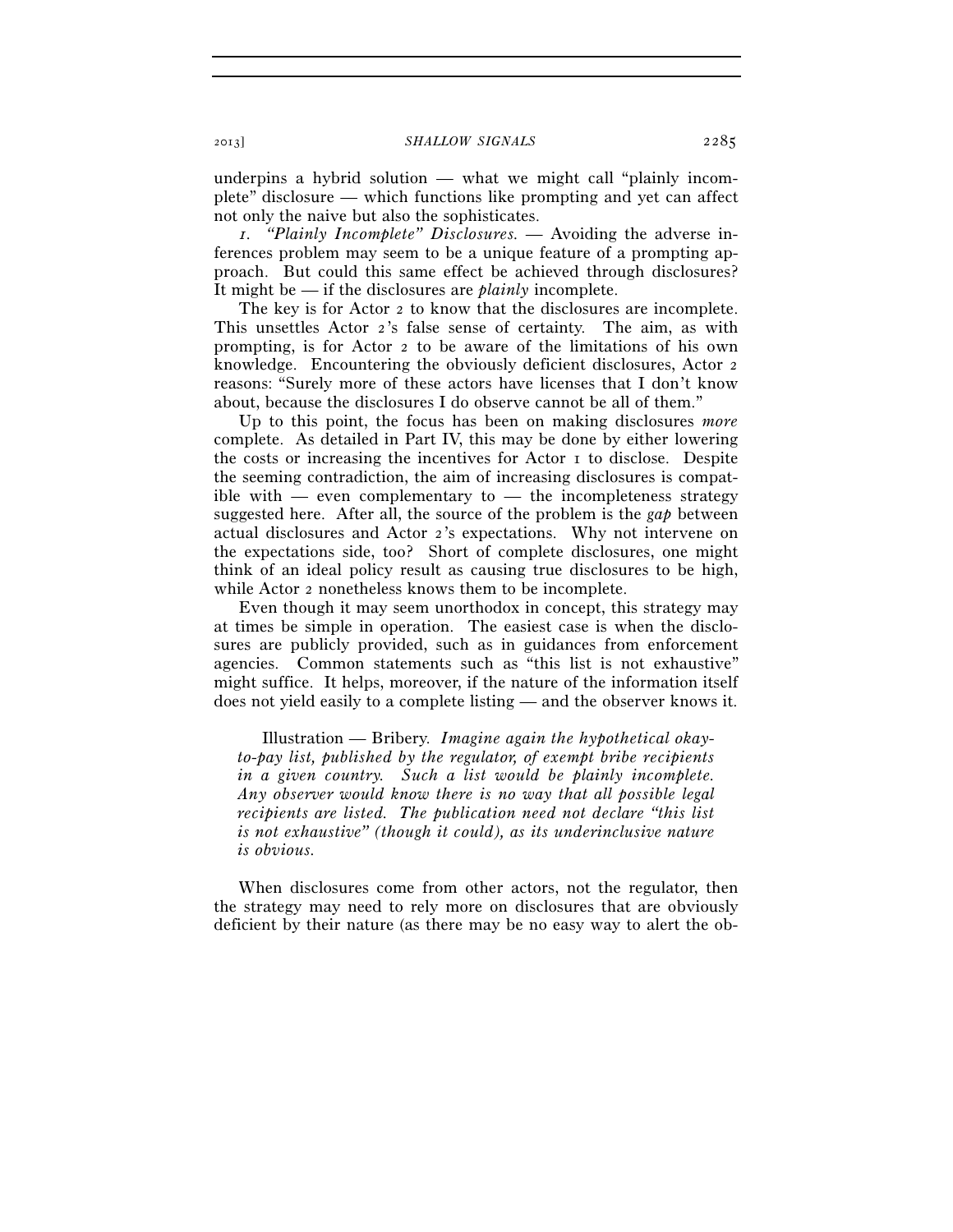server that "these disclosures by other actors are not exhaustive").<sup>145</sup> A disclosure policy might yet reduce the problem of adverse inferences, for instance, if the disclosers are sure to be underreporting — and the observer knows it. More precisely, the key condition is familiar by now: for Actor 2 not to estimate Actor 1's disclosure to be likelier than it actually is.

Obstacles and resistance to disclosure may thus be useful. Recall the compliance challenges in mandating disclosure of private permissions (such as liability releases). Unlike law-created permissions, which tend to be neutral or positive in valence, private ordering is often hidden for a reason. But this disadvantage for a simple disclosure strategy can be an advantage for a "plainly incomplete" strategy; the key is whether such a difficulty is obvious to the observer.

*2. A Strategy for the Sophisticates? —* In two related ways, this strategy of "plainly incomplete" disclosures may do better than the prompting solution alone. First, it sets a higher floor for Actor 2's estimates, given that some disclosures are actually observed. Incomplete disclosure is still more than none at all, which is what would occur under pure prompting.146 (Note that this advantage depends on the observer not "anchoring" his perceptions on the small number of incomplete disclosures that he sees.<sup>147</sup> What may work against such anchoring, again, is Actor 2's heightened awareness that the observed permissions are incomplete.) As with prompting, the advantage over a more complete disclosure regime is that the observer knows the information is too incomplete to serve as a basis for drawing adverse inferences.

A corollary advantage is that this strategy affects not only the naive but also the sophisticated. The floor set by plainly incomplete disclosure is a lower bound for Actor 2's estimation, whether Actor 2 started off as naive or as sophisticated. The prompting function does not affect the sophisticates, as noted above. But a higher floor does. Both groups come to share the reasoning that "obviously the disclosures I do see are only a subset; there must be more."

<sup>–––––––––––––––––––––––––––––––––––––––––––––––––––––––––––––</sup> 145 One roundabout way might be for the regulator to exhort, "More of you need to disclose! We know you're out there!"

<sup>146</sup> There does remain the possibility, worthy of further analysis, that a prompt might induce Actor 2 to do "homework" more than plainly incomplete disclosures would. (Note that this differential is likely smaller than that between prompting and a *simple* disclosure strategy, where the observer may not feel any need to do due diligence.)

<sup>147</sup> If it does, then the number observed could drag down Actor 2's estimates, even as it provides a higher floor on the possible range.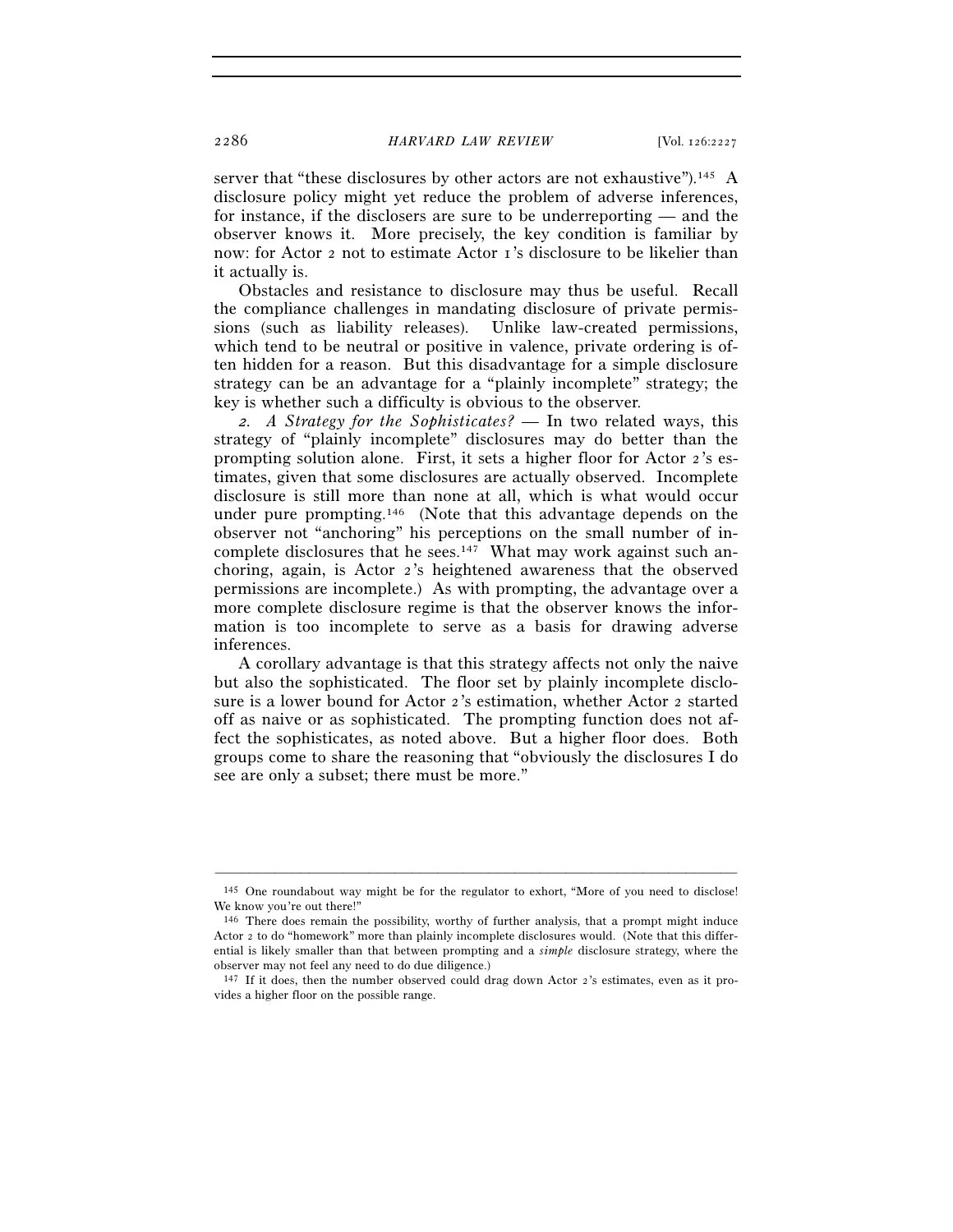## **CONCLUSION**

This introduction to shallow signals no doubt invites further questions. How might shallow signals accelerate the spread of *legal*, rather than illegal, behaviors? How might they lead to "overcompliance"? What if an observer guesses wrong in the other direction, thinking that others enjoy special permission when in fact they do not?148 What if an observer mistakenly follows others in *not* acting, when a prohibition applies only to them? The ways that shallow signals are doubly distinct from "chilling" — different in mechanism, opposite in effect have been emphasized;<sup>149</sup> but could these two types of externalities align and magnify each other, in some scenarios?

The range of possible variations on the basic shallow signals issue is evident here, and the core themes this Essay has introduced should provide a useful foundation for their pursuit. Foremost is the importance of attending to how the law's design, expression, and execution can affect observers' perceptions of the compliance behavior of others. In particular, I have emphasized the need to express the law's permissions (not only its prohibitions) — and to do so for the sake of the observers, even if the permitted actors and the regulatory monitors already know of those permissions.

Another principal theme has been the risk of knowing just enough to make mistakes; this is the very trouble with behavioral signals that are shallow, lacking the metadata needed for correct interpretation. But this sort of risk can also accompany sources of information usually assumed to increase actors' sophistication: regulatory guidances, by expressing too little, may leave actors unable to distinguish away behavioral precedents (think of the tax authority scenario); and, similarly, lawyers and expert intermediaries may perversely serve as vectors for the spread of shallow signals (think of the corporate misconduct scenario).

Concerning the design of potential solutions, this Essay's emphasis here has been on sensitivity to context and to the type of observer. Where observers tend to be naive, "prompting" policies — informing them of the possibility that other actors may have permission — may do some good, whether through public provision (such as regulatory guidances) or private means (such as legal counsel). For sophisticates, the policies explored in this Essay range from the familiar (such as simple disclosures) to the less obvious (such as "borrowing boundaries" or "plainly incomplete" disclosures).

<sup>–––––––––––––––––––––––––––––––––––––––––––––––––––––––––––––</sup> 148 The "plainly incomplete" disclosures intervention suggested in Part V implicitly makes use of this possibility.

<sup>149</sup> *See supra* section II.A, pp. 2253–54.